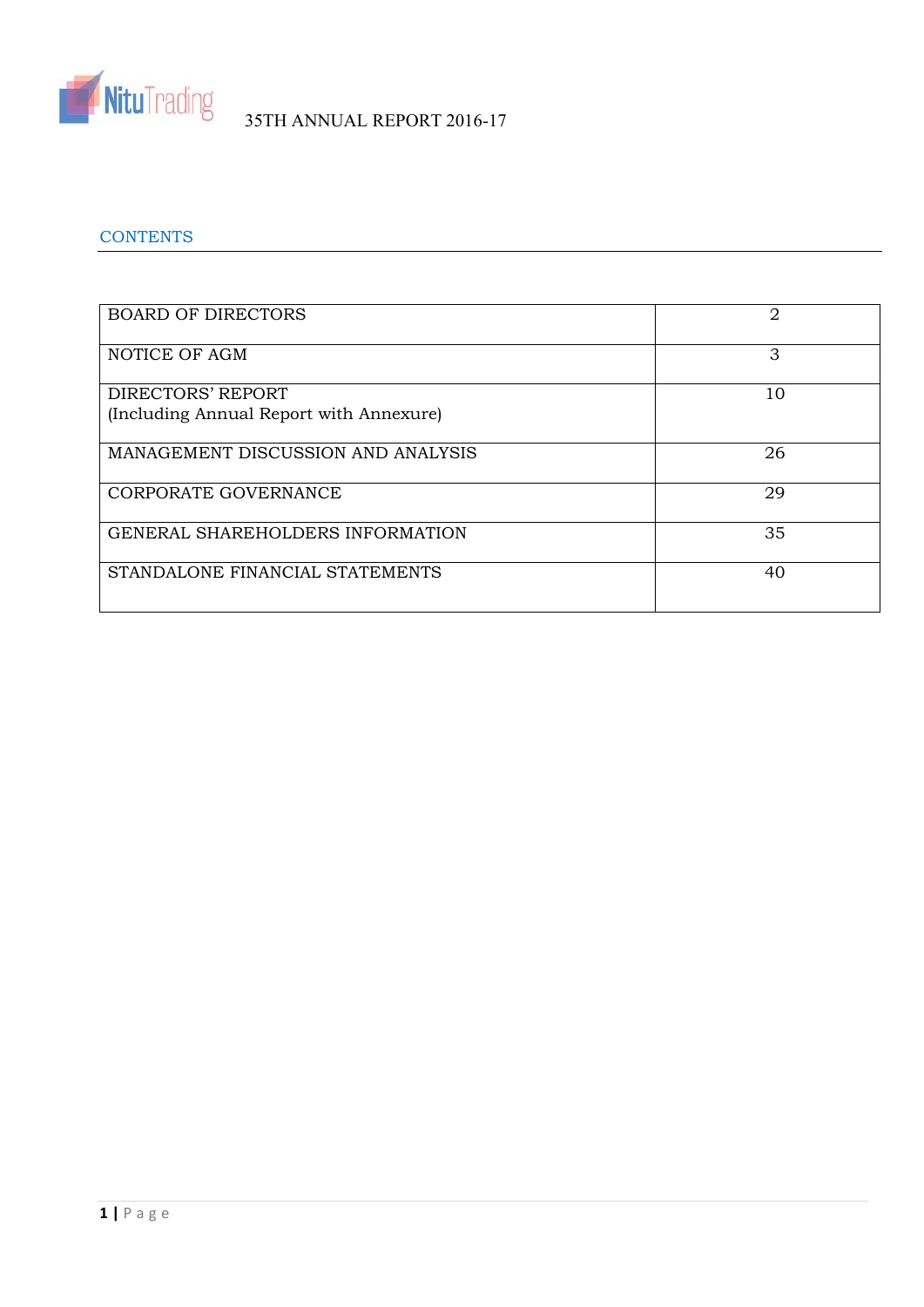

# Board of Directors

Bhairu Ratan Ojha Chairman, Managing Director

Mukteshwar Choudhary Non-Executive Independent Director

Madhu Sharma Non-Executive Independent Director

# Audit Committee

Madhu Sharma Chairman

Mukteshwar Choudhary

Bhairu Ratan Ojha

# Stakeholders Relationship Committee

Mukteshwar Choudhary Chairman

Bhairu Ratan Ojha

Madhu Sharma

# Nomination & remuneration Committee

Mukteshwar Choudhary Chairman

Bhairu Ratan Ojha

Madhu Sharma

# **Auditors**

M/s. Gupta Agarwal & Associates Chartered Accountants 22, Muktaram Babu Street, 1st Floor, Kolkata-700007, West Bengal Phone: 9831012639/9836432639 Email Id:guptaagarwal.associate@gmail.com

# **CFO**

Bhairu Ratan Ojha

# Registrar & Share Transfer Agents

Purva Sharegistry (India) Private Limited Unit No. 9, Shiv Shakti Ind. Estate, Ground Floor, J.R. Boricha Marg, Lower Parel (East), Mumbai - 400011 Phone: 022-2301-6761/8261 Email Id: busicomp@vsnl.com Website: www.purvashare.com

# Registered Office of the Company

18B, Brabourne Road, 2nd Floor Room No-207 Kolkata-700001 Phone: 9883912346 Email ID: nitutrading83@gmail.com

CIN: L51109WB1983PLC035728

ISIN: INE406T01011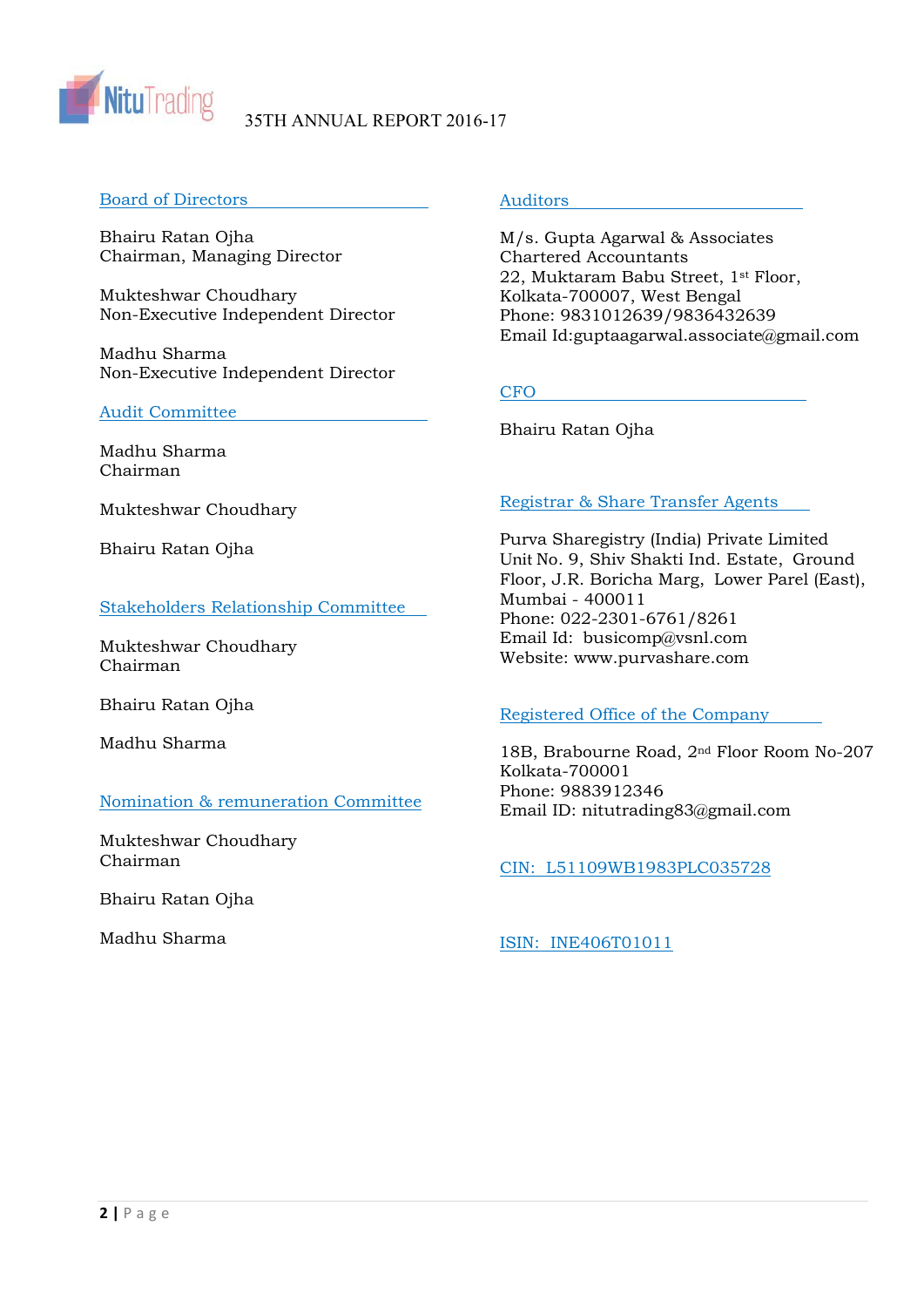

# **NOTICE**

**NOTICE** is hereby given that the 35<sup>th</sup> Annual General Meeting of the Members of M/s. Nitu Trading Company Limited will be held at its Registered Office at 18B, Brabourne Road, 2nd Floor Room No-207, Kolkata-700001 on Wednesday, 6th September, 2017 at 2.00 p.m. to transact the following business:

# **ORDINARY BUSINESS:**

- 1. To receive, consider and adopt the Audited Standalone Financial Statements of the Company for the financial year ended 31st March, 2017, including the Audited Balance Sheet as at  $31$ <sup>st</sup> March, 2017, the Statement of Profit & loss for the year ended on that date and the reports of Board of Directors and Auditors thereon.
- 2. To consider and, if thought fit, to pass with or without modification(s), the following Resolution as an Ordinary Resolution:

**"RESOLVED THAT** pursuant to the provisions of Section 139, 142 and other applicable provisions, if any, of the Companies Act, 2013 (the Act) and the Companies (Audit and Auditors) Rules, 2014, (the Rules) (including any statutory modification(s) or reenactment(s) thereof for the time being in force) M/s. Gupta Agarwal & Associates. Chartered Accountants (Firm Regn.No.329001E) who have offered themselves for reappointment and have confirmed their eligibility to be appointed as Auditors, in terms of provisions of Section 141 of the Act, and Rule 4 of the Rules, be and are hereby appointed as Statutory Auditors of the Company to hold office for a term of 5 years from the conclusion of this Annual General Meeting till the conclusion of the 40th Annual General Meeting (subject to ratification of the appointment by the members at every intervening Annual General Meeting held after this Annual General Meeting), on such remuneration as may be agreed upon by the Board of Directors and the Auditors, in addition to service tax and reimbursement of out of pocket expenses incurred by them in connection with the audit of the Accounts of the Company."

Registered Office: 18B,Brabourne Road 2nd Floor Room No-207 Kolkata-700001

Place: Kolkata Date: 14.08.2017 **By Order of the Board of Directors**  For Nitu Trading Company Limited

Bhairu Ratan Ojha Managing Director DIN: 06536310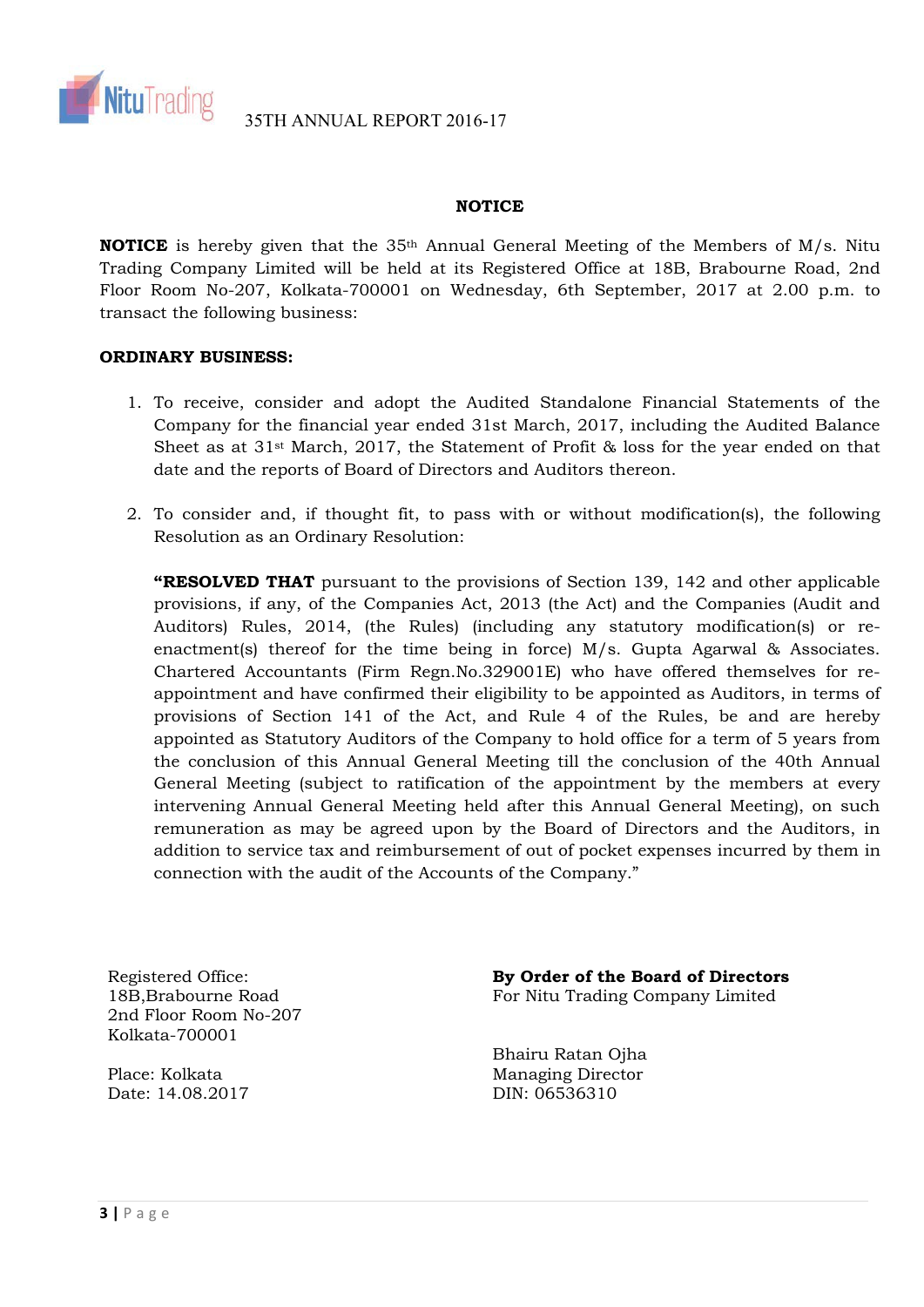

# **Notes:**

- 1. A MEMBER ENTITLED TO ATTEND AND VOTE AT THE MEETING IS ENTITLED TO APPOINT A PROXY/ PROXIES TO ATTEND AND VOTE INSTEAD OF HIMSELF/HERSELF. SUCH A PROXY/ PROXIES NEED NOT BE A MEMBER OF THE COMPANY. The instrument of Proxy in order to be effective, should be deposited at the Registered Office of the Company, duly completed and signed, not less than 48 hours before the commencement of the meeting. A person can act as proxy on behalf of members not exceeding fifty (50) and holding in the aggregate not more than ten percent of the total share capital of the Company. A member holding more than ten percent of the total share capital of the company carrying voting rights may appoint a single person as proxy and such person shall not act as proxy for any other person or shareholders.
- 2. The Register of Member and Transfer Books will remain closed from Thursday, the  $31<sup>st</sup>$  day of August, 2017 to Wednesday, the 6th day of September, 2017 (both days inclusive) for the purpose of Annual General Meeting.
- 3. Corporate Members intending to send their authorized representatives to attend the meeting are requested to send a certified copy of the Board Resolution authorizing their representative to attend and vote on their behalf at the meeting.
- 4. During the period beginning 24 hours before the time fixed for the commencement of the meeting and ending with the conclusion of the meeting, members would be entitled to inspect the proxies lodged at any time during the business hours of the company, provided not less than 3 days of notice in writing is given to the company.
- 5. Members/Proxies are requested to bring their attendance slips duly filed in along with their copies of Annual Report to the Annual general Meeting.
- 6. The notice is being sent all members, whose names appear on the Register of Members/List of beneficial owners.
- 7. In case shares are jointly held, this form should be completed and signed (as per the specimen signature registered with the company) by the first named member and in his/her absence, by the next named member.
- 8. Copy of relevant documents referred to in this notice are open for inspection at the registered office of the Company an all working days, except holidays between **11.00 A.M to 2.00 P.M** upto the date of declaration of the results of e-voting.
- 9. Any member desirous of getting any information on the accounts of the Company is required to forward his/her queries at least 7 days prior to the meeting so that the required information can be made available at the meeting.
- 10. Members are requested to intimate change in their address immediately to M/s Purva Sharegistry (India) Private Limited, the Company's Registrar and Share Transfer Agents, at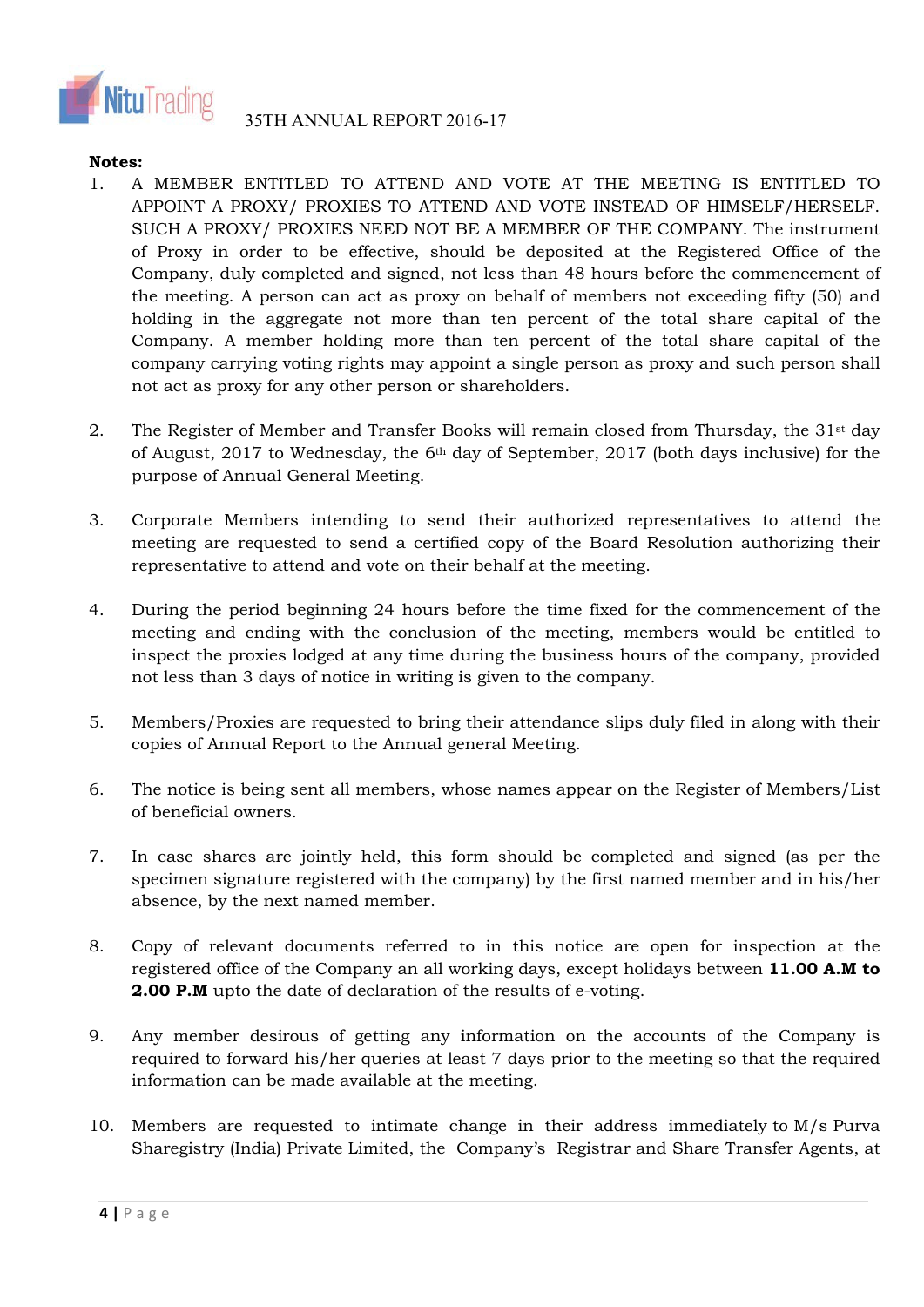

their office at No. 9, Shiv Shakti Ind. Estate, Ground Floor, J.R. Boricha Marg, Lower Parel (East), Mumbai – 400 011.

- 11. Pursuant to SEBI Circular, the Shareholders holding shares in physical form are requested to submit self attested copy of PAN at the time of sending their request for share transfer/transmission of name/transposition of name.
- 12. Members holding shares in physical form in the same set of names under different folios are requested to apply for consolidation of such folios along with relevant Share Certificates to M/s Purva Sharegistry (India) Private Limited, Registrar and Share Transfer Agents of the Company, at their address given above.
- 13. Members who hold shares in dematerialized form are requested to write their Client ID and DP ID and those who hold shares in physical form are requested to write their Folio number in the attendance slip for attending the meeting. In case of joint holders attending the meeting, only such joint holder who is higher in the order of names will be entitled to vote.
- 14. For members who have not registered their e‐mail address, physical copies of the Notice of the 35th Annual General Meeting of the Company inter alia indicating the process and manner of e-voting along with Attendance Slip and Proxy Form is being sent in the permitted mode. Members may also note that Notice of 35th Annual General Meeting and Annual report for 2016-2017 will be available on company's website www.nitutrading.com for their download.
- 15. Members who have not registered their email addresses so far are requested to register their e‐mail address for receiving all communications including annual report, notices, circulars etc. from the company electronically.
- 16. For any assistance or information about shares etc. members may contact the Company.

# **17. VOTING THROUGH ELECTRONIC MEANS**

- I. In compliance with provisions of Section 108 of the Companies Act, 2013 read with Rule 20 of the Companies (Management and Administration) Rules, 2014 as amended by the Companies (Management and Administration) Amendment Rules, 2015 and Regulation 44 of the SEBI (Listing Obligations and Disclosure Requirements) Regulation, 2015, the Company is pleased to provide members facility to exercise their right to vote on resolutions proposed to be considered at the Annual General Meeting (AGM) by electronic means and the business may be transacted through e-Voting Services. The facility of casting the votes by the members using an electronic voting system from a place other than venue of the AGM ("remote e-voting") will be provided by Central Depository Services (India) Limited (CDSL).
- II. The facility for voting through ballot paper shall be made available at the AGM and the members attending the meeting who have not cast their vote by remote e-voting shall be able to exercise their right at the meeting through ballot paper. The members who have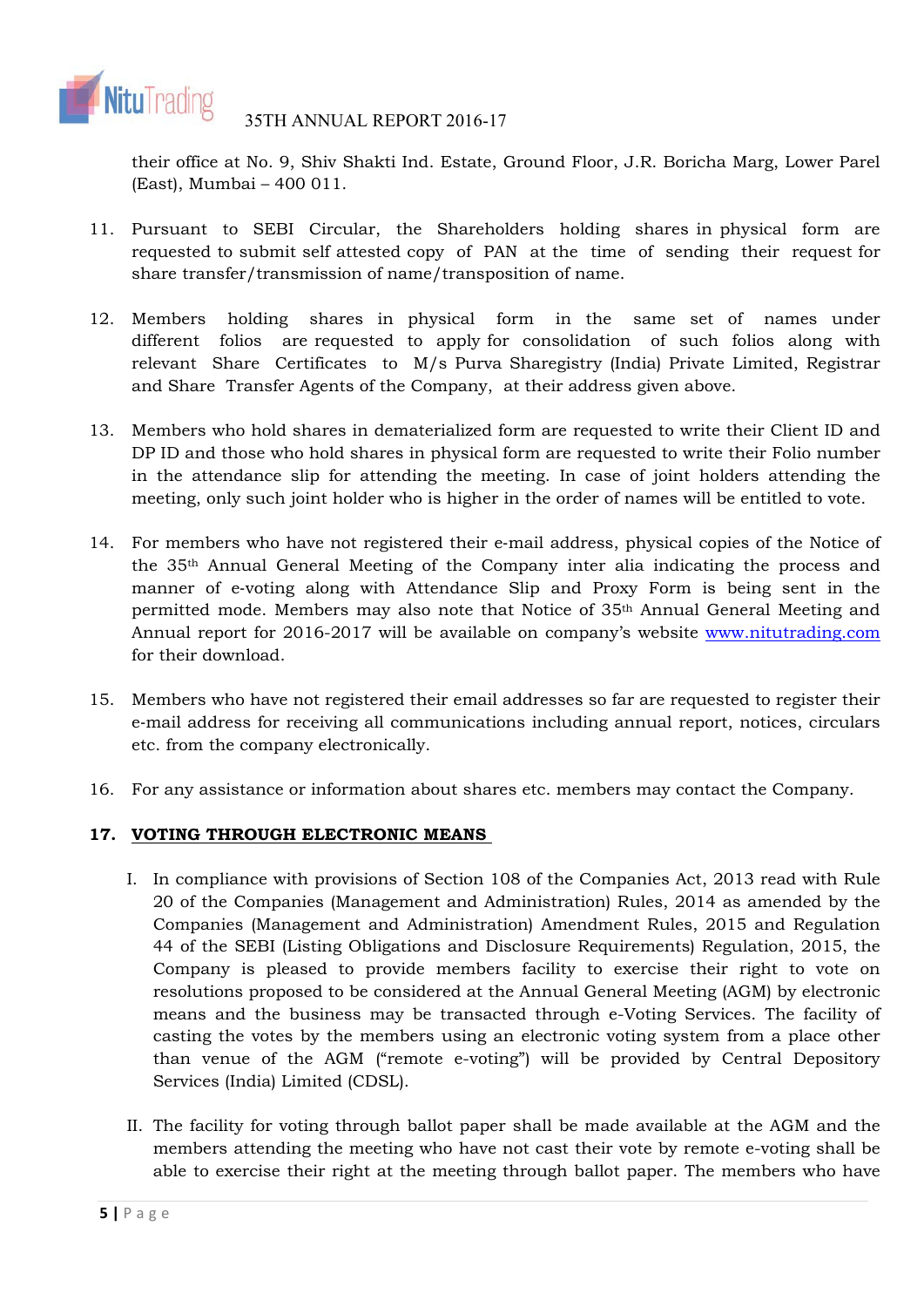

cast their vote by remote e-voting prior to the AGM may also attend the AGM but shall not be entitled to cast their vote again.

- III. The process and manner for remote e-voting are as under:
	- i) The remote e-voting period commences on 3rd September, 2017 at 9:00 a.m. and ends on 5th September, 2017 at 5:00 p.m. During this period members' of the Company, holding shares either in physical form or in dematerialized form, as on the cut-off date of  $30<sup>th</sup>$  August, 2017, may cast their vote by remote e-voting. The remote e-voting module shall be disabled by CDSL for voting thereafter. Once the vote on a resolution is cast by the member, the member shall not be allowed to change it subsequently.
	- ii) The shareholders should log on to the e-voting website www.evotingindia.com during the voting period
	- iii) Click on "Shareholders" tab.
	- iv) Now Enter your User ID For CDSL: 16 digits beneficiary ID, For NSDL: 8 Character DP ID followed by 8 Digits Client ID, Members holding shares in Physical Form should enter Folio Number registered with the Company, excluding the special characters.
	- v) Next enter the Image Verification as displayed and Click on Login.
	- vi) If you are holding shares in demat form and had logged on to www.evotingindia.com and voted on an earlier voting of any company, then your existing password is to be used.

|            | For Members holding shares in Demat Form and Physical Form                     |
|------------|--------------------------------------------------------------------------------|
| <b>PAN</b> | Enter your 10 digit alpha-numeric PAN issued by Income Tax Department          |
|            | (Applicable for both demat shareholders as well as physical shareholders)      |
|            | Members who have not updated their PAN with the Company/Depository             |
|            | Participant are requested to use the first two letters of their name and the 8 |
|            | digits of the sequence number (refer serial no. printed on the name and        |
|            | address sticker/Postal Ballot Form/mail) in the PAN field.                     |
|            | In case the sequence number is less than 8 digits enter the applicable         |
|            | number of 0's before the number after the first two characters of the name     |
|            | in CAPITAL letters. Eg. If your name is Ramesh Kumar with serial number 1      |
|            | then enter RA00000001 in the PAN field.                                        |
| DOB        | Enter the Date of Birth as recorded in your demat account or in the            |
|            | company records for the said demat account or folio in dd/mm/yyyy format.      |
| Dividend   | Enter the Dividend Bank Details as recorded in your demat account or in        |
| Bank       | the company records for the said demat account or folio.                       |
| Details    | Please enter the DOB or Dividend Bank Details in order to login. If the        |

vii) If you are a first time user follow the steps given below: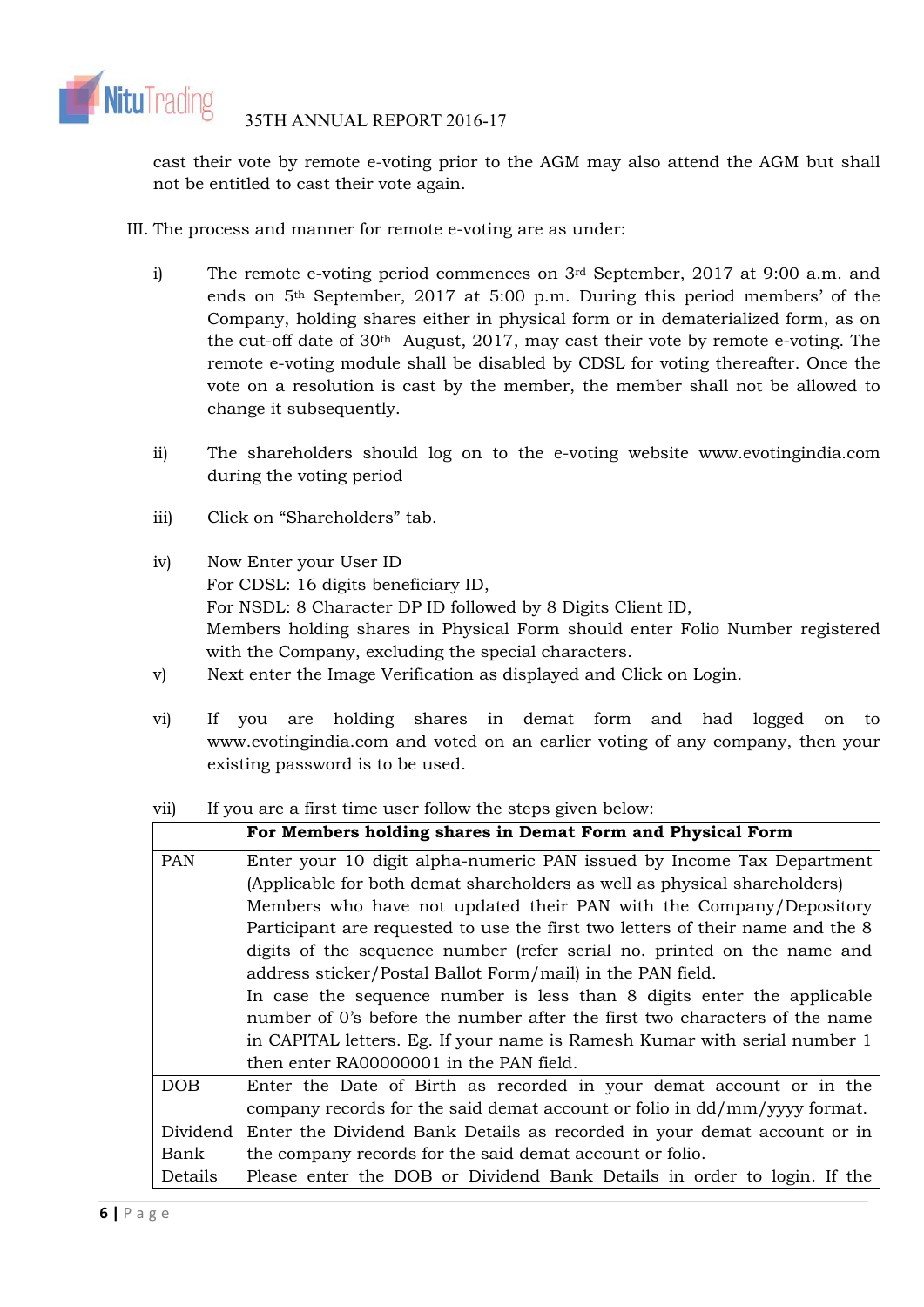

# 35TH ANNUAL REPORT 2016-17

details are not recorded with the depository or company please enter the member id / folio number in the Dividend Bank details field.

- viii) After entering these details appropriately, click on "SUBMIT" tab.
- ix) Members holding shares in physical form will then reach directly the Company selection screen. However, members holding shares in demat form will now reach 'Password Creation' menu wherein they are required to mandatorily enter their login password in the new password field. Kindly note that this password is to be also used by the demat holders for voting for resolutions of any other company on which they are eligible to vote, provided that company opts for e-voting through CDSL platform. It is strongly recommended not to share your password with any other person and take utmost care to keep your password confidential.
- x) For Members holding shares in physical form, the details can be used only for evoting on the resolutions contained in this Notice.
- xi) Click on the EVSN for the relevant **< NITU TRADING COMPANY LIMITED >** on which you choose to vote.
- xii) On the voting page, you will see "RESOLUTION DESCRIPTION" and against the same the option "YES/NO" for voting. Select the option YES or NO as desired. The option YES implies that you assent to the Resolution and option NO implies that you dissent to the Resolution.
- xiii) Click on the "RESOLUTIONS FILE LINK" if you wish to view the entire Resolution details.
- xiv) After selecting the resolution you have decided to vote on, click on "SUBMIT". A confirmation box will be displayed. If you wish to confirm your vote, click on "OK", else to change your vote, click on "CANCEL" and accordingly modify your vote.
- xv) Once you "CONFIRM" your vote on the resolution, you will not be allowed to modify your vote.
- xvi) You can also take out print of the voting done by you by clicking on "Click here to print" option on the Voting page.
- xvii) If Demat account holder has forgotten the changed password then enter the User ID and the image verification code and click on Forgot Password & enter the details as prompted by the system.
- xviii) Note for Institutional Shareholders & Custodians :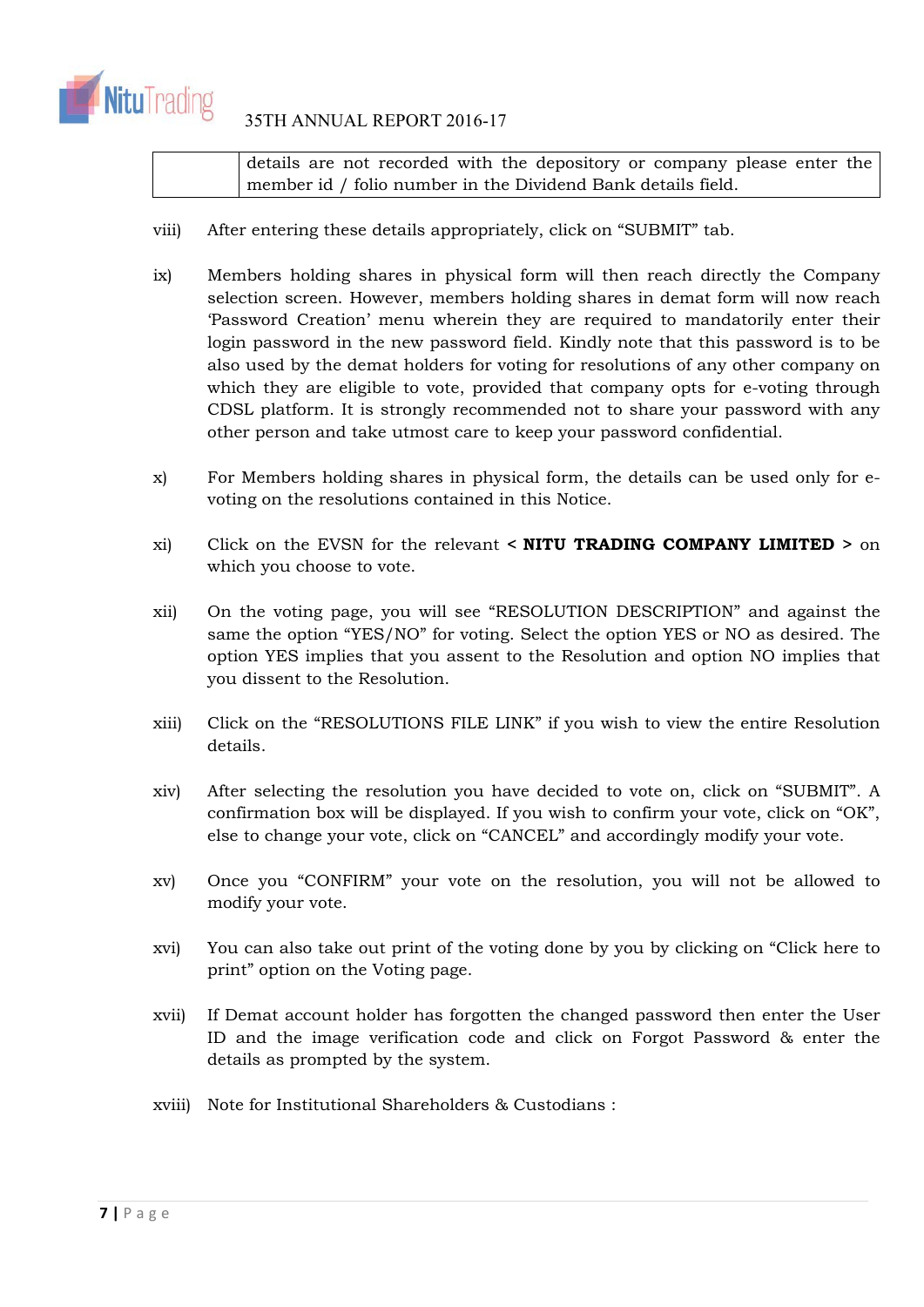

- Institutional shareholders (i.e. other than Individuals, HUF, NRI etc.) and Custodians are required to log on to https://www.evotingindia.com and register themselves as Corporates.
- A scanned copy of the Registration Form bearing the stamp and sign of the entity should be emailed to helpdesk.evoting@cdslindia.com.
- After receiving the login details they have to create a compliance user which should be created using the admin login and password. The Compliance user would be able to link the account(s) for which they wish to vote on.
- The list of accounts should be mailed to helpdesk.evoting@cdslindia.com and on approval of the accounts they would be able to cast their vote.
- A scanned copy of the Board Resolution and Power of Attorney (POA) which they have issued in favour of the Custodian, if any, should be uploaded in PDF format in the system for the scrutinizer to verify the same.
- xix) In case you have any queries or issues regarding e-voting, you may refer the Frequently Asked Questions ("FAQs") and e-voting manual available at www.evotingindia.com under help section or write an email to helpdesk.evoting@cdslindia.com or contact them at 1800 200 5533.
- xx) Shareholders can also cast their vote using CDSL's mobile app m-Voting available for android based mobiles. The m-Voting app can be downloaded from Google Play Store, iPhone and Windows phone users can download the app from the App Store and the Windows Phone Store respectively on or after 3rd September, 2017, 9 a.m to 5th September, 2017, 5 p.m. Please follow the instructions as prompted by the mobile app while voting on your mobile.
- 18. Institutional Members / Bodies Corporate (i.e. other than individuals, HUF, NRI etc.) are required to send scanned copy (PDF/JPG Format) of the relevant Board Resolution/ Authority letter etc. together with attested specimen signature of the duly authorized signatory(ies) who are authorized to vote through e-mail at cs.sa.associates@gmail.com with a copy marked to helpdesk.evoting@cdslindia.com on or before 5<sup>th</sup> September, 2017 upto 5:00 p.m. without which the vote shall not be treated as valid.
- 19. The voting rights of shareholders shall be in proportion to their shares of the paid up equity share capital of the Company as on the cut-off date of 30th August, 2017. A person who is not a member as on Cut Off date should treat this notice for information purpose only.
- 20. The shareholders shall have one vote per equity share held by them as on the cut-off date of 30th August, 2017. The facility of e-voting would be provided once for every folio/client id, irrespective of the number of joint holders.
- 21. Since the Company is required to provide members the facility to cast their vote by electronic means, shareholders of the Company, holding shares either in physical form or in dematerialized form, as on the cut-off date of 30<sup>th</sup> August, 2017 and not casting their vote electronically, may only cast their vote at the Annual General Meeting.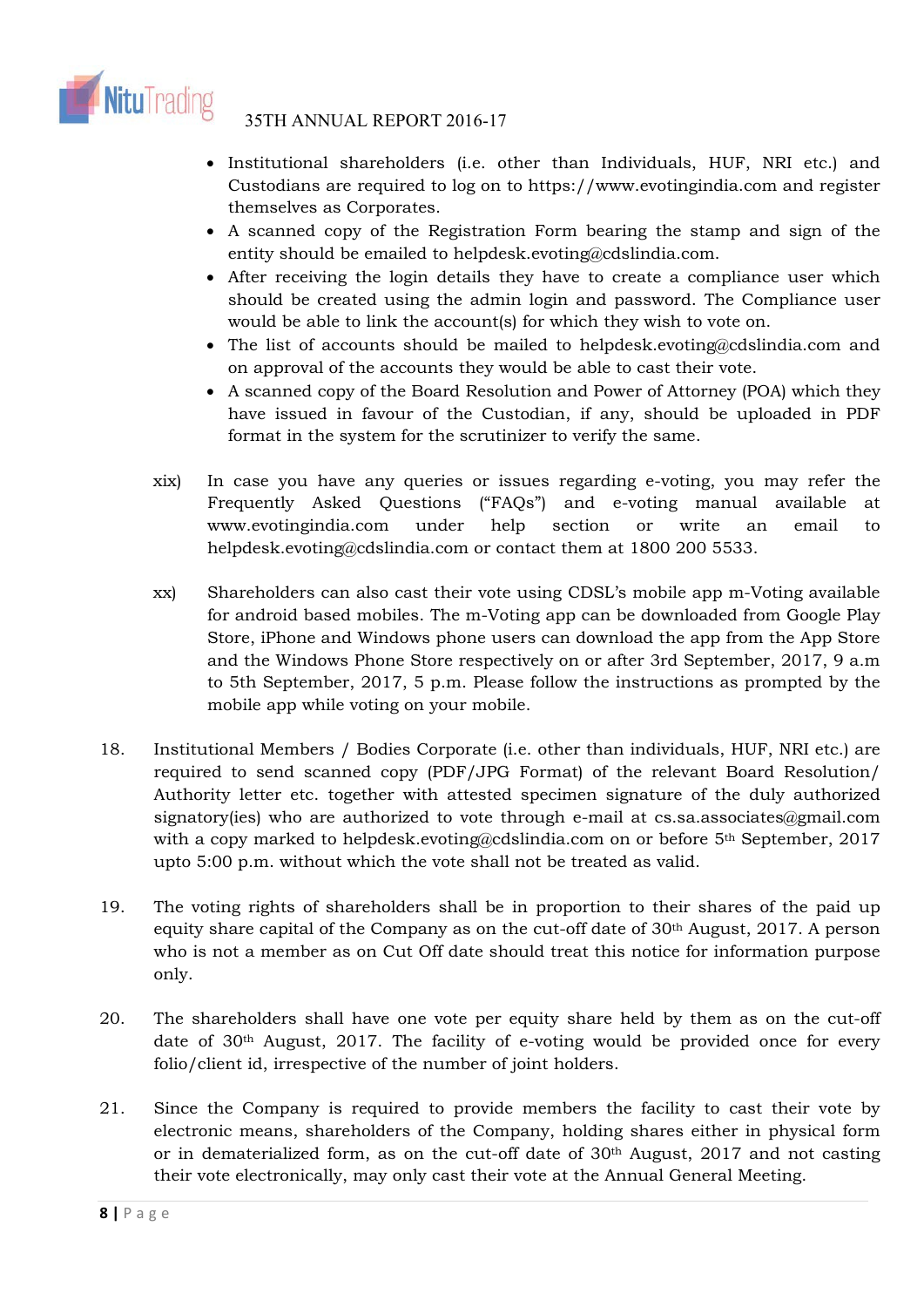

- 22. Notice of the AGM along with attendance slip, proxy form along with the process, instructions and the manner of conducting e-voting is being sent electronically to all the members whose e-mail IDs are registered with the Company / Depository Participant(s). For members who request for a hard copy and for those who have not registered their email address, physical copies of the same are being sent through the permitted mode.
- 23. Investors, who became members of the Company subsequent to the dispatch of the Notice / Email and hold the shares as on the cut-off date i.e.  $30<sup>th</sup>$  August, 2017 are requested to send the written / email communication to the Company at nitutrading83@gmail.com by mentioning their Folio No. / DP ID and Client ID to obtain the Login-ID and Password for e-voting.
- 24. M/s. S.A & Associates (Proprietor Shipra Agarwal) Practicing Company Secretary, (C.P No. 3173) has been appointed as the Scrutinizer to scrutinize the remote e-voting process and voting at the AGM in a fair and transparent manner. The Scrutinizer will submit, not later than 3 days of conclusion of the AGM, a consolidated Scrutinizer's Report of the total votes cast in favour or against, if any, to the Chairman of the Company or a person authorized by him in writing, who shall countersign the same and declare the result of the voting forthwith.
- 25. Since e-voting facility (including Ballot forma) is provided to the members pursuant to the provisions of section 108 of the companies Act, 2013, read with Companies (Management and Administration) Rules, 2014, voting by show of hands are not allowed.
- 26. The Chairman shall, at the AGM, at the end of discussion on the resolutions on which voting is to be held, allow voting with the assistance of scrutinizer, by use of "Ballot Paper" for all those members who are present at the AGM but have not cast their votes by availing remote e-voting facility.
- 27. The Results declared along with the Scrutinizer's Report shall be placed on the Company's website www.nitutrading.com and on the website of CDSL. The same will be communicated to the stock exchanges where the company shares are listed viz. The Calcutta Stock Exchanges Ltd and MSEI.

Registered Office: 18B,Brabourne Road 2nd Floor Room No-207 Kolkata-700001

Place: Kolkata Date: 14.08.2017 **By Order of the Board of Directors**  For Nitu Trading Company Limited

Bhairu Ratan Ojha Managing Director DIN: 06536310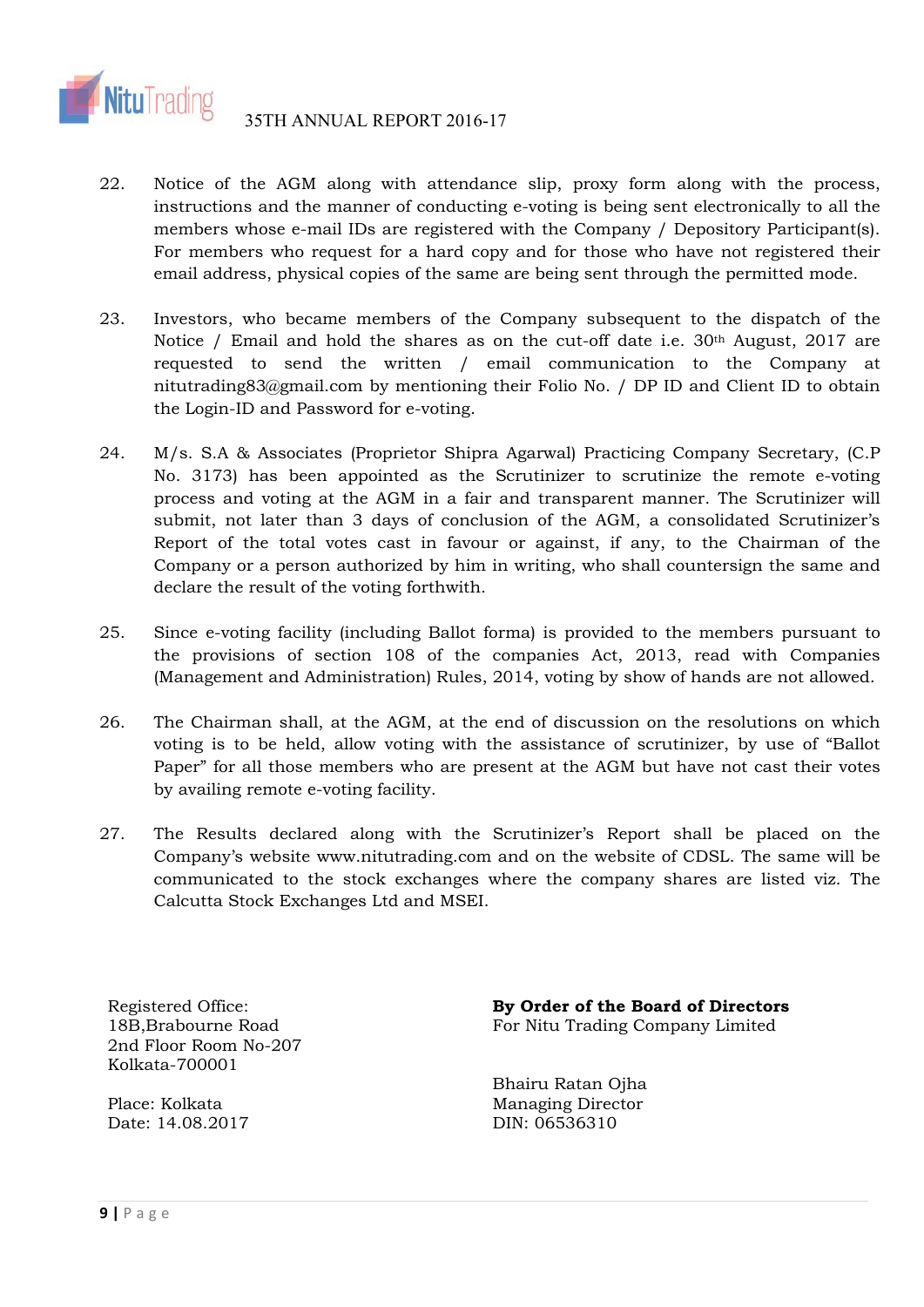

# **DIRECTORS' REPORT**

#### To The Members

Your Directors have pleasure in presenting their 35th Annual Report together with the Audited Financial Statements of the Company for the Year ended March 31, 2017.

# **FINANCIAL SUMMARY OR HIGHLIGHTS/PERFORMANCE OF THE COMPANY**

The key highlights of financial results for Nitu Trading Company Limited for the financial year 2016-17 are tabulated below:

(Amount in Rs.)

| <b>Particulars</b>           | 2016-17     | 2015-16      |  |
|------------------------------|-------------|--------------|--|
| Total Revenue From Operation | 1,02,26,376 | 1,77,00,000  |  |
| Less: Total Expenses         | 1,02,71,608 | 1,76,14,887  |  |
| <b>Profit Before Tax</b>     | (45, 232)   | (3, 46, 807) |  |
| <b>Tax Expenses:</b>         |             |              |  |
| Current Year Tax             | -           | 24,895       |  |
| Deferred Tax                 | -           |              |  |
| <b>Net Profit After Tax</b>  | (45, 232)   | (3, 71, 702) |  |

# **BRIEF DESCRIPTION OF THE COMPANY'S STATE OF AFFAIRS:**

During the year under review the gross income has been decreased to Rs. 1,02,26,376/- (One Crore Two Lakhs Twenty Six Thousand Three Hundred Seventy Six Only) as compared to the previous year i.e Rs 1,77,00,000/- (One Crore Seventy Seven Lakhs Only). The Profit before tax for the current year is Rs. (45,232/-) (Forty Five Thousand Two Hundred Thirty Two Only) as compared to Rs. (3,46,807)/- (Three Lakhs Forty Six Thousand Eight Hundred Seven Only) to the previous year.

# **GENERAL RESERVE**

The Company didn't transfer any amount to the General Reserve for the financial year 2016-17.

# **DIVIDEND:**

The Board does not recommend any dividend for the financial year 2016-17.

# **SHARE CAPITAL:**

The paid up equity capital as on March 31, 2017 was Rs. 3,27,50,000/- (Rupees Three Crore Twenty Seven Lakhs Fifty Thousand Only). There was no public Issue, right issue, bonus issue or preferential issue etc. during the year. The Company has not issued shares with differential voting rights, sweat equity shares nor has it granted any stock options.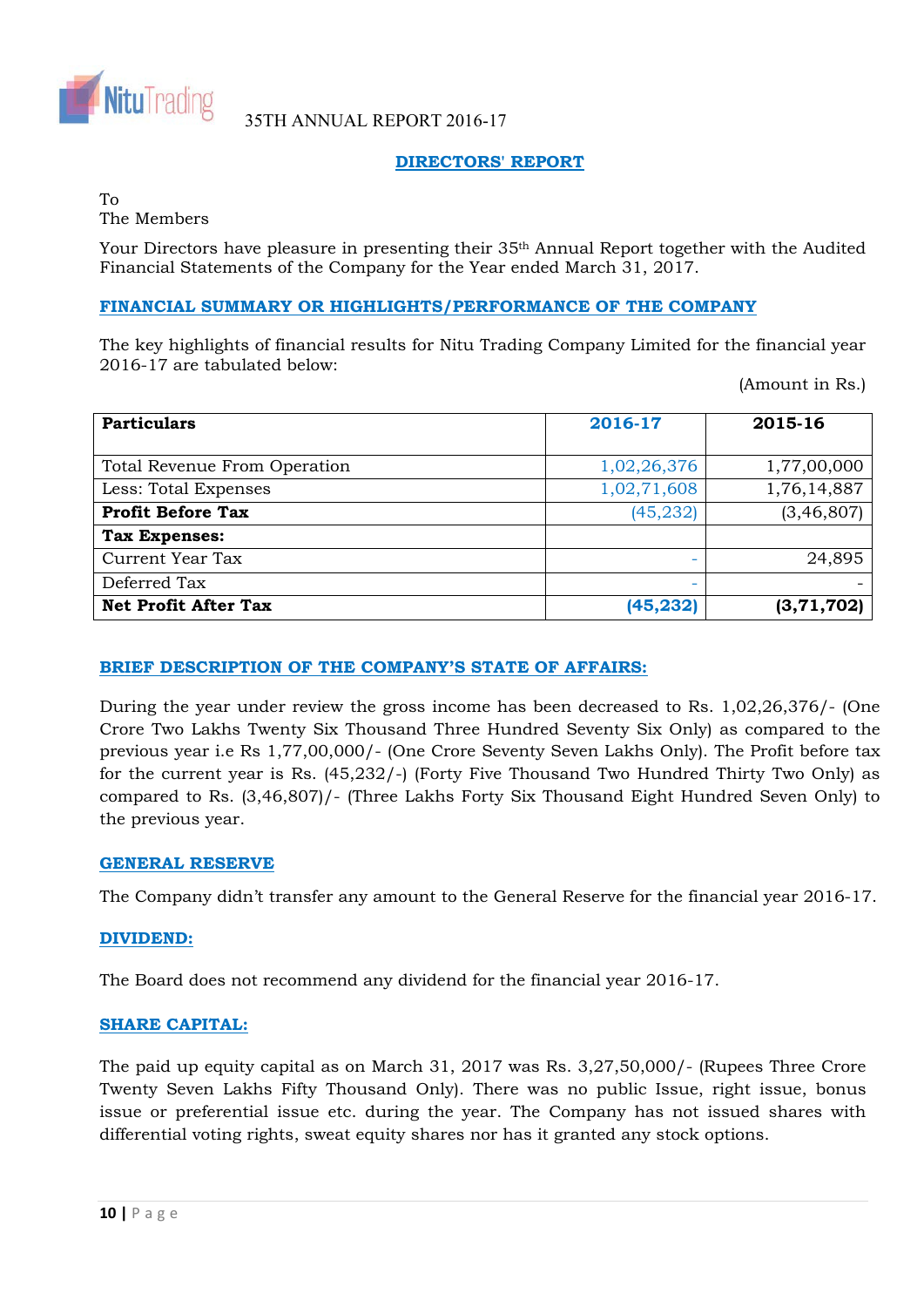

# **CHANGES IN THE NATURE OF BUSINESS:**

There has been no Change in the nature of the business of your Company.

# **PUBLIC DEPOSITS:**

Your Company has not accepted any deposits within the meaning of Section 73 of the Companies Act, 2013 and the Companies (Acceptance of Deposits) Rules, 2014 for the financial year 2016-17.

# **INTERNAL CONTROL SYSTEMS AND THEIR ADEQUACY:**

Your Company has an adequate Internal Control System, commensurate with the size, scale and complexity of its operations. The scope of work includes review of process for safeguarding the assets of the Company, review of operational efficiency effectiveness of systems and processes, and assessing the internal control strengths in all areas.

# **CORPORATE SOCIAL RESPONSIBILITY (CSR) INITIATIVES:**

In pursuance of the provision of Section 135 of the Companies Act, 2013, the CSR provisions are not applicable to your Company.

# **EXTRACT OFANNUAL RETURN**

The extract of Annual Return in Form MGT-9 pursuant to Section 92(3) of the Companies Act, 2013 and Rule 12(1) of the Companies (Management and Administration) Rules, 2014 is annexed herewith as **"Annexure-A".** 

# **DETAILS OF SUBSIDIARY/JOINT VENTURES/ASSOCIATE COMPANIES (IF ANY)**

Your Company has no subsidiary Company, Joint Ventures or Associate Companies during the year under review.

# **DIRECTOR'S RESPONSIBILITY STATEMENT:**

In terms of Section 134 (5) of the Companies Act, 2013, the Directors would like to state that:

- i) In the preparation of the annual accounts, the applicable accounting standards have been followed.
- ii) The Directors have selected such accounting policies and applied them consistently and made judgments and estimates that were reasonable and prudent so as to give a true and fair view of the state of affairs of the Company at the end of the financial year and of the profit or loss of the Company for the year under review.
- iii) The Directors have taken proper and sufficient care for the maintenance of adequate accounting records in accordance with the provisions of this Act for safeguarding the assets of the Company and for preventing and detecting fraud and other irregularities.
- iv) The Directors have prepared the annual accounts on a going concern basis.
- v) The Directors had laid down internal financial controls to be followed by the Company and that such internal financial controls are adequate and were operating effectively.
- vi) The Directors had devised proper system to ensure compliance with the provisions of all applicable laws and that such system were adequate and operating effectively.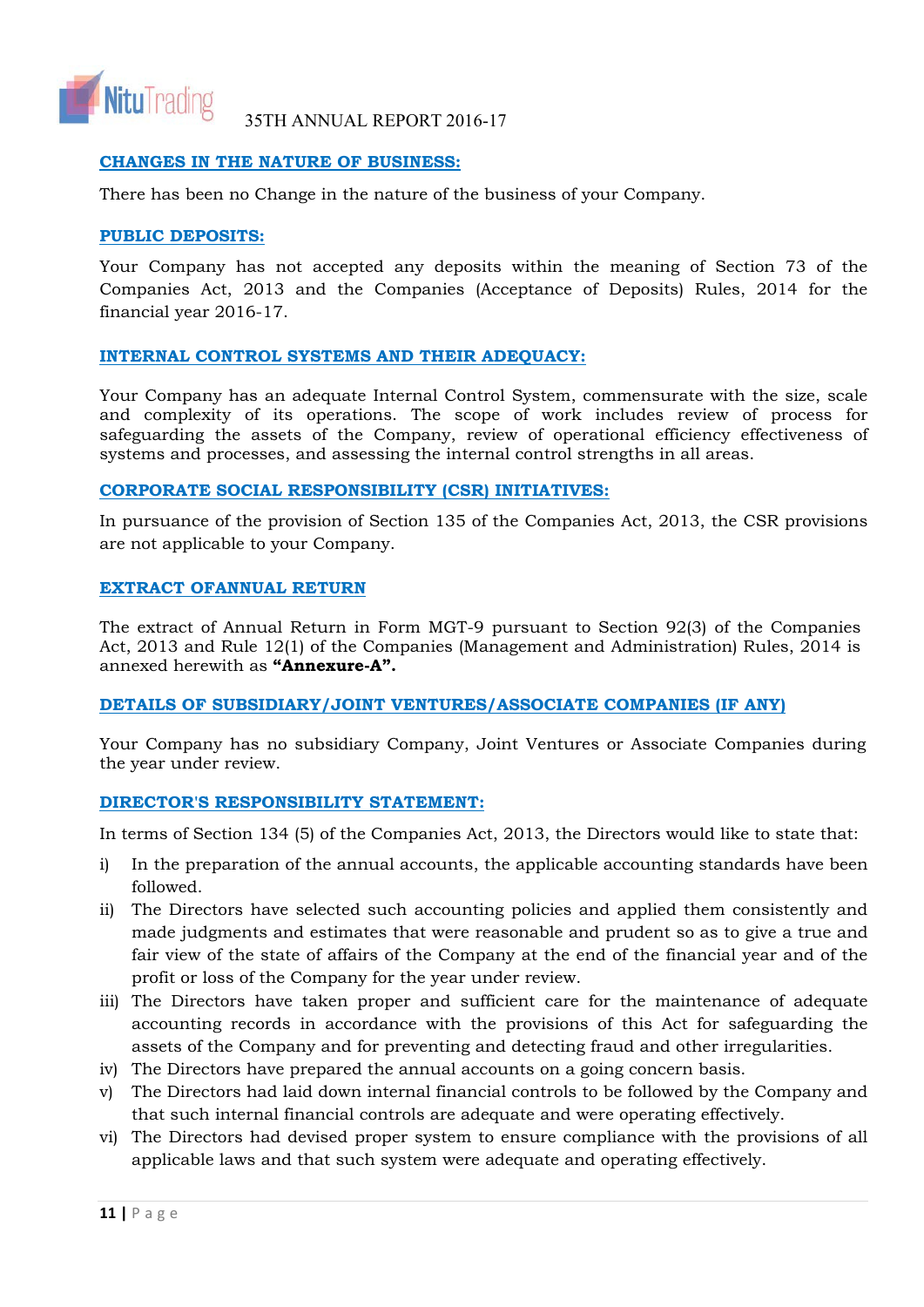

# **CONSERVATION OF ENERGY, TECHNOLOGY ABSORPTION, FOREIGN EXCHANGE EARNINGS & OUTGOINGS:**

The provisions of Section  $134(3)(m)$  of the Companies Act, 2013 read with the Companies (Accounts) Rules, 2014 with respect to the particulars of conservation of energy, technology absorption etc are not applicable to the Company.

During the period under review there was no foreign exchange earnings or out flow.

# **RELATED PARTY TRANSACTIONS:**

During the year under review, the Company had not entered into any contract/arrangement/ transaction with related parties which could be considered material as per listing agreement with stock exchanges. Further, there are no materially significant related party transactions during the year made by the Company with Promoters, Directors, Key Managerial Personnel or other designated persons.

# **MATERIAL CHANGES AND COMMITMENTS:**

No significant and material changes have occurred between the end of the financial year of the Company to which the financial statements relate and the date of the report.

# **AUDITORS:**

M/s. Gupta Agarwal & Associates, Chartered Accountants, (FRN: 329001E) were appointed as Statutory Auditor of the Company to hold office upto the Annual General Meeting and offer themselves for re-appointment. The Board recommended the appointment of Statutory Auditor for a period of 5 years for the member's approval.

They have furnished a certificate, confirming that if appointed their re-appointment will be in accordance with Section 139 read with Section 141 of the Companies Act, 2013. The members are requested to consider the same at the ensuing Annual General Meeting and that they are not disqualified to be appointed as statutory auditors in terms of Section 143 of the Act.

# **AUDITOR'S REPORT:**

The observation made in the Auditors' Report read together with relevant notes thereon are self explanatory and hence, do not call for any further comments under Section 134 of the Companies Act, 2013. The Auditors' Report does not contain any qualification, reservation or adverse remark.

# **SECRETARIAL AUDIT:**

The Board had appointed M/s. S. A & Associates (C.P No. 3173), Practicing Company Secretary, to carry out secretarial audit Pursuant to provision of Section 204 of the Companies Act, 2013 and The Companies (Appointment and Remuneration of Managerial Personnel) Rules, 2014. The Secretarial Audit report is annexed herewith as **"Annexure B"**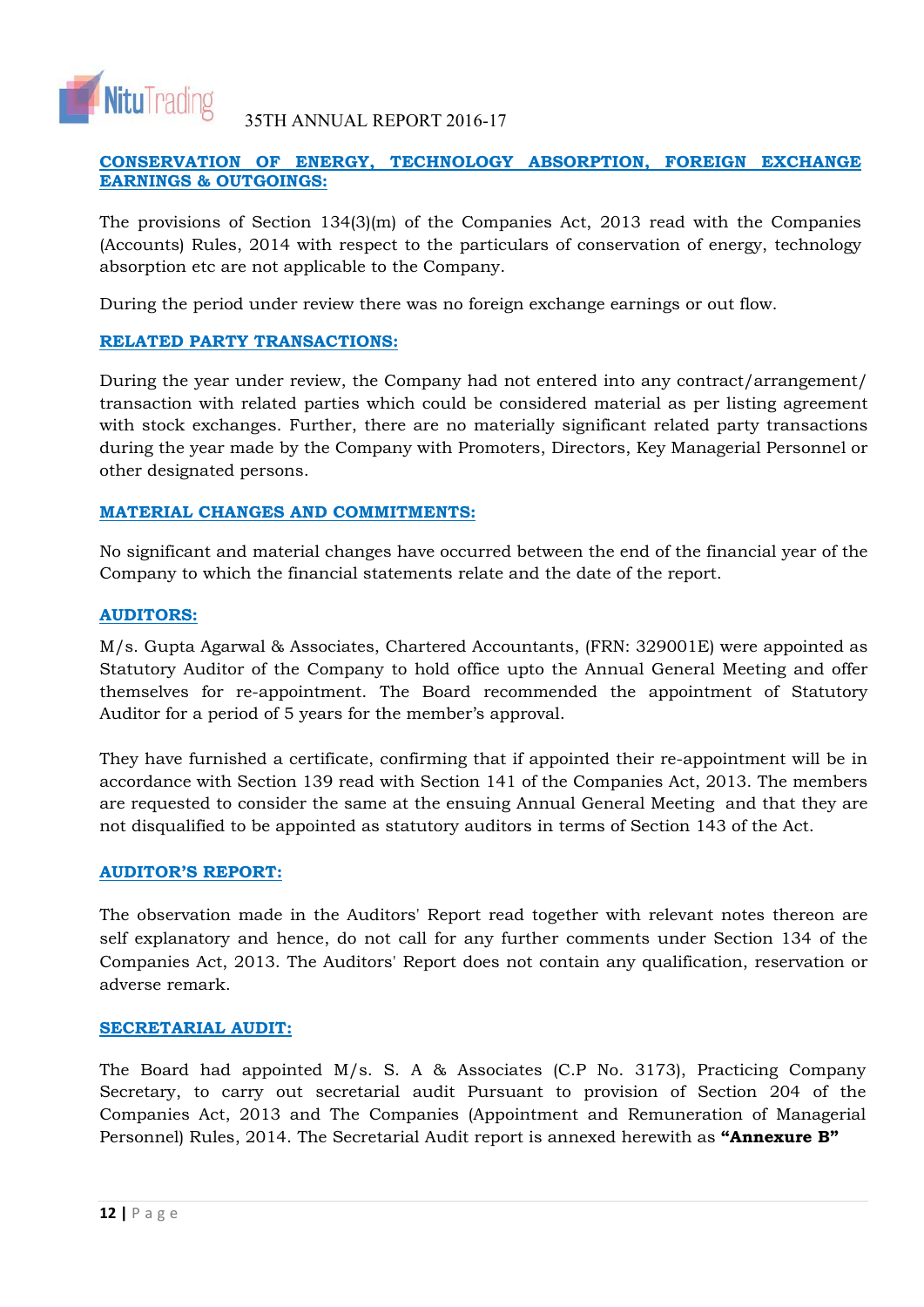

# **DECLARATION BY INDEPENDENT DIRECTORS**

The Company has received necessary declaration from each of the Independent Directors, under section 149(7) of the Companies Act, 2013, that he/she meets the criteria of independence laid down in section 149(6) of the companies Act, 2013.

# **NUMBER OF MEETINGS OF THE BOARD**

The Board meets at regular intervals to discuss and decide on Company / business policies and strategies apart from other Board business. During the year, 5 (Five) Board meetings were held. The maximum time gap between any two consecutive meetings did not exceed 120 days. Detailed information is given in the Corporate Governance Report.

# **DIRECTORS' REMUNERATION POLICY AND CRITERIA FOR MATTERS UNDER SECTION 178:**

Information regarding Director's Remuneration Policy and criteria for determining qualifications, positive attributes, independence of a director and other matters provided under sub-section (3) of Section 178 are provided in the Corporate Governance Report .

# **RISK MANAGEMENT:**

In today's economic environment, Risk Management plays a very important part of business. The main aim of risk management is to identify, assess, prioritize, monitor and take precautionary measures in respect of the events that may pose risks to the business. The Company is not subject to any specific risk except risks associated with the general business of the Company as applicable to the industry as a whole.

At present the Company has not identified any element of risk which may threaten the existence of the Company.

# **VIGIL MECHANISM/WHISTLE BLOWER POLICY:**

In line with the provisions of the Section 177(9) of the Act and the revised Regulation 22 of the SEBI (LODR) Regulation, the Company has adopted Whistle Blower Policy, as part of vigil mechanism to provide appropriate avenues to the Directors and employees to bring to the attention of the management any issue which is perceived to be in violation of or in conflict with the fundamental business principles of the Company.

This vigil mechanism provides for adequate safeguards against victimization of employees and directors who avail of the vigil mechanism and also provide for direct access to the chairperson of the Audit committee, in exceptional cases. The Company Secretary is the designated officer for effective implementation of the policy and dealing with the complaints registered under the policy.

# **PARTICULARS OF EMPLOYEES:**

As required under the provisions of Companies Act, 2013 and Rule 5(2) and 5(3) of the Companies (Appointment and Remuneration of Managerial Personnel) Rules, 2014, there are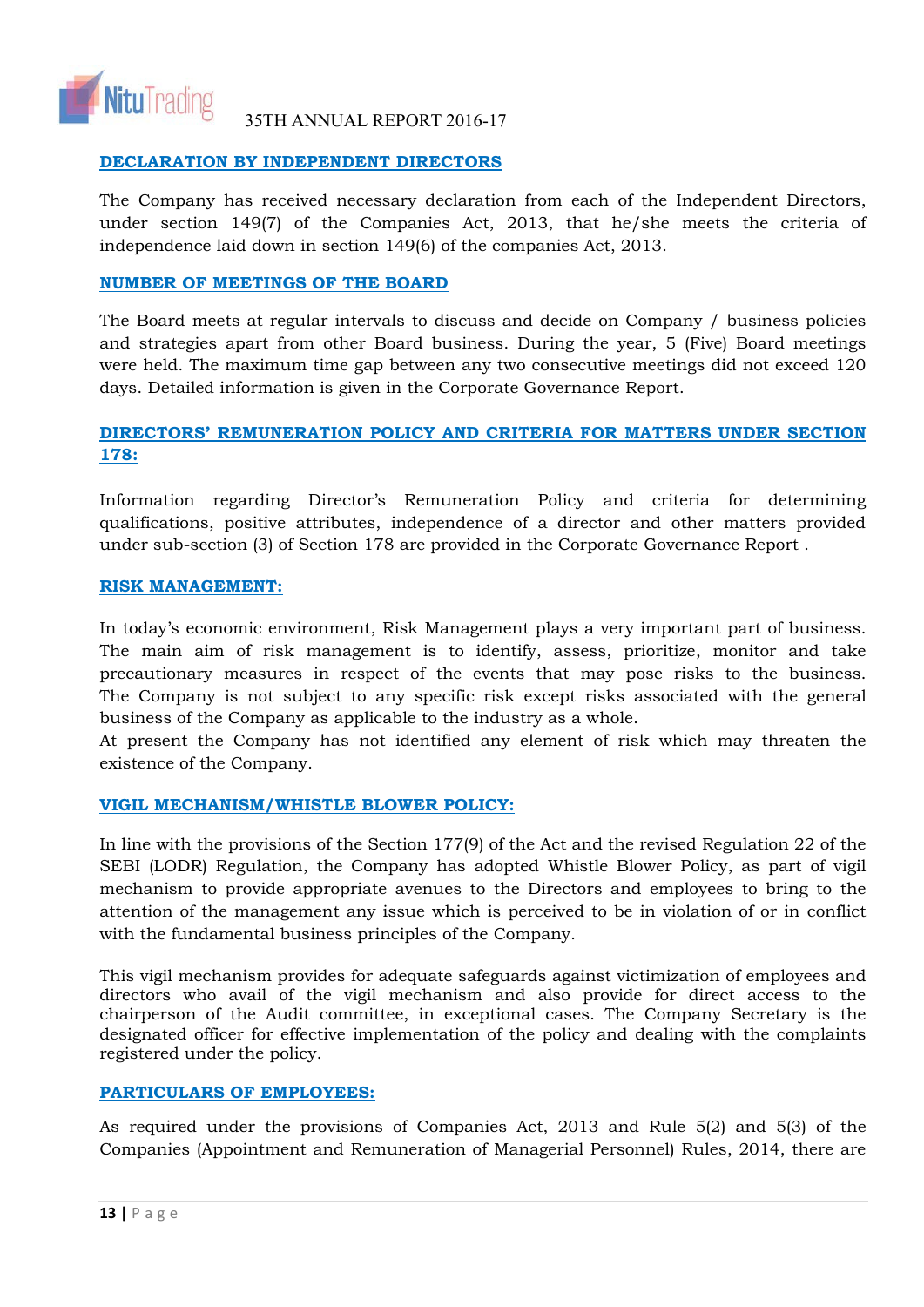

no employee falling under the above category, thus no information is required to be given in the report.

# **MATERIAL CHANGES AND COMMITMENTS, IF ANY, AFFECTING THE FINANCIAL POSITION:**

There have been no such material change and commitment affecting the financial position of the Company which have occurred between the end of the financial year to which the financial statements relate and the date of the report.

# **SIGNIFICANT AND MATERIAL ORDERS PASSED BY THE REGULATORS, COURTS OR TRIBUNALS IMPACTING THE GOING CONCERN STATUS OF THE COMPANY:**

No significant and material order has been passed by the regulators, courts, tribunals impacting the going concern status of the Company's and its future operation.

# **BOARD EVALUATION:**

Pursuant to the provisions of the Companies Act, 2013 and SEBI (LODR) Regulation, 2015, the Board has carried out an annual performance evaluation of its own performance, the directors individually as well as the evaluation of the working of its Audit, Nomination & Remuneration.

The result of the evaluation done by Independent Directors was reported to the Chairman of the Board. It was reported that the performance evaluation of the Board & Committee's was satisfactory. The Chairman of the Board provided feedback to the Directors on an individual basis, as appropriate. The Directors expressed their satisfaction with the evaluation process.

# **APPOINTMENT/RESIGNATION OF DIRECTORS AND KEY MANAGERIAL PERSONNEL:**

During the period under review none of the Director was appointed and resigned from the post of Directorship.

None of the Directors of the Company are disqualified as per the provisions of Section 164 of the Companies Act, 2013.

There was no change in the Executive directors and other Key Managerial Personal during the year under review.

# **DISCLOSURE UNDER THE SEXUAL HARASSMENT OF WOMEN:**

Your Company is committed to provide and promote a safe, healthy and congenial atmosphere irrespective of gender, caste, creed or social class of the employees. During the year under review, there was no case filed pursuant to the sexual harassment of Women at workplace (Prevention, Prohibition and Redressal) Act, 2013.

# **PARTICULARS OF LOANS, GUARANTEES OR INVESTMENTS:**

Details of Loans, Guarantees or Investments under Section 186 of the Companies Act, 2013 are given in the notes to the Financial Statements.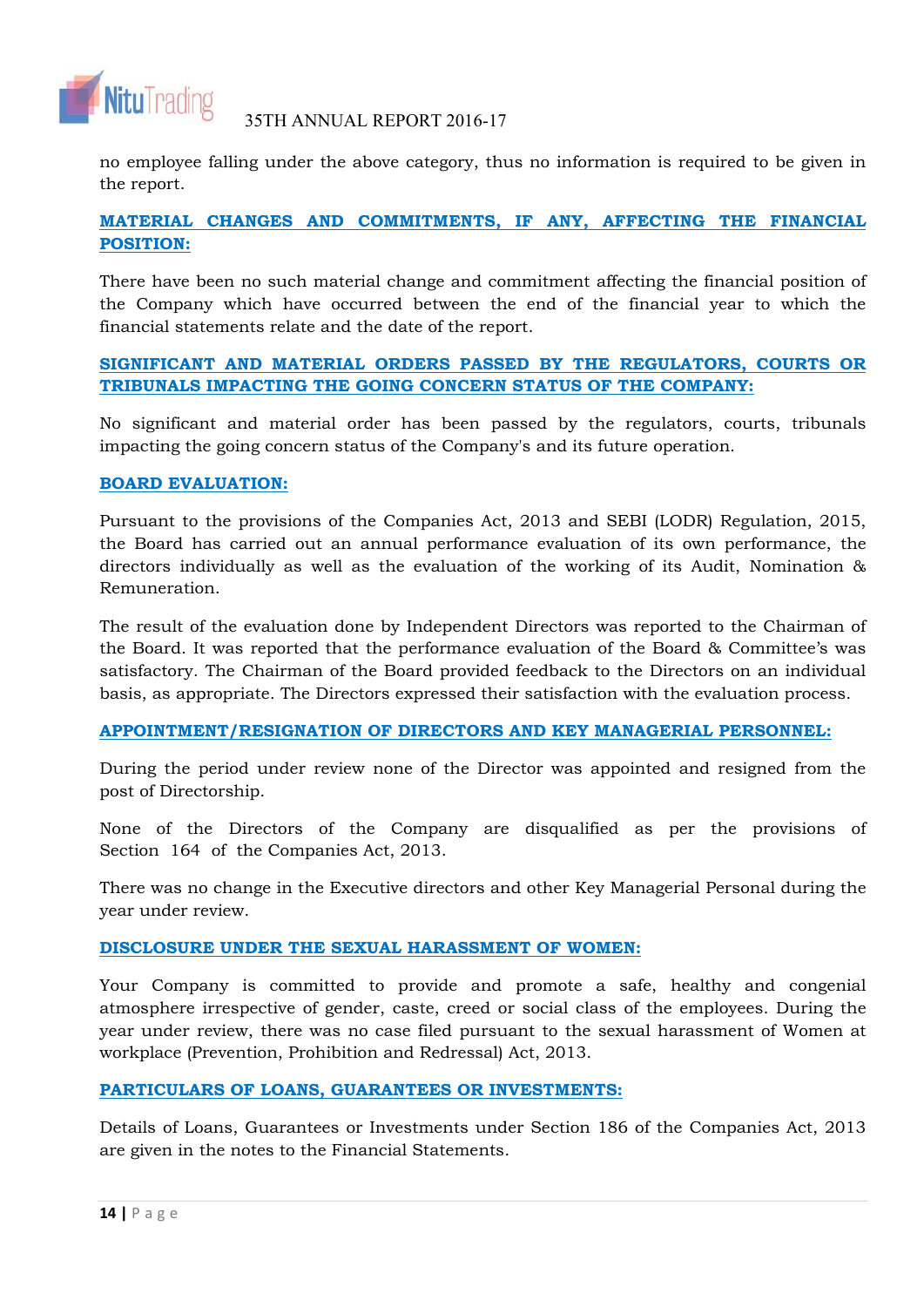

# **MANAGEMENT'S DISCUSSION AND ANALYSIS REPORT:**

In terms of the provisions of Regulation 34 of the Securities and Exchange Board of India (Listing Obligation and Disclosure Requirements) Regulations, 2015, the Management's discussion and analysis is presented in a separate section forming part of the Annual Report.

# **CORPORATE GOVERNANCE:**

The Company has complied with the corporate governance code as stipulated under SEBI Listing Regulations with the Stock Exchanges. A separate section on corporate governance under the listing agreement, along with a certificate from the auditor confirming the compliance, is annexed and forms part of this Annual report as **"Annexure C".** 

# **AUDIT COMMITTEE:**

Details pertaining to composition of Audit Committee are included in the report on Corporate Governance. All the recommendations made by Audit Committee were accepted by Board.

# **TRANSFER OF AMOUNTS TO INVESTOR EDUCATION AND PROTECTION FUND:**

Your Company did not have any funds lying unpaid or unclaimed for a period of seven years. Therefore there were no funds which were required to be transferred to Investor Education and Protection Fund (IEPF).

# **ACKNOWLEDGEMENTS:**

Your Directors would like to express their sincere appreciation for the assistance and cooperation received from the financial institutions, banks, Government authorities, customers, vendors and members during the year under review. Your Directors also wish to place on record their deep sense of appreciation for the committed services by the Company's executives, staff and workers.

2nd Floor Room No-207 Kolkata-700001 (Bhairu Ratan Ojha) Mukteshwar Choudhary

Date: 14.08.2017

# **Registered office**: By **order of the Board of Directors**

18B, Brabourne Road **For Nitu Trading Company Limited** 

Managing Director Director Place: Kolkata DIN: 06536310 DIN: 00536462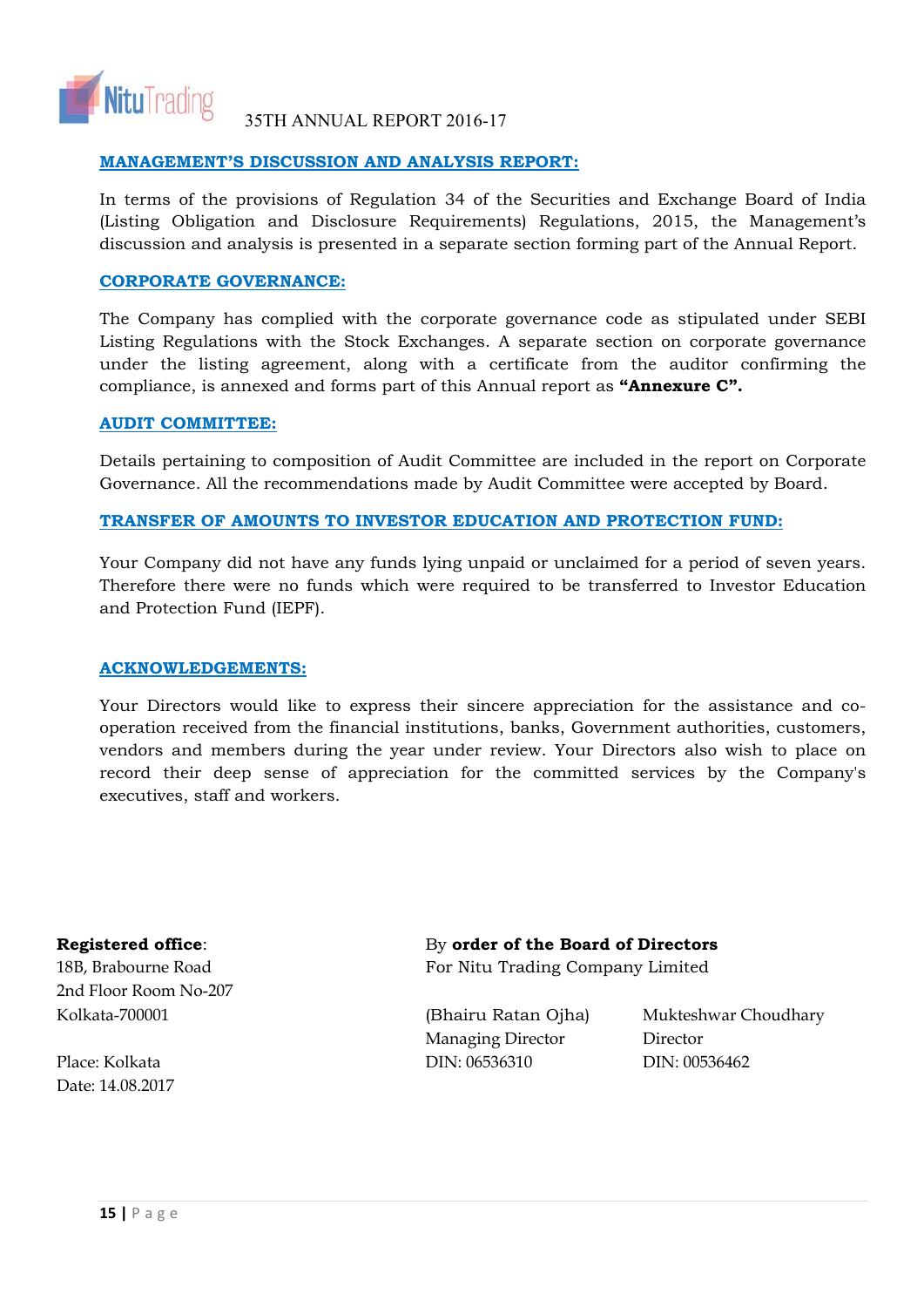

# **Form No. MGT-9 EXTRACT OF ANNUAL RETURN**  AS ON THE FINANCIAL YEAR ENDED ON 31<sup>st</sup> MARCH, 2017

[Pursuant to section 92(3) *of the Companies Act, 2013* and rule 12(1) of the Companies (Management and Administration) Rules, 2014]

# **I. REGISTRATION AND OTHER DETAILS:**

| 1. | <b>CIN</b>                                                           | L51109WB1983PLC035728                                                                                                                                                                                                                                                   |  |  |  |  |
|----|----------------------------------------------------------------------|-------------------------------------------------------------------------------------------------------------------------------------------------------------------------------------------------------------------------------------------------------------------------|--|--|--|--|
| 2. | Registration Date                                                    | January 24, 1983                                                                                                                                                                                                                                                        |  |  |  |  |
| 3. | Name of the Company                                                  | Nitu Trading Company Limited                                                                                                                                                                                                                                            |  |  |  |  |
| 4. | Sub-Category<br>of<br>the<br>Category<br>Company                     | Limited by<br>Shares/<br>Indian<br>Non-<br>Company<br>Government Company                                                                                                                                                                                                |  |  |  |  |
| 5. | Address of the Registered office and<br>contact details              | 18B, Brabourne Road, 2nd Floor Room No-207,<br>Kolkata-700 001, West Bengal,<br>Phone: +91 9883912346,<br>$E$ -mail: nitutrading $83$ @gmail.com                                                                                                                        |  |  |  |  |
| 6. | Whether listed company                                               | Yes                                                                                                                                                                                                                                                                     |  |  |  |  |
| 7. | Name, Address and Contact details of<br>Registrar and Transfer Agent | Purva Sharegistry (India) Pvt. Ltd.<br>Unit no. 9, Shiv Shakti Ind. Estt.<br>J.R. Boricha marg, Opp. Kasturba Hospital Lane<br>Lower Parel (E), P.J.Towers<br>Dalal Street, Mumbai-400 011<br>Tel: 91-22-2306761/8261, Fax: 91-22-2301 2517<br>Email: busicomp@vsnl.com |  |  |  |  |

# **II. PRINCIPAL BUSINESS ACTIVITIES OF THE COMPANY**

All the business activities contributing 10% or more of the total turnover of the Company:

| Sr. | Name and Description        | NIC Code of the Product/ | % to total turnover |
|-----|-----------------------------|--------------------------|---------------------|
| No. | of main products / services | service                  | of the company      |
|     | Trading In Textiles         | 46695                    | 100                 |

*\*As per National Industrial Classification-Ministry of Statistics and Programme Implementation* 

# **III. PARTICULARS OF HOLDING, SUBSIDIARY AND ASSOCIATE COMPANIES:**

| Sr.<br>N <sub>0</sub> | THE COMPANY |     | NAME AND ADDRESS OF CIN/GLN HOLDING/ SUBSIDIARY/<br><b>ASSOCIATE</b> | $%$ of<br>shares<br>held | Applicable<br><b>Section</b> |
|-----------------------|-------------|-----|----------------------------------------------------------------------|--------------------------|------------------------------|
| . .                   | <b>NIL</b>  | N.A | N.A                                                                  | N.A                      | N.A                          |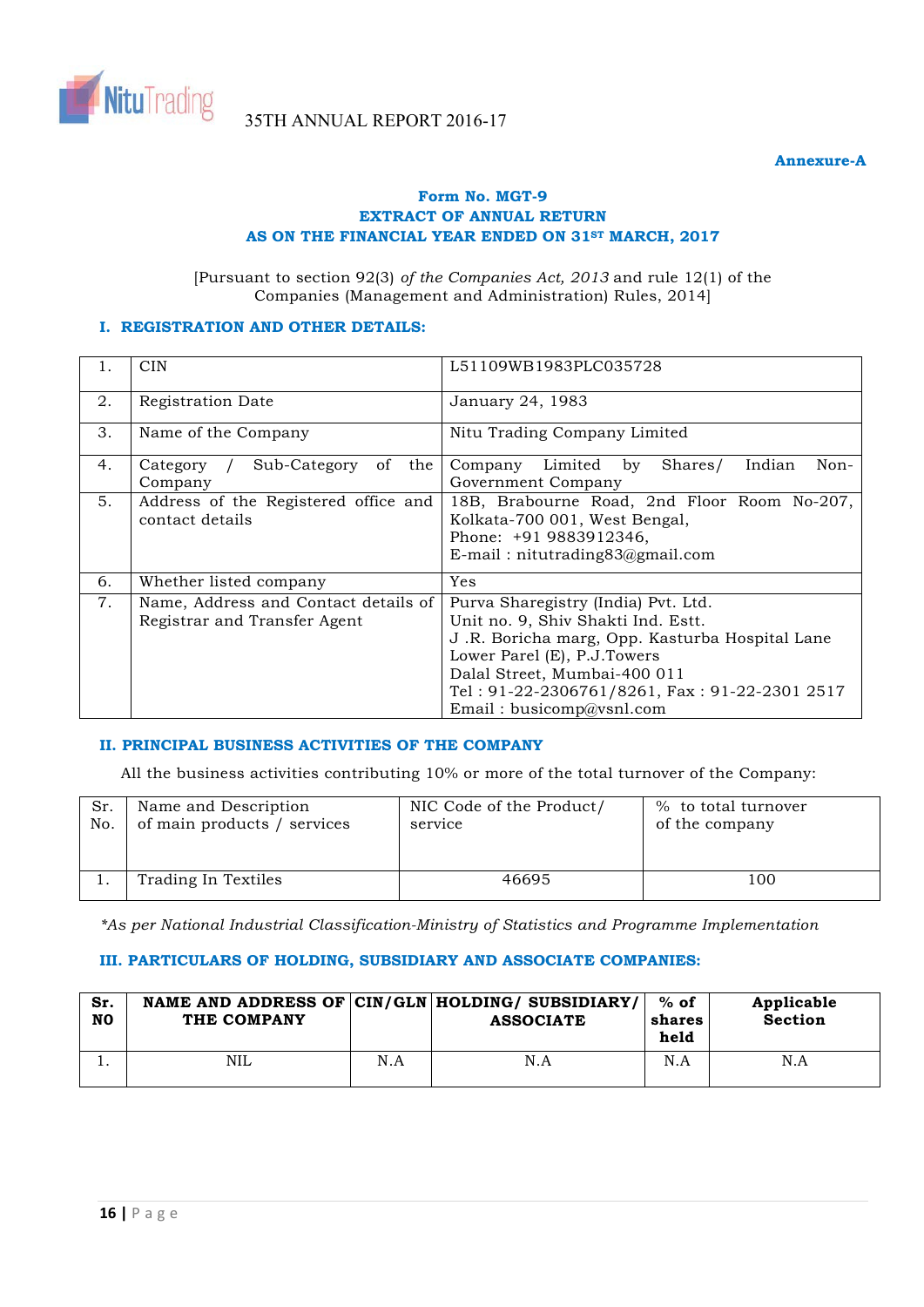

# **IV. SHARE HOLDING PATTERN (Equity Share Capital Breakup as percentage of Total Equity)**

# *i) Category-wise Share Holding*

| Category of                        |                  |                 | No. of Shares held at the beginning of |                 | No. of Shares held at the end of the |                 |                 | %Chang          |                 |
|------------------------------------|------------------|-----------------|----------------------------------------|-----------------|--------------------------------------|-----------------|-----------------|-----------------|-----------------|
| <b>Shareholders</b>                | the year         |                 |                                        |                 | year                                 |                 |                 |                 | е               |
|                                    |                  |                 |                                        |                 |                                      |                 |                 |                 | during          |
|                                    | Demat            | Physical        | Total                                  | $%$ of          | Demat                                | Physical        | Total           | $%$ of          |                 |
|                                    |                  |                 |                                        | Total<br>Shares |                                      |                 |                 | Total<br>Shares |                 |
|                                    |                  |                 |                                        |                 |                                      |                 |                 |                 |                 |
| Promoters<br>А.                    |                  |                 |                                        |                 |                                      |                 |                 |                 |                 |
| Individual/HUF<br>a)               | 60,000           | Nil             | 60,000                                 | 1.83            | 60,000                               | Nil             | 60,000          | 1.83            | N <sub>il</sub> |
| Central Govt.<br>b)                | Nil              | $\rm Ni1$       | Nil                                    | Ni1             | Nil                                  | Nil             | Nil             | Nil             | Nil             |
| State Govt. (s)<br>c)              | Nil              | Nil             | Nil                                    | Nil             | Nil                                  | Nil             | Nil             | Nil             | Nil             |
| Bodies Corp.<br>d)                 | 6,00,000         | Nil             | 6,00,000                               | 18.32           | 6,00,000                             | Nil             | 6,00,000        | 18.32           | Nil             |
| Banks / FI<br>$\epsilon$ )         | Nil              | Ni1             | Nil                                    | Ni1             | Nil                                  | Ni1             | Nil             | Nil             | Ni1             |
| f)<br>Any Other                    | Nil              | Nil             | $\rm Ni1$                              | Nil             | Nil                                  | Nil             | Nil             | Nil             | Nil             |
| Sub-total $(A)$ $(1)$ :-           | 6,60,000         | Nil             | 6,60,000                               | 20.15           | 6,60,000                             | Ni1             | 6,60,000        | 20.15           | Nil             |
| $(2)$ Foreign                      | Ni1              | $\rm Ni1$       | Nil                                    | $\rm Ni1$       | Nil                                  | Nil             | Nil             | Nil             | $\rm Ni1$       |
| NRIs -<br>a)<br>Individuals        | Nil              | Nil             | Ni1                                    | $\rm Ni1$       | $\rm Ni1$                            | $\rm Ni1$       | $\rm Ni1$       | Nil             | Nil             |
| b)<br>Other-<br>Individuals        | Nil              | Nil             | Nil                                    | Nil             | Nil                                  | Nil             | Nil             | Nil             | Nil             |
| Bodies Corp.<br>c)                 | Ni1              | Nil             | Nil                                    | Ni1             | Ni1                                  | Nil             | Nil             | Nil             | Nil             |
| Banks $\sqrt{FI}$<br>d)            | Nil              | Nil             | Nil                                    | Ni1             | Ni1                                  | Ni1             | Nil             | Ni1             | Ni1             |
| Any Other<br>e)                    | Nil              | N <sub>il</sub> | $\overline{Nil}$                       | N <sub>il</sub> | N <sub>il</sub>                      | N <sub>il</sub> | N <sub>il</sub> | Nil             | Nil             |
| Sub-total (A) $(2)$ :-             | Nil              | Nil             | Nil                                    | Nil             | Nil                                  | Nil             | Nil             | Nil             | Nil             |
| <b>Total shareholding</b>          |                  |                 |                                        |                 |                                      |                 |                 |                 |                 |
| of Promoter $(A)$ =                | 6,60,000         | Nil             | 6,60,000                               | 20.15           | 6,60,000                             | Nil             | 6,60,000        | 20.15           | Nil             |
| $(A)(1)+(A)(2)$                    |                  |                 |                                        |                 |                                      |                 |                 |                 |                 |
| B. Public<br>Shareholding          | Ni1              | Nil             | Ni1                                    | Nil             | Nil                                  | Nil             | Nil             | Nil             | Nil             |
| Mutual Funds /<br>a)<br>Banks / FI | Ni1              | Nil             | Nil                                    | Nil             | Ni1                                  | Nil             | Ni1             | Nil             | Nil             |
| Central Govt.<br>b)                | Nil              | Nil             | $\rm Ni1$                              | $\rm Ni1$       | $\rm Ni1$                            | $\rm Ni1$       | $\rm Ni1$       | Nil             | Nil             |
| $\overline{c}$ ) State Govt.(s)    | $\rm Ni1$        | $\rm Ni1$       | $\rm Ni1$                              | Nil             | $\rm Ni1$                            | $\rm Ni1$       | $\rm Ni1$       | $\rm Ni1$       | $\rm Ni1$       |
| d) Venture Capital<br>funds        | Nil              | Nil             | Nil                                    | Nil             | Nil                                  | Nil             | Nil             | Nil             | Nil             |
| e)<br>Insurance<br>Companies       | $\overline{Nil}$ | Nil             | Nil                                    | Nil             | Ni1                                  | Ni1             | Ni1             | Nil             | Nil             |
| FIIs<br>g)                         | $\rm Ni1$        | Nil             | Nil                                    | $\rm Ni1$       | Nil                                  | Nil             | Nil             | $\rm Ni1$       | Nil             |
| Foreign Venture<br>h)              | Nil              |                 | Nil                                    | $\rm Ni1$       | $\rm Ni1$                            | Ni1             | Nil             | Nil             | $\rm Ni1$       |
| Capital Funds                      | $\rm Ni1$        | Nil             | Nil                                    | Nil             | Nil                                  | Nil             | Nil             | Nil             | Nil             |
| Others (specify)<br>$\mathbf{i}$   | Nil              | Nil             | Nil                                    | $\rm Ni1$       | Nil                                  | $\rm Ni1$       | $\rm Ni1$       | Nil             | $\rm Ni1$       |
| Sub-total $(B)(1)$ :-              | Ni1              | Nil             | Ni1                                    | Nil             | Nil                                  | Nil             | Nii             | Nil             | Nil             |
| Non-Institutions<br>2.             |                  |                 |                                        |                 |                                      |                 |                 |                 |                 |
| Bodies Corp.<br>a)                 | 20,55,000        | Nil             | 20,55,000                              | 62.75           | 20,55,000                            | Nil             | 20,55,000       | 62.75           | Nil             |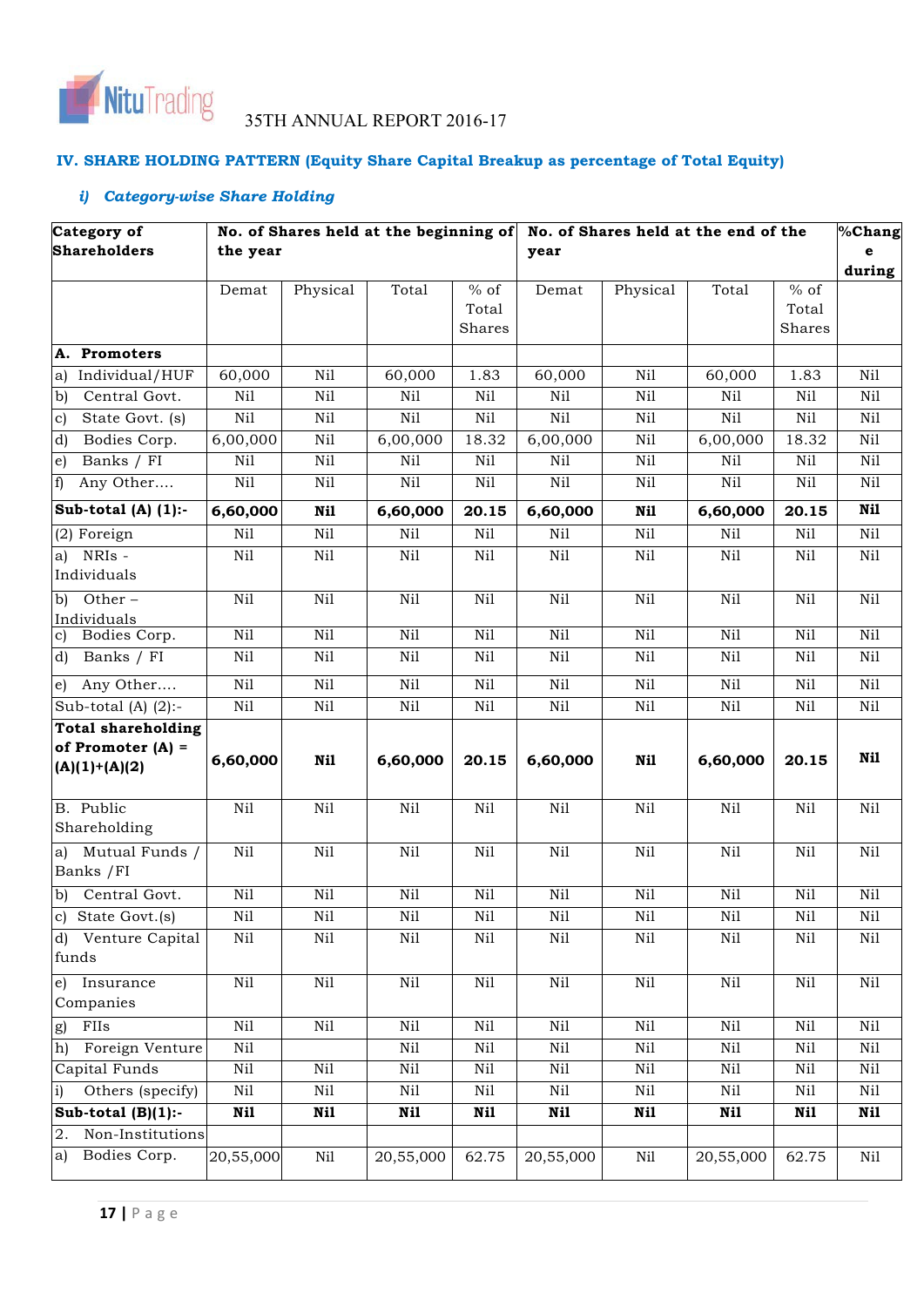

| i) Indian                                                                                         | $- -$   | $\sim$ $-$ | $\sim$ $-$        | $- -$  | $- -$   | $- -$  | $- -$     | $-$    | $\sim$ $-$ |
|---------------------------------------------------------------------------------------------------|---------|------------|-------------------|--------|---------|--------|-----------|--------|------------|
| ii) Overseas                                                                                      | $ -$    | $ -$       | $- -$             | $- -$  | $- -$   | $-1$   | $- -$     | $- -$  | --         |
| $\overline{b}$<br>Individuals                                                                     |         |            |                   |        |         |        |           |        |            |
| Individual<br>$\mathbf{i}$<br>shareholders<br>holding nominal<br>share capital upto<br>Rs. 1 lakh | Nil     | 28,760     | 28,760            | 0.88   | Nil     | 28,760 | 28,760    | 0.88   | Nil        |
| ii) Individual<br>shareholders<br>holding nominal<br>share capital in<br>excess of Rs 1<br>طعلملا | 326000  | 98050      | 4,24,050          | 12.95  | 326000  | 98050  | 4,24,050  | 12.95  | Nil        |
| c) HUF                                                                                            | 45000   | 62190      | 107190            | 3.27   | 45000   | 62190  | 107190    | 3.27   | Nil        |
| Others<br>$\mathbf{c}$<br><b>Clearing Members</b>                                                 | Nil     | Nil        | Nil               | Nil    | Nil     | Nil    | Nil       | Nil    | Nil        |
| NRI's<br>d)                                                                                       | $=$ $-$ | $\sim$ $-$ | $\equiv$ $\equiv$ | $- -$  | $-$     | $- -$  | $- -$     | $-$    | $- -$      |
| Sub-total $(B)(2)$ :-                                                                             | 2426000 | 189000     | 26,15,000         | 79.85  | 2426000 | 189000 | 26,15,000 | 79.85  | Nil        |
| <b>Total Public</b><br>Shareholding<br>$(B)=(B)(1)+(B)(2)$                                        | 2426000 | 189000     | 26,15,000         | 79.85  | 2426000 | 189000 | 26,15,000 | 79.85  | Nil        |
| C. Shares held<br>by Custodian for<br><b>GDRs &amp; ADRs</b>                                      |         |            |                   | $- -$  |         |        |           |        |            |
| <b>Grand Total</b><br>$(A+B+C)$                                                                   | 3086000 | 189000     | 32,75,000         | 100.00 | 3086000 | 189000 | 32,75,000 | 100.00 | Nil        |

# *(ii) Shareholding of Promoters:*

| <b>S1.</b><br>No. | Shareholder's<br>Name | Shareholding at the beginning of<br>the year |               |             | Share holding at the end of |               |             |          |
|-------------------|-----------------------|----------------------------------------------|---------------|-------------|-----------------------------|---------------|-------------|----------|
|                   |                       | No. of                                       | $%$ of total  | % of Shares | No. of                      | $%$ of        | % of Shares | % change |
|                   |                       | Shares                                       | Shares of the | Pledged /   | <b>Shares</b>               | total         | Pledged/    | in share |
|                   |                       |                                              | company       | encumbered  |                             | <b>Shares</b> | encumbered  | holding  |
|                   |                       |                                              |               | to total    |                             | of the        | to total    | during   |
|                   |                       |                                              |               | shares      |                             | company       | shares      | the year |
|                   | Sushil Bajoria        | 60,000                                       | 1.83          | Nil         | 60,000                      | 1.83          | Nil         | Ni1      |
|                   |                       |                                              |               |             |                             |               |             |          |
| 2                 | Improve Tie-Up        | 6,00,000                                     | 18.32         | Nil         | 6,00,000                    | 18.32         | Nil         | Nil      |
|                   | Private Limited       |                                              |               |             |                             |               |             |          |
|                   | <b>TOTAL</b>          | 6,60,000                                     | 20.15         | Nil         | 6,60,000                    | 20.15         | Nil         | Nil      |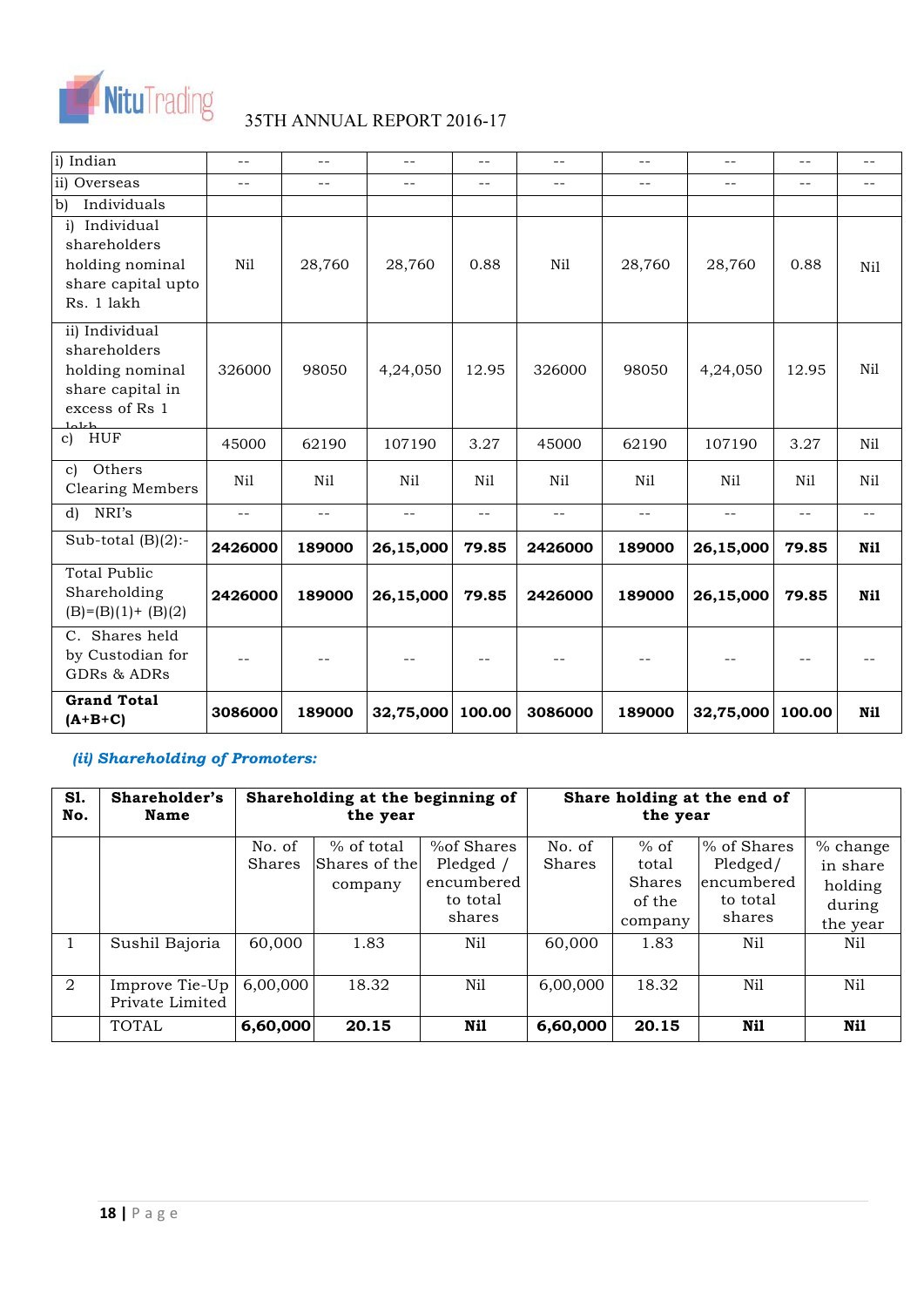

# *iii)* Change in Promoters' Shareholding (please specify, if there is no change) – No Change

| <b>S1. No.</b> |                                                                                                                                                                                               | Shareholding at the<br>beginning of the year              |     | <b>Cumulative Shareholding</b><br>during the year |                                        |  |
|----------------|-----------------------------------------------------------------------------------------------------------------------------------------------------------------------------------------------|-----------------------------------------------------------|-----|---------------------------------------------------|----------------------------------------|--|
|                |                                                                                                                                                                                               | No. of shares<br>$%$ of total<br>shares of the<br>company |     | No. of shares                                     | % of total<br>shares of the<br>company |  |
|                | At the beginning of the year                                                                                                                                                                  |                                                           |     |                                                   |                                        |  |
|                | Date wise Increase / Decrease in<br>Promoters Share holding during<br>the year specifying the reasons<br>for increase / decrease (e.g.<br>allotment / transfer / bonus/<br>sweat equity etc): | N.A                                                       | N.A | N.A                                               | N.A                                    |  |
|                | At the End of the year                                                                                                                                                                        |                                                           |     |                                                   |                                        |  |

# *(iv) Shareholding Pattern of top ten Shareholders (other than Directors, Promoters and Holders of GDRs and ADRs):*

|                |                                         | Shareholding at the beginning<br>of the year |                                        | Shareholding at the end of<br>the year |                                        |
|----------------|-----------------------------------------|----------------------------------------------|----------------------------------------|----------------------------------------|----------------------------------------|
| S1. No.        | For Each of the<br>Top 10 Shareholders  | No. of shares                                | % of total<br>shares of the<br>Company | No. of<br>shares                       | % of total<br>shares of the<br>Company |
| 1.             | Merlin Commosales Private Limited       | 6,40,000                                     | 19.54                                  | 6,40,000                               | 19.54                                  |
| 2.             | Nightbird Retailers Private Limited     | 6,40,000                                     | 19.54                                  | 6,40,000                               | 19.54                                  |
| 3.             | Danush Tradelink Private Limited        | 6,40,000                                     | 19.54                                  | 6,40,000                               | 19.54                                  |
| 4.             | Improve Tie Up Private Limited          | 6,00,000                                     | 18.32                                  | 6,00,000                               | 18.32                                  |
| 5.             | Divyanshi Infra Project Private Limited | 1,35,000                                     | 4.12                                   | 1,35,000                               | 4.12                                   |
| 6.             | Subhash Debnath                         | 90,000                                       | 2.75                                   | 90,000                                 | 2.75                                   |
| 7 <sub>1</sub> | Deepak Kumar Dugar                      | 70,000                                       | 2.14                                   | 70,000                                 | 2.14                                   |
| 8.             | Sitaram Sureka HUF                      | 50,150                                       | 1.53                                   | 50,150                                 | 1.53                                   |
| 9.             | Rakesh Agarwal HUF                      | 45,000                                       | 1.37                                   | 45,000                                 | 1.37                                   |
| 10.            | Badri Prasad Singhania                  | 45,000                                       | 1.37                                   | 45,000                                 | 1.37                                   |
| 11.            | Pankaj Harlalka                         | 45,000                                       | 1.37                                   | 45,000                                 | 1.37                                   |

# *(v) Shareholding of Directors and Key Managerial Personnel: No shares held by the Director*

| <b>S1. No.</b> |                                                                                                                                                                                   |               | Shareholding at the<br>beginning of the year | <b>Cumulative Shareholding</b><br>during the year |                                          |  |
|----------------|-----------------------------------------------------------------------------------------------------------------------------------------------------------------------------------|---------------|----------------------------------------------|---------------------------------------------------|------------------------------------------|--|
|                |                                                                                                                                                                                   | No. of shares | $%$ of total<br>shares of the<br>company     | No. of<br>shares                                  | $%$ of total<br>shares of the<br>company |  |
|                | At the beginning of the year                                                                                                                                                      | NIL           | <b>NIL</b>                                   | <b>NIL</b>                                        | NIL                                      |  |
|                | Date wise Increase / Decrease in<br>Share holding during the year<br>specifying the reasons<br>for<br>increase/decrease(e.g.allotment/<br>transfer/bonus/sweat<br>equity<br>etc): |               |                                              |                                                   |                                          |  |
|                | At the End of the year                                                                                                                                                            | NIL.          | <b>NIL</b>                                   | NIL                                               | NIL                                      |  |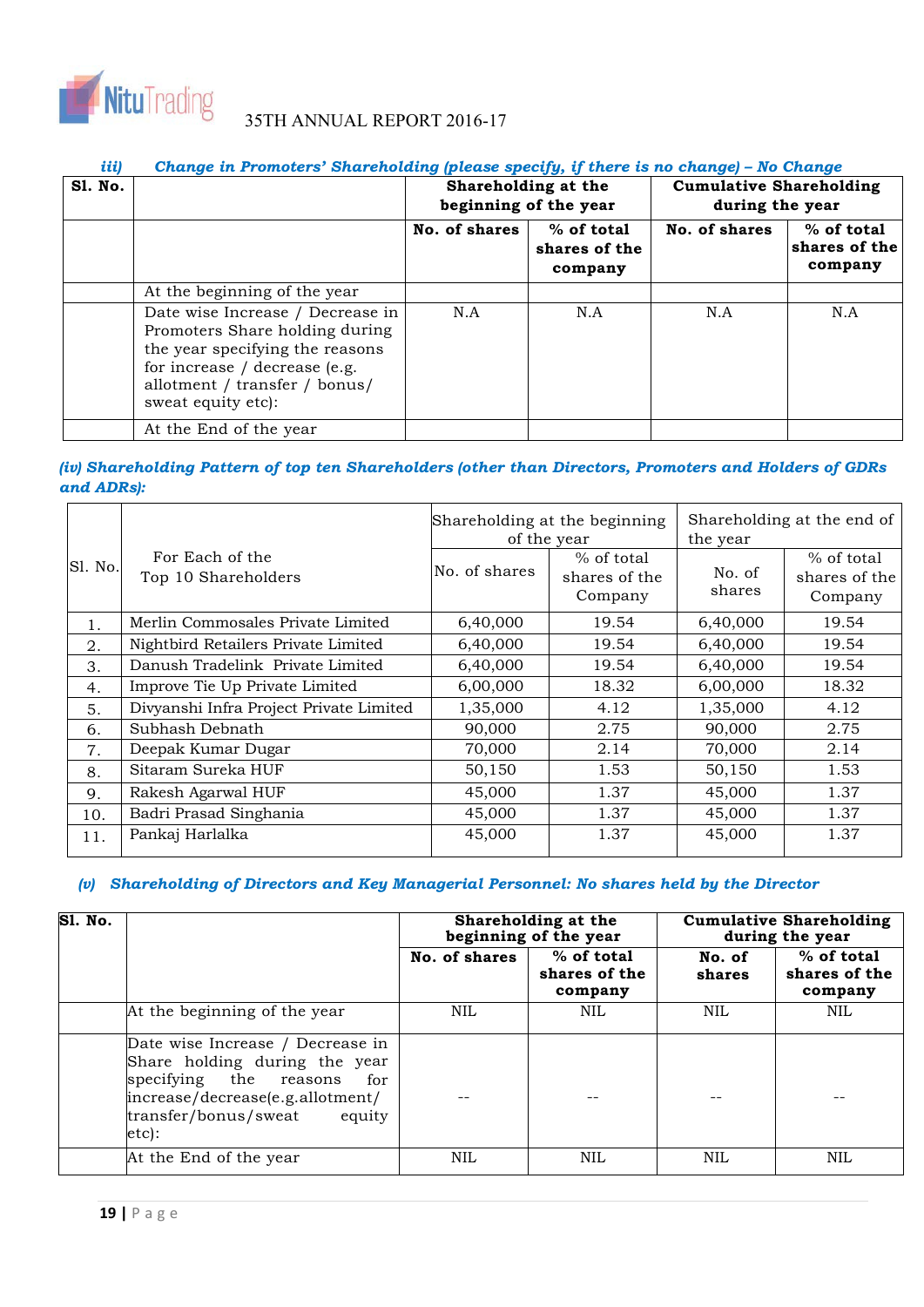

# **V. INDEBTEDNESS**

*Indebtedness of the Company including interest outstanding/accrued but not due for payment* 

|                                                        | <b>Secured Loans</b><br>excluding<br>deposits | Unsecured<br>Loans | <b>Deposits</b> | Total<br>Indebtedness |
|--------------------------------------------------------|-----------------------------------------------|--------------------|-----------------|-----------------------|
| Indebtedness at the beginning of the<br>financial year |                                               |                    |                 |                       |
| i) Principal Amount                                    |                                               |                    |                 |                       |
| ii) Interest due but not paid                          |                                               |                    |                 |                       |
| iii) Interest accrued but not due                      |                                               |                    |                 |                       |
| Total (i+ii+iii)                                       |                                               |                    |                 |                       |
| Change in Indebtedness<br>during the financial year    |                                               | <b>NIL</b>         |                 |                       |
| Addition                                               |                                               |                    |                 |                       |
| Reduction                                              |                                               |                    |                 |                       |
| <b>Net Change Indebtedness</b>                         |                                               |                    |                 |                       |
| At the end of the financial year                       |                                               |                    |                 |                       |
| i) Principal Amount                                    |                                               |                    |                 |                       |
| ii) Interest due but not paid                          |                                               |                    |                 |                       |
| iii) Interest accrued but not due                      |                                               |                    |                 |                       |
| Total (i+ii+iii)                                       |                                               |                    |                 |                       |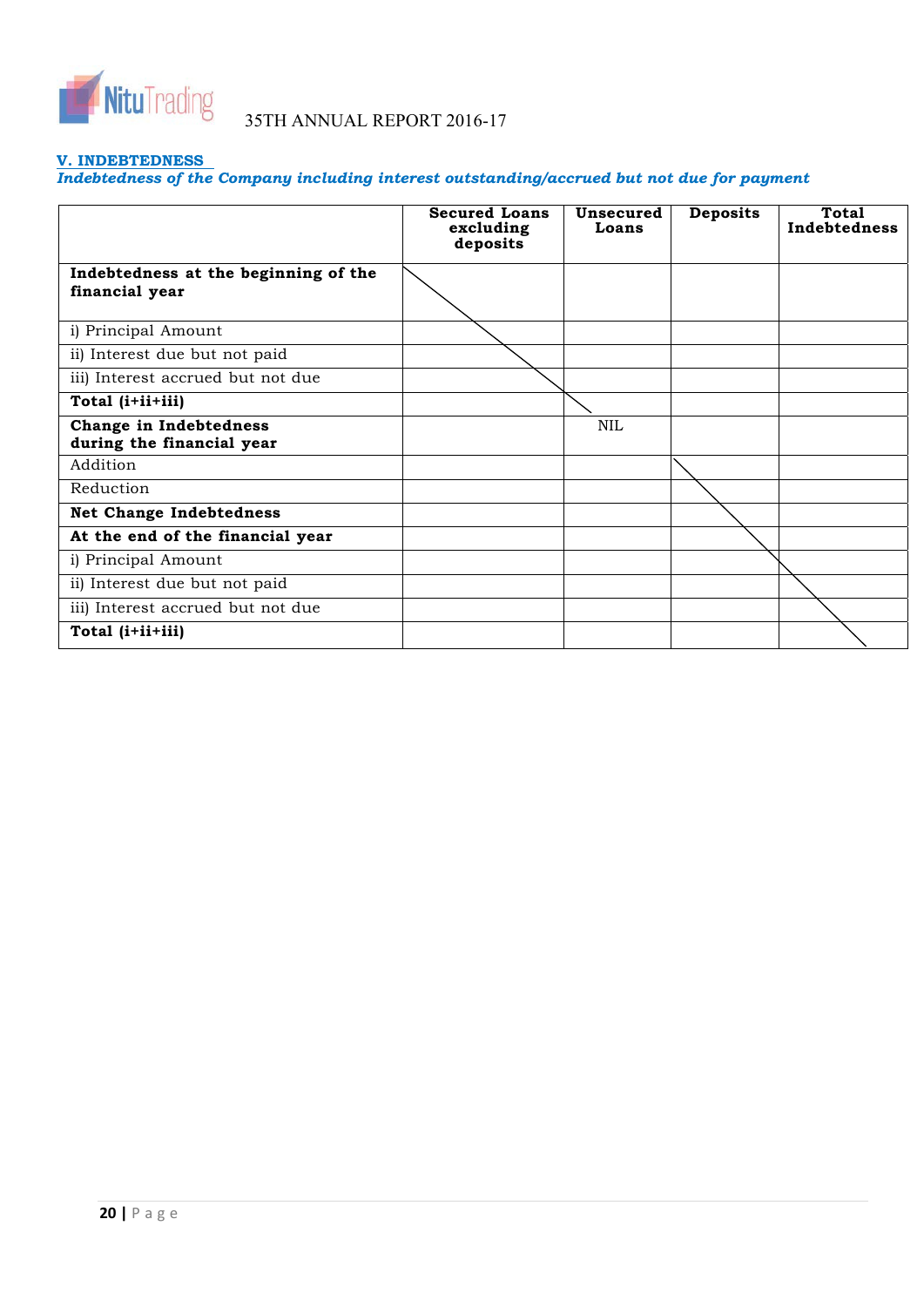

#### **VI. REMUNERATION OF DIRECTORS AND KEY MANAGERIAL PERSONNEL** *A. Remuneration to Managing Director, Whole-time Directors and/or Manager:*

| S1.<br>No. | <b>Particulars of Remuneration</b>                                                     | Name of MD/WTD/ Manager                             | <b>Total Amount</b> |  |
|------------|----------------------------------------------------------------------------------------|-----------------------------------------------------|---------------------|--|
|            |                                                                                        | Mr. <b>Bhairu Ratan Ojha</b><br>(Managing Director) |                     |  |
| 1          | Gross salary (per annum)                                                               | Rs. 2,40,000                                        | Rs. 2,40,000        |  |
|            | (a) Salary as per provisions contained in<br>section 17(1) of the Income-tax Act, 1961 | Nil                                                 | Nil                 |  |
|            | (b) Value of perquisites $u/s$ 17(2) Income-<br>tax Act, 1961                          | Nil                                                 | Nil                 |  |
|            | (c) Profits in lieu of salary under section                                            |                                                     |                     |  |
|            | 17(3) Income-tax Act, 1961                                                             | Nil                                                 | Nil                 |  |
| 2          | Stock Option                                                                           | Nil                                                 | Nil                 |  |
| 3          | Sweat Equity                                                                           | Nil                                                 | Nil                 |  |
| 4          | Commission<br>- as % of profit<br>others, specify                                      | Nil                                                 | Nil                 |  |
| 5.         | Others, please specify                                                                 | Nil                                                 | Nil                 |  |
|            | Total (A)                                                                              | Nil                                                 | Rs. 2,40,000        |  |
|            | Ceiling as per the Act                                                                 | Within the Limit                                    |                     |  |

# *B. Remuneration to other directors: (Amount in Rs.)*

| S1.            | <b>Particulars of Remuneration</b>                                    |                         | <b>Name of Directors</b> | <b>Total</b> |  |
|----------------|-----------------------------------------------------------------------|-------------------------|--------------------------|--------------|--|
| No.            |                                                                       |                         |                          | Amount       |  |
|                |                                                                       | Mukteshwar<br>Choudhary | Madhu Sharma             |              |  |
| $\mathbf{1}$   | Independent Directors Fee for<br>attending board / committee meetings | Nil                     | Nil                      | Nil          |  |
|                | Commission                                                            | Nil                     | Nil                      | Nil          |  |
|                | Others, please specify                                                | Nil                     | Nil                      | Nil          |  |
|                | Total $(1)$                                                           | Nil                     | Nil                      | Nil          |  |
| $\overline{2}$ | Other Non-Executive Directors                                         | Nil                     | Nil                      | Nil          |  |
|                | Fee for attending board /<br>committee meetings                       | Nil                     | Nil                      | Nil          |  |
|                | Commission                                                            | Nil                     | Nil                      | Nil          |  |
|                | Others, please specify                                                | Nil                     | Nil                      | Nil          |  |
|                | Total $(2)$                                                           | Nil                     | Nil                      | Nil          |  |
|                | Total $(B)=(1+2)$                                                     | Nil                     | Nil                      | Nil          |  |
|                | Total Managerial Remuneration                                         | Nil                     | Nil                      | Nil          |  |
|                | Overall Ceiling as per the Act                                        | N.A                     |                          |              |  |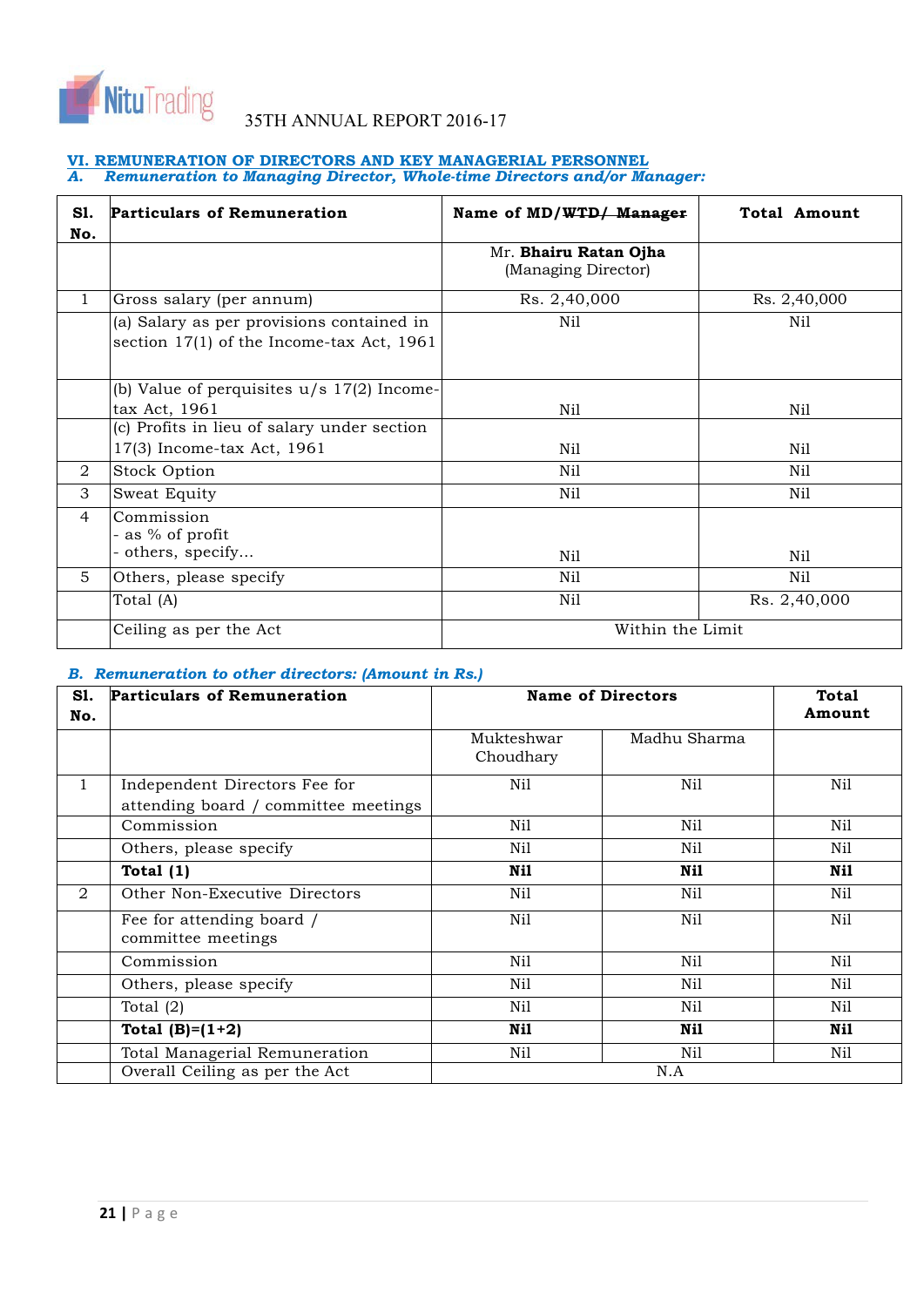

# *C. REMUNERATION TO KEY MANAGERIAL PERSONNEL OTHER THAN MD/MANAGER/WTD*

| <b>S1.No.</b> | <b>Particulars of Remuneration</b>                                                          | <b>Key Managerial Personnel</b> | <b>Total Amount</b> |
|---------------|---------------------------------------------------------------------------------------------|---------------------------------|---------------------|
| 1             | Gross salary (per annum)                                                                    | Nil                             | Nil                 |
|               | (a) Salary as per provisions contained<br>in section $17(1)$ of the Income-tax Act,<br>1961 | Nil                             | Nil                 |
|               | (b) Value of perquisites $u/s$<br>17(2) Income-tax Act, 1961                                | Nil                             | Nil                 |
|               | (c) Profits in lieu of salary under<br>section 17(3) Income-tax Act, 1961                   | Nil                             | Nil                 |
| 2             | Stock Option                                                                                | Nil                             | Nil                 |
| 3             | Sweat Equity                                                                                | Nil                             | Nil                 |
| 4             | Commission<br>- as % of profit<br>- others, specify                                         | Nil                             | Nil                 |
| 5             | Others, please specify                                                                      | Nil                             | Nil                 |
|               | Total (C)                                                                                   | Nil                             | Nil                 |

# **VII. PENALTIES / PUNISHMENT/ COMPOUNDING OF OFFENCES:**

| <b>Type</b> | Section of the<br>Companies Act Description | <b>Brief</b> | Details of<br>Penalty/punishment [RD / NCLT/<br>/Compounding fees<br>imposed | Authority<br><b>COURT</b> | <b>Appeal</b><br>made, if any<br>(give Details) |
|-------------|---------------------------------------------|--------------|------------------------------------------------------------------------------|---------------------------|-------------------------------------------------|
|             |                                             |              | A. COMPANY                                                                   |                           |                                                 |
| Penalty     |                                             |              |                                                                              |                           |                                                 |
| Punishment  |                                             |              |                                                                              |                           |                                                 |
| Compounding |                                             |              |                                                                              |                           |                                                 |
|             |                                             |              | <b>B. DIRECTORS</b>                                                          |                           |                                                 |
| Penalty     |                                             |              | NIL                                                                          |                           |                                                 |
| Punishment  |                                             |              |                                                                              |                           |                                                 |
| Compounding |                                             |              |                                                                              |                           |                                                 |
|             |                                             |              | C. OTHER OFFICERS IN DEFAULT                                                 |                           |                                                 |
| Penalty     |                                             |              |                                                                              |                           |                                                 |
| Punishment  |                                             |              |                                                                              |                           |                                                 |
| Compounding |                                             |              |                                                                              |                           |                                                 |

2nd Floor Room No-207 Kolkata-700001 (Bhairu Ratan Ojha) Mukteshwar Choudhary

Date: 14.08.2017

# **Registered office:** By order of the Board of Directors

18B, Brabourne Road **For Nitu Trading Company Limited** 

Managing Director Director Place: Kolkata DIN: 06536310 DIN: 00536462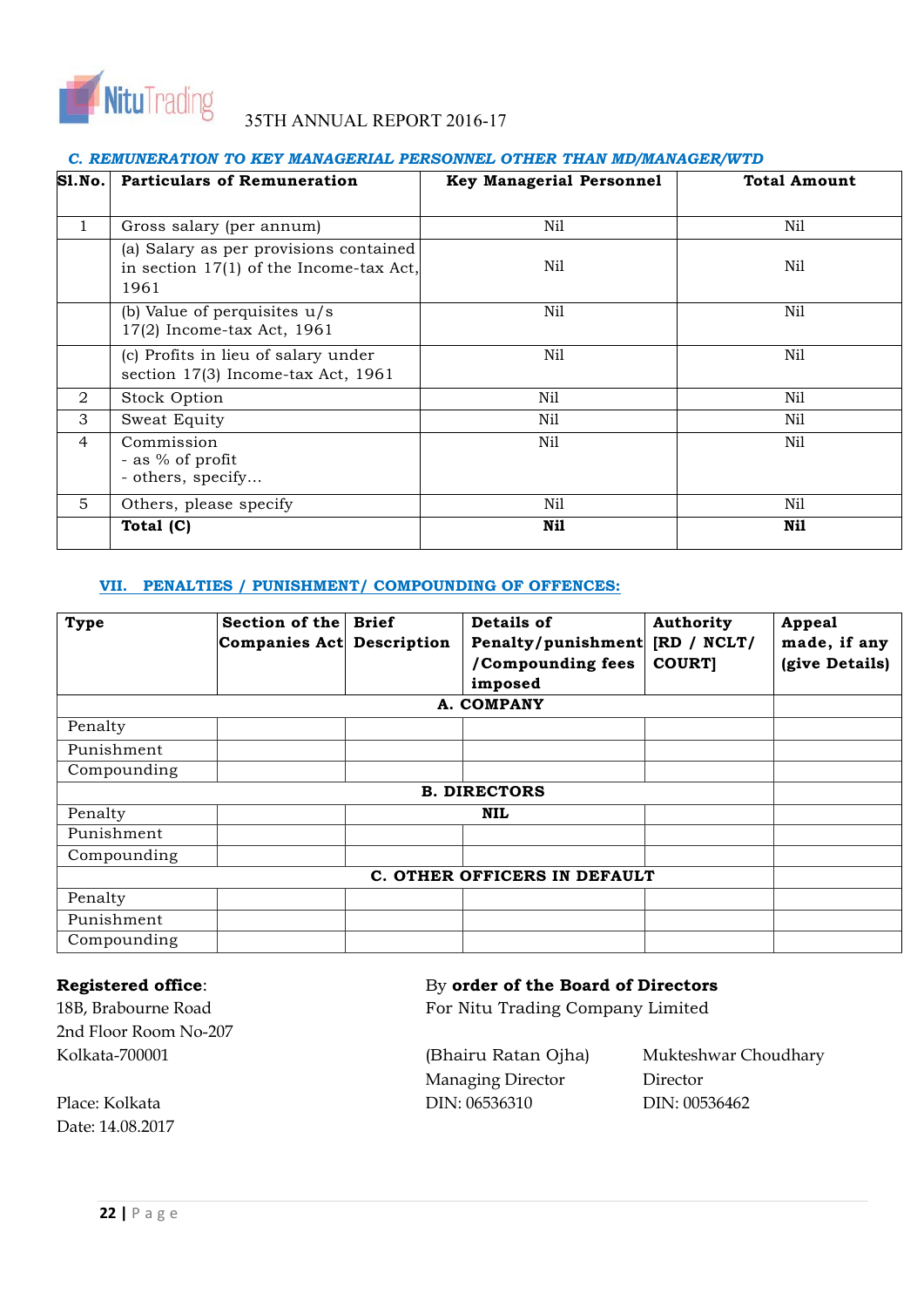

# **ANNEXURE-B**

# **FORM NO. MR-3 SECRETARIAL AUDIT REPORT FOR THE FINANCIAL YEAR ENDED 31st March, 2017 [Pursuant to section 204(1) of the Companies Act, 2013 and rule No. 9 of the Companies (Appointment and Remuneration of Managerial Personnel) Rules, 2014]**

To The Members M/s. Nitu Trading Company Limited (CIN: L51109WB1983PLC035728) 18B, Brabourne Road, 2nd Floor Room No-207 Kolkata-700001

- 1. I have conducted the secretarial audit related to compliance of all applicable statutory provisions and adherence to good corporate practices by **M/s. Nitu Trading Company Limited (CIN: L51109WB1983PLC035728)** (hereinafter called the "Company"). Secretarial Audit was conducted in a manner that provided me a reasonable basis for evaluating the corporate conducts/statutory compliances and expressing my opinion thereon.
- 2. Based on my verification of the Company's books, papers, minute books, forms and returns filed and other records maintained by the Company and also information provided by the Company, its officers, agents and authorized representatives during the conduct of secretarial audit, I hereby report that in my opinion, the company has, during the audit period covering the financial year ended on 31st March, 2017, complied with the statutory provisions listed hereunder and also that the Company has proper Board-processes and compliance-mechanism in place to the extent, in the manner and subject to the reporting made hereinafter;
- 3. I have examined the books, papers, minute books, forms and returns filed and other records maintained by the Company for the financial year ended on  $31<sup>st</sup>$  March, 2017, according to the provisions of the following laws:
	- I. The Companies Act, 2013 (the Act) and the rules made there under;
	- II. The Securities Contracts (Regulation) Act, 1956 (SCRA') and the rules made thereunder;
	- III. Foreign Exchange Management Act, 1999 and the rules and regulations made thereunder to the extent of Foreign Direct Investment, Overseas Direct Investment and External Commercial Borrowings **(Not applicable to the company during the audit period)**.
	- IV. The Regulations and Guidelines prescribed under the Securities and Exchange Board of India Act, 1992 (SEBI Act') viz.:
		- a) The Securities and Exchange Board of India (Substantial Acquisition of Shares and Takeovers) Regulations, 2011;
		- b) The Securities and Exchange Board of India (Prohibition of Insider Trading) Regulations, 1992;
		- c) The Securities and Exchange Board of India (Issue of Capital and Disclosure Requirements) Regulations, 2009;
		- d) The Depositories Act, 1996 and the Regulations and Bye-laws framed thereunder;
		- e) The Securities and Exchange Board of India (Registrars to an Issue and Share Transfer Agents) Regulations, 1993; regarding the Companies Act and dealing with client;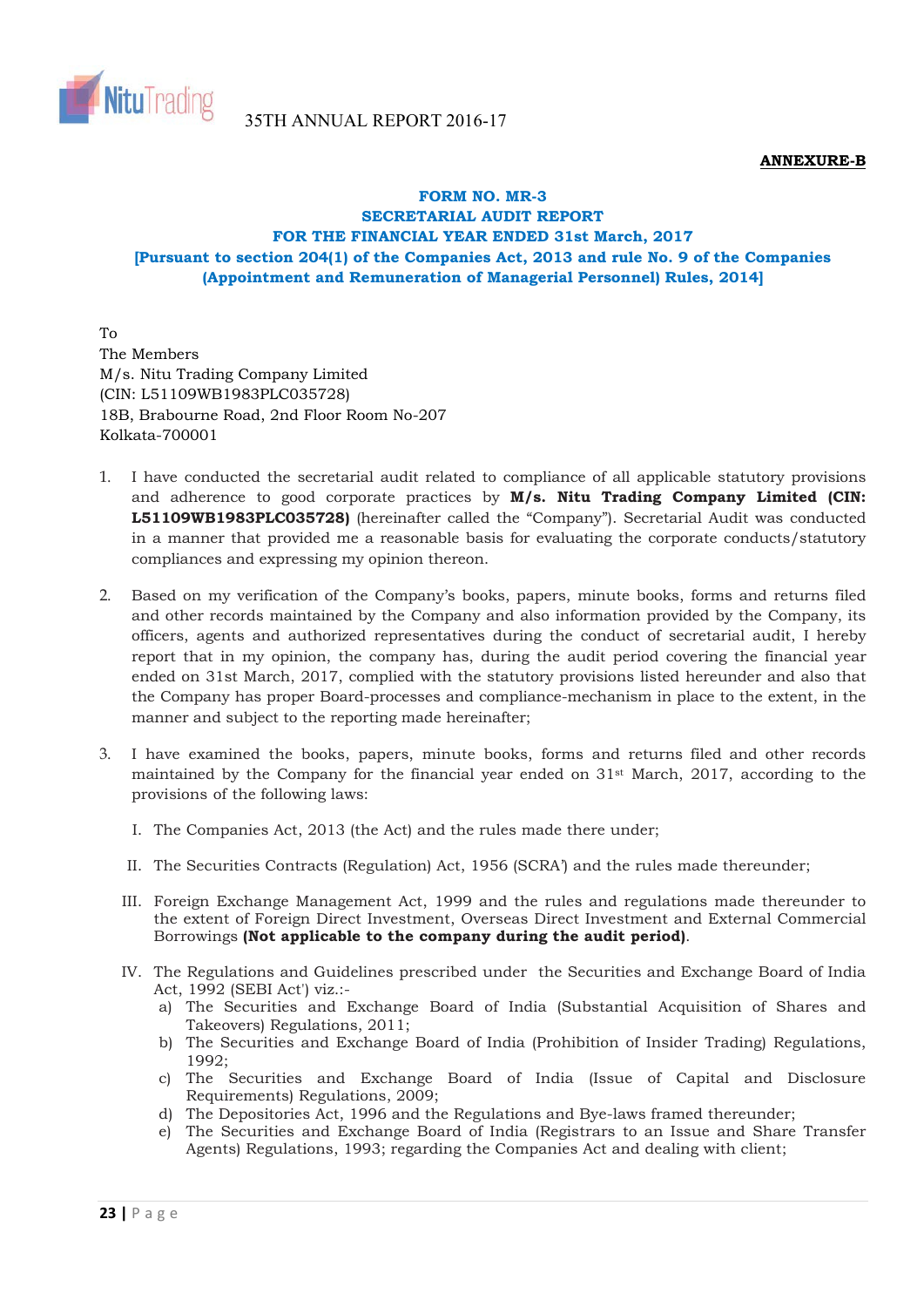

**The provisions of the following Regulations and Guidelines prescribed under the Securities and Exchange Board of India Act, 1992 ('SEBI Act') were not applicable to the Company for the period under audit:-**

- a) The Securities and Exchange Board of India (Employee Stock Option Scheme and Employee Stock Purchase Scheme) Guidelines, 1999;
- b) The Securities and Exchange Board of India (Issue and Listing of Debt Securities) Regulations, 2008;
- c) The Securities and Exchange Board of India (Delisting of Equity Shares) Regulations, 2009: and
- d) The Securities and Exchange Board of India (Buyback of Securities) Regulations, 1998.
- 4. I have also examined compliance with the applicable clauses of the following:
	- i) Secretarial Standards issued by The Institute of Company Secretaries of India.
	- ii) The Listing Agreements entered into by the Company with Calcutta Stock Exchange Ltd (CSE) and Multi Commodity Exchange (MCX).
- 5. I further report that:

The Board of Directors of the Company is duly constituted with proper balance of Executive Directors, Non-Executive Directors and Independent Directors. The changes in the composition of the Board of Directors that took place during the period under review were carried out in compliance with the provisions of the Act.

- 6. Adequate Notice is given to all Directors to schedule the Board Meetings. Agenda and detailed Notes on Agenda were sent at least seven days in advance, and a system exists for seeking and obtaining further information and clarifications on the agenda items before the meeting and for meaningful participation at the meeting.
- 7. Majority decision is carried through, while the dissenting members' views are captured, as and when required and are recorded as part of the minutes.
- 8. **I further report that** there are adequate systems and processes in the Company commensurate with the size and operations of the Company to monitor and ensure compliance with applicable laws, rules, regulations and guidelines as also represented by the management.

Place: Kolkata **For, S. A. & Associates**  Date: 14<sup>th</sup> August, 2017 Company Secretaries

**Shipra Agarwal Proprietor C.P No. 3173**

Note: This report is to be read with our letter of even date which is annexed as 'ANNEXURE I' and forms an integral part of this report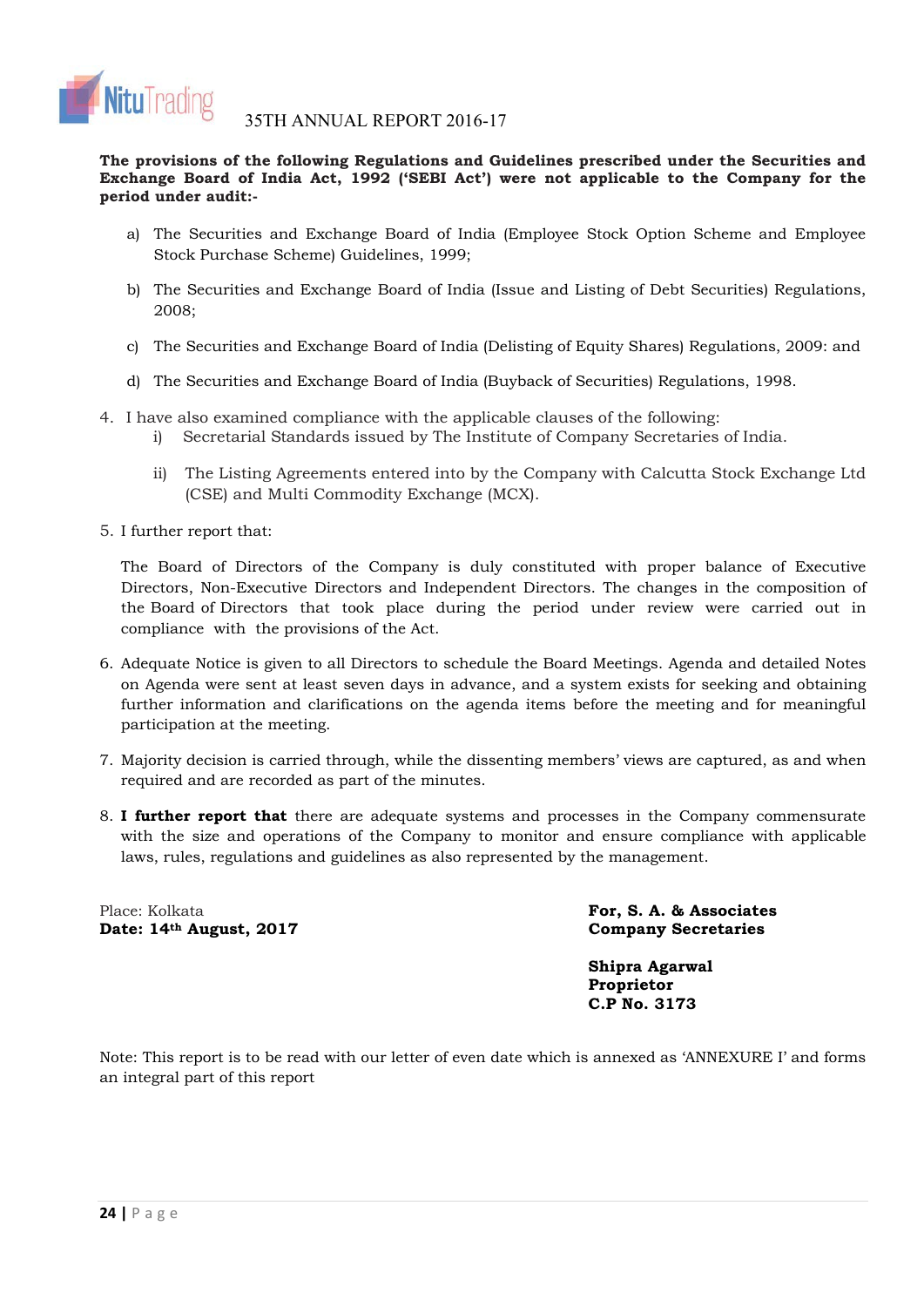



 $T_{\Omega}$ The Members M/s. Nitu Trading Company Limited (CIN: L51109WB1983PLC035728) 18B, Brabourne Road, 2nd Floor Room No-207 Kolkata-700001

My Secretarial Audit Report for the financial year ended March 31, 2017 of even date is to be read along with this letter.

- 1. Maintenance of Secretarial record is the responsibility of the management of the Company. My responsibility is to express as opinion on these secretarial records based on my audit.
- 2. I have followed the audit practices and process as were appropriate to obtain reasonable assurance about the correctness of the contents of the Secretarial records. The verification was done on test basis to ensure that correct facts are reflected in secretarial records. I believe that the processes and practices, I followed provide a reasonable basis for my opinion.
- 3. I have not verified the correctness and appropriateness of financial records and Books of Accounts of the Company.
- 4. Where ever required, I have obtained the Management representation about the compliance of laws, rules and regulations and happening of events etc.
- 5. The compliance of the provisions of Corporate and other applicable laws, Rules, Regulations, standards is the responsibility of management. My examination was limited to the verification of procedures on test basis.
- 6. The Secretarial Audit report is neither an assurance as to the future viability of the Company nor of the efficacy or effectiveness with which the management has conducted the affairs of the Company.

Place: Kolkata **For, S. A. & Associates Date: 14th August, 2017 Company Secretaries** 

**Shipra Agarwal Proprietor C.P No. 3173**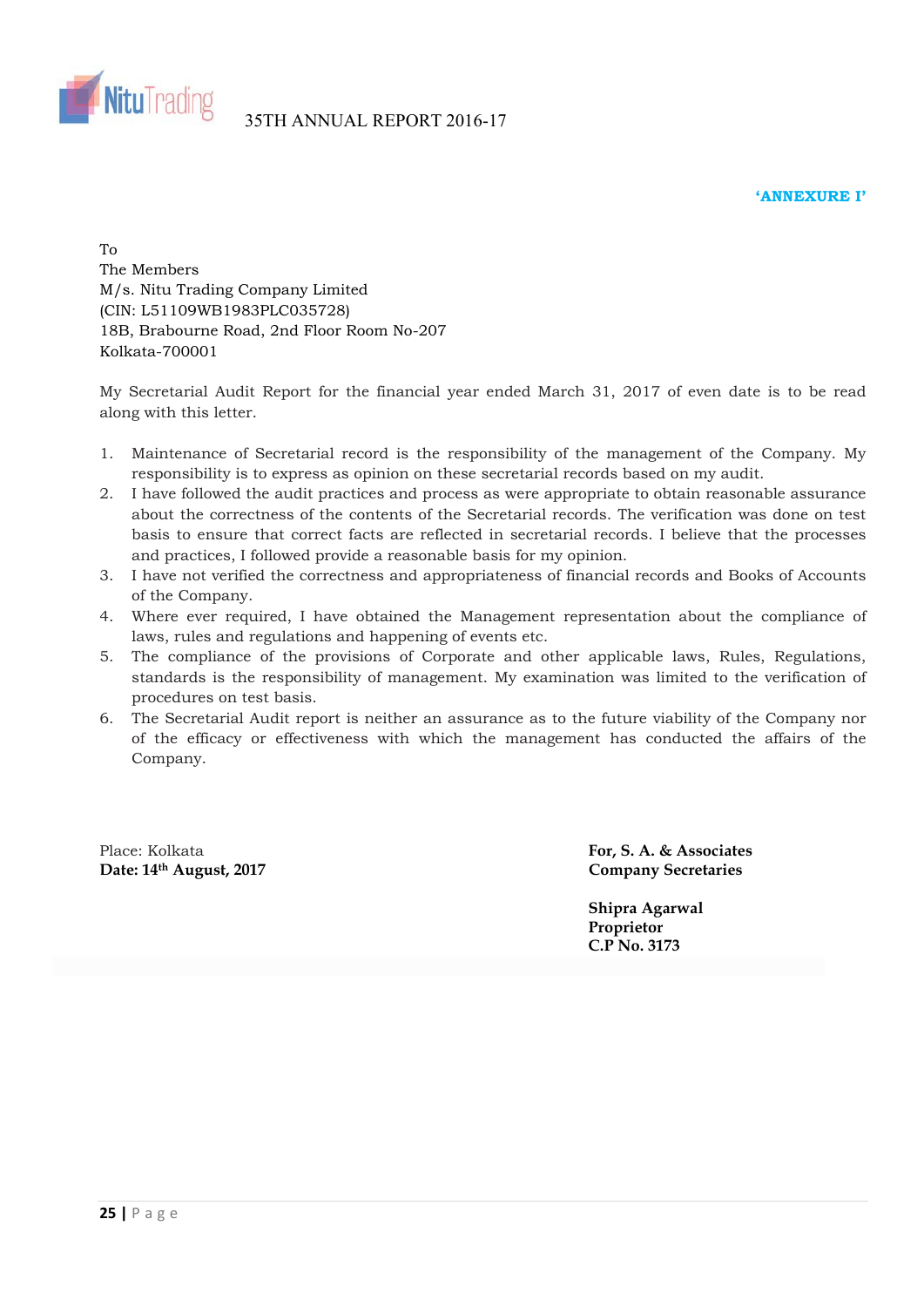

# **MANAGEMENT DISCUSSION & ANALYSIS REPORT**

The purpose of this discussion is to provide an understanding of financial statements and a composite summary of performance of our business. Management Discussion and Analysis (MDA) is structured as follows:

- Overview of Indian Economy
- Textile industry Overview
- Result of Operation
- Risk and Concerns
- Internal Control Systems and adequacy
- Material Development in Human Resources

# **Overview of Indian Economy**

The Economy of India is the seventh-largest in the world by nominal GDP and the thirdlargest by purchasing power parity (PPP). The country classified as newly industrialized country, one of the G-20 major economies, a member of BRICS and a developing economy with approximately 7% average growth rate for the last two decades.

The long-term growth prospective of the Indian economy is moderately positive due to its young population, corresponding low dependency ratio, healthy savings and investment rates, and increasing integration into the global economy. The Indian economy has the potential to become the world's 3rd-largest economy by the next decade, and one of the largest economies by midcentury. And the outlook for short-term growth is also good as according to the IMF, the Indian economy is the "bright spot" in the global landscape. India also topped the World Bank's growth outlook for 2016-17 the economy having grown 7% in 2016-17 and expected to grow 8% for the next year i.e 2017-18.

India has one of the fastest growing service sectors in the world with annual growth rate of above 9% since 2001, which contributed to 57% of GDP in 2012-13. India has capitalized its economy based on its large educated English-speaking population to become a major exporter of IT services, BPO services, and software services with \$167.0 billion worth of service exports in 2013-14. It is also the fastest-growing part of the economy. The IT industry continues to be the largest private sector employer in India. India is also the fourth largest start-up hub in the world with over 3,100 technology start-ups in 2014-15. The agricultural sector is the largest employer in India's economy but contributes to a declining share of its GDP (17% in 2013-14). India ranks second worldwide in farm output. The Industry sector has held a constant share of its economic contribution (26% of GDP in 2013-14). The Indian auto industry is one of the largest in the world with an annual production of 21.48 million vehicles in FY 2013-14. India has \$600 billion worth of retail market in 2015 and one of world's fastest growing E-Commerce markets.

India's two major stock exchanges, Bombay Stock Exchange and National Stock Exchange of India, had a market capitalization of US \$ 1.71 trillion and US \$1.68 trillion respectively as of Feb 2015, which ranks 11th & 12 largest in the world respectively according to the World Federation of Exchanges.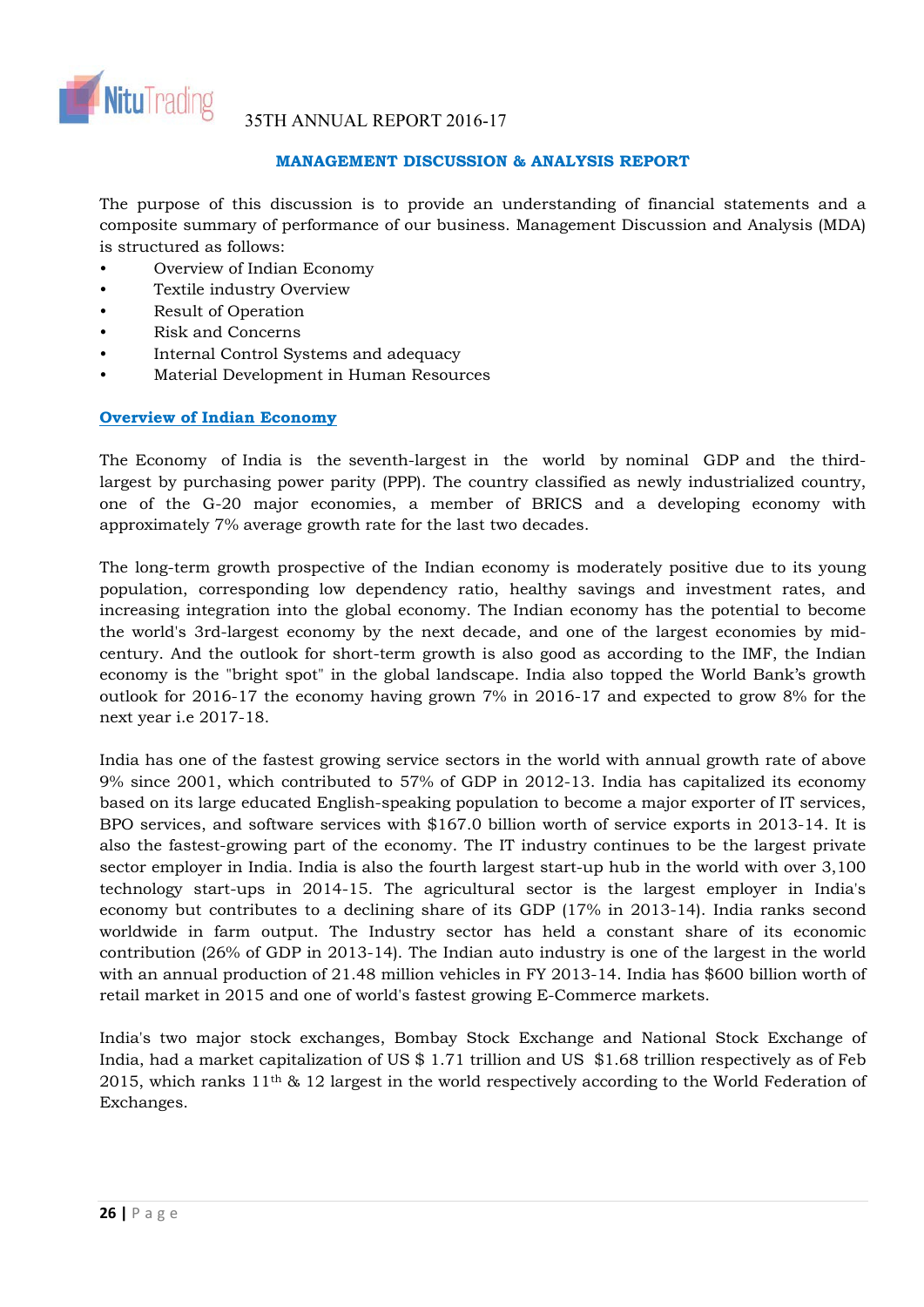

# **Textile Industry overview**

India's textiles sector is one of the oldest industries in Indian economy dating back several centuries. Even today, textiles sector is one of the largest contributors to India's exports with approximately 11 per cent of total exports. The textiles industry is also labour intensive and is one of the largest employers. The industry realised export earnings worth US \$ 41.4 billion in 2014-15, a growth of 5.4 per cent. The textile industry has two broad segments.

First, the unorganised sector consists of handloom, handicrafts and sericulture, which are operated on a small scale and through traditional tools and methods. The second is the organised sector consisting of spinning, apparel and garments segment which apply modern machinery and techniques such as economies of scale.

The Indian textiles industry currently account for over 4% of Country's GDP, 14% of its industrial production and over 12% of exports. With over 35 million workers directly in the industry and another 45 million indirectly in the allied sectors, textile industry continues to be the largest employer in the manufacturing sector of the country of the country. Also, this industry provides employment mostly to uneducated and poor rural workers as well as women.

The Indian textiles industry is extremely varied, with the hand-spun and hand woven textiles sectors at one end of the spectrum, while the capital intensive sophisticated mills sector at the other end of the spectrum. The decentralised power looms/ hosiery and knitting sector form the largest component of the textiles sector. The close linkage of the textile industry to agriculture (for raw materials such as cotton) and the ancient culture and traditions of the country in terms of textiles make the Indian textiles sector unique in comparison to the industries of other countries. The Indian textile industry has the capacity to produce a wide variety of products suitable to different market segments, both within India and across the world.

# **Government Initiatives**

The Indian government has come up with a number of export promotion policies for the textiles sector. It has also allowed 100 per cent FDI in the Indian textiles sector under the automatic route.

(Source: Ministry of Textiles)

# **Result of Operations:**

During the fiscal year 2016-2017, the total Revenue generated by the Company was Rs. 1,02,26,376/- and during the previous year it was Rs. 1,77,00,000/- Profit after tax for the fiscal year 2016-2017 was Rs. (45,232/-) as compared to the previous year's Rs. (3,71,702/-)

- Gross Revenue stood at Rs. 1,02,26,376/- for fiscal year 2016-2017
- Profit Before Taxes of fiscal year 2016-17 was Rs. (45,232/-)
- Profit After Taxes of fiscal year 2016-17 was Rs. (45,232/-)
- Basic Earnings per share for fiscal 2016-17 was Rs. (0.02) per share.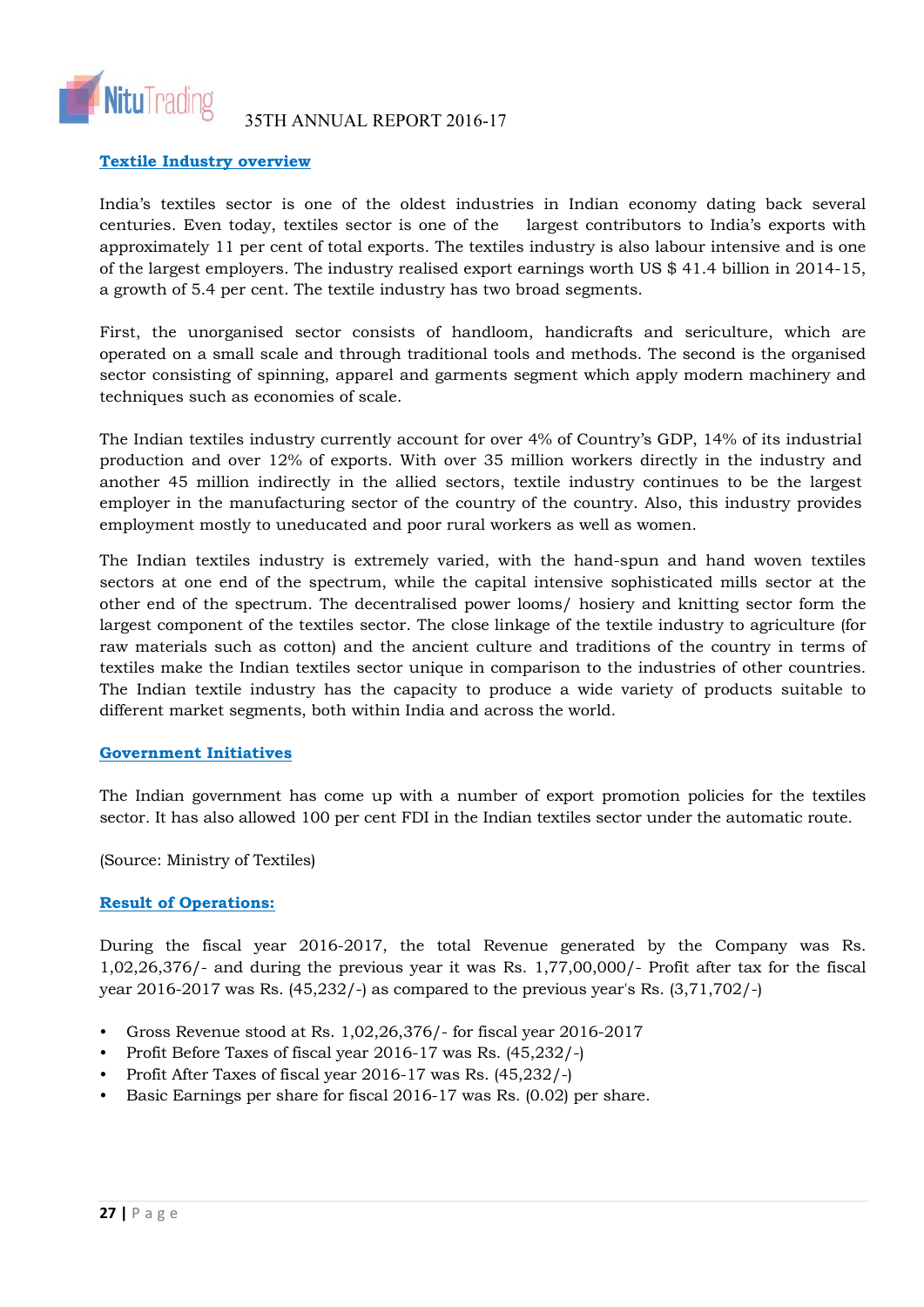

35TH ANNUAL REPORT 2016-17

# **Opportunities And Threat**

The growth of the Company is subject to opportunities and threats as are applicable to the industry from time to time.

# **Risks and Concerns**

Risk is an inherent part of any business. There are various types of risks, which threat the existence of a company like Credit Risk, Market Risk, Operational Risk, Liquidity Risk, Interest Rate Risk, Strategic Risk, Regulation Risk etc. Your Company aims at enhancing and maximizing shareholders value by achieving appropriate trade-off between risk & returns.

# **Internal Control System & Adequacy**

Internal Control Systems has been designed to provide reasonable assurance that assets are safeguarded, transactions are executed in accordance's with management's authorization and properly recorded and accounting records are adequate for preparation of financial statements and other financial information. Internal check is conducted on a periodical basis to ascertain the adequacy and effectiveness of internal control systems

# **Human Resources**

The Company continues to lay emphasis on developing and facilitating optimum human performance. Performance management was the key word for the Company this year.

# **Disclaimer**

Statements in the management discussion and analysis report describing the Company's outlook may differ from the actual situation. Important factors that would make a difference to the Company's operations include market factors, government regulations, and developments within the country and abroad. We are under no obligation to publicly amend, modify or revise any forward looking statement on the basis of any subsequent developments, information or events and assume no liability for any action taken by anyone on the basis of any information contained herein.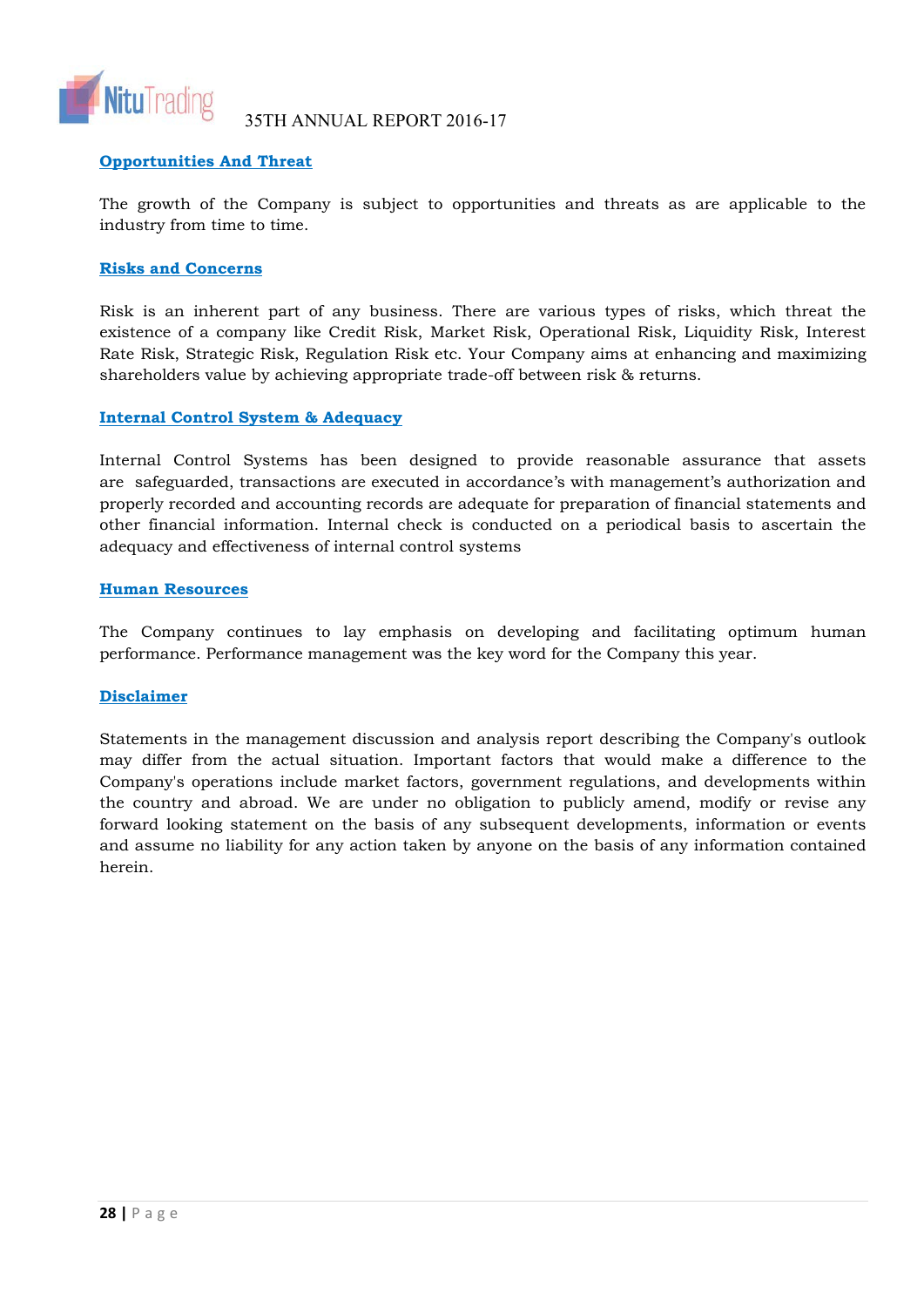

### **"ANNEXURE-C"**

# **CORPORATE GOVERNANCE**

Corporate Governance is a set of systems, policies and practices deep-rooted in the Company to ensure that the affairs are being managed in a way which ensures accountability, transparency, fairness in all its transactions with all its stakeholders. The Company's philosophy of Corporate Governance that of timely disclosures, transparent accounting policies and a strong and Independent Board goes a long way in preserving all stakeholders' interest, while maximizing long-term shareholder worth.

[Pursuant to Securities and Exchange Board of India (Listing Obligations and Disclosure Requirements) Regulation, 2015 (hereinafter referred as "SEBI LODR")] is given below

### **PHILOSOPHY:**

Nitu Trading Company Limited (NTCL) defines Corporate Governance as a systemic process by which companies are directed and controlled to enhance their wealth-generating capacity. NTCL Corporate Governance structure, systems and processes are based on two core principles: (i) Management must have the executive freedom to drive the enterprise forward without undue restraints, and (ii) This freedom of management should be exercised within a framework of effective accountability. Nitu Trading Company Limited believes that any meaningful policy on Corporate Governance must empower the executive management of the Company. At the same time, Governance must create a mechanism of checks and balances to ensure that the decision-making powers vested in the executive management are used with care and responsibility to meet stakeholders' aspirations and societal expectations.

### **BOARD OF DIRECTORS:**

The composition of the Board of Directors of the Company represents an optimum combination of professionalism, knowledge and experience. At Nitu Trading Company Limited we believe that Good Governance cannot be imposed from the outside. It must come also from within hence the Board of Directors, at the apex of a company's corporate governance structure, is the key factor to ensure highest standards of corporate governance. Their contribution is immensely important for ensuring appropriate directions with regard to leadership, vision, strategy, policy making, monitoring and achieving greater levels of performance. The Company's Board of Directors' is characterised in Independence, professionalism, transparency in decision making and accountability. It comprises combination of Executive and Non-Executive Directors, each of whom adds value and brings independent view in the decision-making process. As per statutory requirements, Company has duly constituted Board consisting an optimum mix of Executive, Non-executive and Independent Directors.

As on 31st March, 2017, the Board comprises of Three Directors, one of which is Executive Director and Two are Non-Executive Directors. The Company has an Executive Chairman. None of the Directors on the Board is a member of more than 10 Committees or Chairman of more than 5 Committees across all Companies in which he is a Director. Further, none of the Independent Directors on the Board is serving as an Independent Director in more than seven listed companies. The necessary disclosures regarding Committee positions have been made by all the Directors. None of the Directors is related to another

Details of number of Directorships and Committee Memberships held by Directors in companies other than Nitu Trading Company Limited as on March 31, 2017 are given below:

| Name of the           | Designation<br>Category of | No. of                        | Number of | No of | Whether  |
|-----------------------|----------------------------|-------------------------------|-----------|-------|----------|
| $\mathcal Q$ irectors | Directorship               | Directorship in Committees of |           | Board | attended |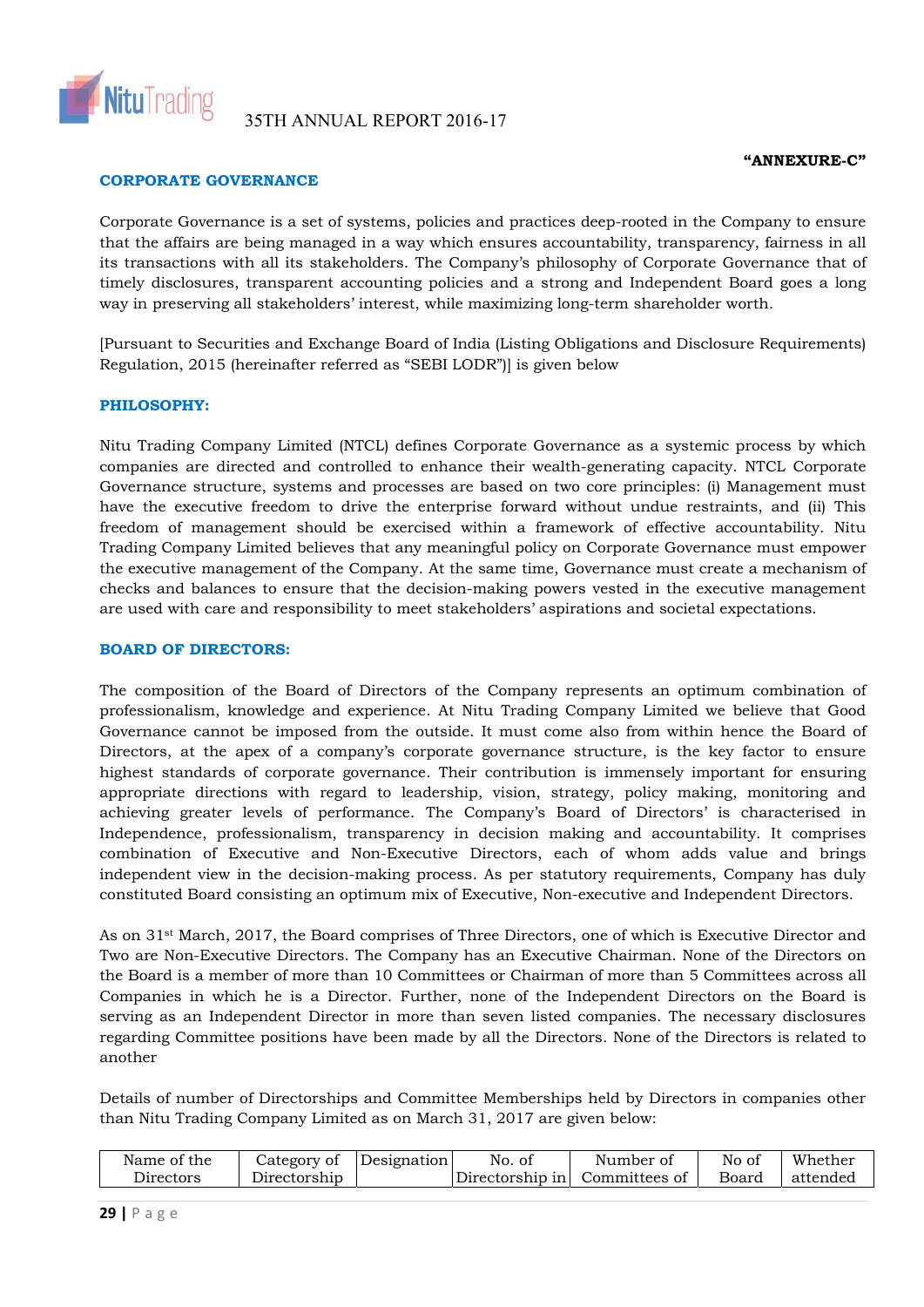

|                              |                     |          | other Public & | Board in which | Meeting  | last AGM |
|------------------------------|---------------------|----------|----------------|----------------|----------|----------|
|                              |                     |          | Pvt. Ltd.      | Director is    | Attended |          |
|                              |                     |          | Companies      | Chairman       |          |          |
| Bhairu<br>Mr.                | Executive           | Managing | 4              |                | 5/5      | Yes      |
| Ratan Ojha                   | (Non-               | Director |                |                |          |          |
| DIN: 06536310                | Independent         |          |                |                |          |          |
|                              | Director)           |          |                |                |          |          |
| Mr. Mukteshwar Non-Executive |                     | Director | $\overline{2}$ | $\overline{2}$ | 5/5      | Yes      |
| Choudhary                    | (Independent        |          |                |                |          |          |
| DIN: 00536462                | Director)           |          |                |                |          |          |
| Ms.                          | Madhu Non-Executive | Director | 3              |                | 5/5      | Yes      |
| Sharma                       | (Independent        |          |                |                |          |          |
| DIN: 02484283                | Director)           |          |                |                |          |          |

# **Number of Board Meetings:**

During the year ended March 31, 2017, Five Board Meeting were held on 14<sup>th</sup> May 2016, 2<sup>nd</sup> August 2016, 14th November 2016, 18th November, 2016 and 13th February 2017. The gap between any two meetings did not exceed 120 days.

# **Separate Meeting of Independent Directors:**

As stipulated by the Code of Independent Directors under the Companies Act, 2013 and the Listing Agreement, a separate meeting of the Independent Directors of the Company was held on February 16, 2017 to review the performance of Non-independent Directors and the Board as whole. The Independent Directors also reviewed the quality, content and timeliness of the flow of information between the Management and the Board and its Committees which is necessary to effectively and reasonably perform and discharge their duties.

### **Evaluation of the Board's Performance:**

Pursuant to the provisions of the Companies Act, 2013 and SEBI Listing Regulation, the Board has carried out an annual performance evaluation of its own performance, the directors individually as well as the evaluation of the working of its Audit, Nomination & Remuneration.

The result of the evaluation done by Independent Directors was reported to the Chairman of the Board. It was reported that the performance evaluation of the Board & Committee's was satisfactory. The Chairman of the Board provided feedback to the Directors on an individual basis, as appropriate. The Directors expressed their satisfaction with the evaluation process.

### **Prevention of Insider Trading Code:**

The Company has adopted a Code of Conduct for Prevention of Insider Trading with a view to regulate trading in securities by the Directors and designated employees of the Company. The Code requires pre-clearance for dealing in the Company's shares and prohibits the purchase or sale of Company shares by the Directors and the designated employees while in possession of unpublished price sensitive information in relation to the Company and during the period when the Trading Window is closed. The Board is responsible for implementation of the Code.

All Board of Directors and the designated employees have confirmed compliance with the Code.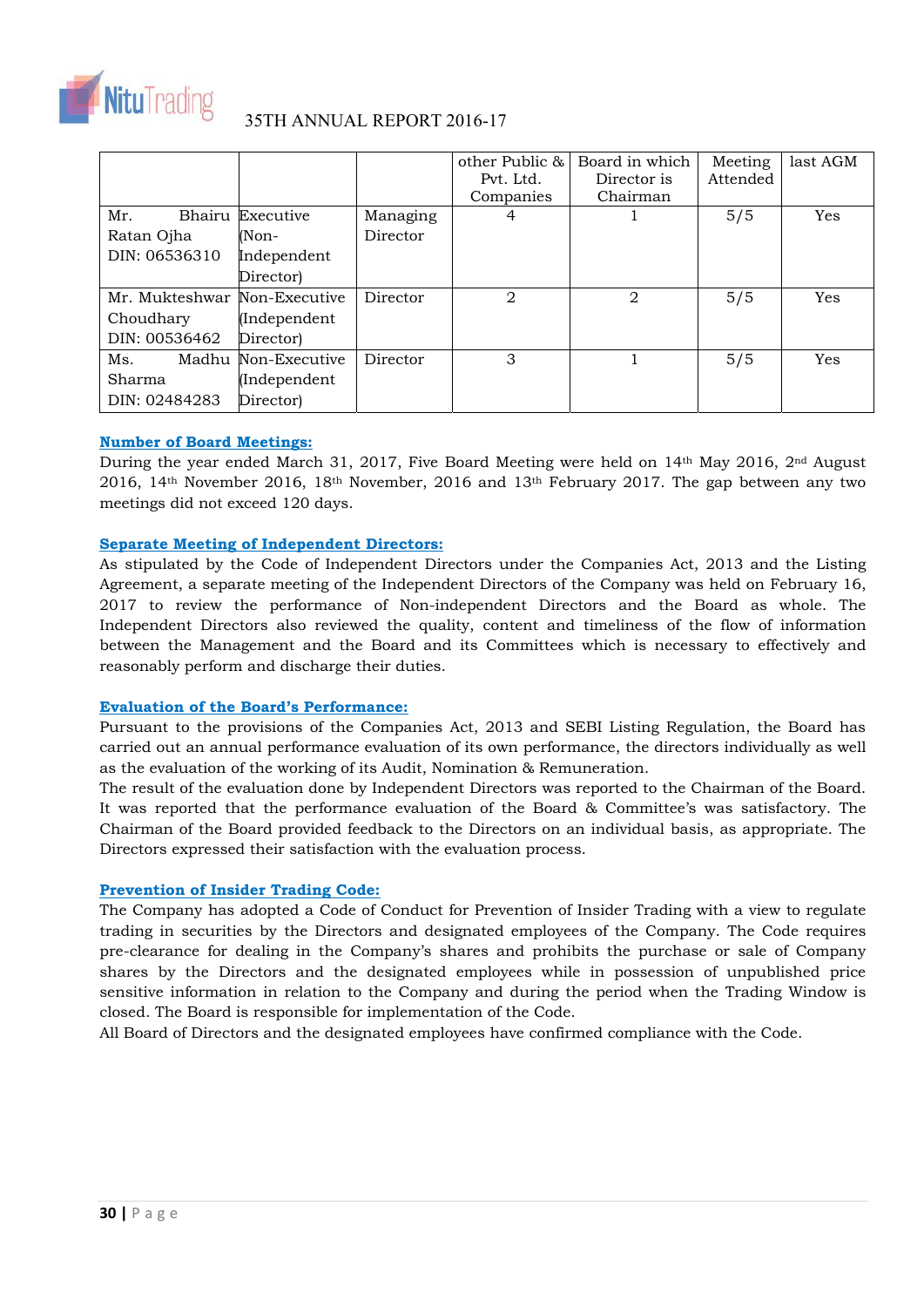

# **COMMITTEES OF THE BOARD**

In accordance with requirement of the SEBI Listing Regulation 2015 with the Stock Exchanges, provisions on Corporate Governance the Board of Directors of the Company had constituted following 3 Committees, the details of which are as under:

# **A) AUDIT COMMITTEE:**

# **Terms of Reference:**

The terms of reference of the Audit Committee are as per the guidelines set out in the Regulation 18 of the SEBI (Listing Obligations and Disclosure Requirements) Regulation, 2015 with the stock exchanges read with section 177 of the Companies Act, 2013. These broadly includes (i) Develop an annual plan for Committee (ii) review of financial reporting processes, (iii) review of risk management, internal control and governance processes, (iv) discussions on quarterly, half yearly and annual financial statements, (v) interaction with statutory, internal auditors, (vi) recommendation for appointment, remuneration and terms of appointment of auditors and (vii) risk management framework concerning the critical operations of the Company.

In addition to the above, the Audit Committee also reviews the following:

- a) Matter included in the Director's Responsibility Statement.
- b) Changes, if any, in the accounting policies.
- c) Major accounting estimates and significant adjustments in financial statement.
- d) Compliance with listing and other legal requirements concerning financial statements.
- e) Disclosures in financial statement including related party transactions,
- f) Qualification in draft audit report.
- g) Scrutiny of inter-corporate loans & investments.
- h) Management's Discussions and Analysis of Company's operations.
- i) Valuation of undertakings or assets of the company, wherever it is necessary.
- j) Periodical Internal Audit Reports and the report of Fraud Risk Management Committee.
- k) Findings of any special investigations carried out either by the Internal Auditors or by the external investigating agencies.
- l) Letters of Statutory Auditors to management on internal control weakness, if any.
- m) Major non routine transactions recorded in the financial statements involving exercise of judgement by the management.
- n) Recommend to the Board the appointment, re-appointment and, if required the replacement or removal of the statutory auditors and cost auditors considering their independence and effectiveness, and recommend the audit fees.
- o) Subject to review by the Board of Directors, review on quarterly basis, Related Party Transactions entered into by the Company pursuant to each omnibus approval given.

### **Composition and Meetings:**

The Audit Committee consists of two Independent Directors and one Executive Director. All members of the Audit Committee are financially literate and they have accounting or related financial management expertise. The Audit Committee meets 4 times during the financial year ended 31st March, 2017. The attendance records of the members at the meeting were as follows:

| Sr. | Name                  | Designation | Category        | No of Meeting | No of Meeting |
|-----|-----------------------|-------------|-----------------|---------------|---------------|
| No. |                       |             |                 | held          | attended      |
|     | Ms. Madhu Sharma      | Chairman    | Independent/Non |               |               |
|     |                       |             | Executive       |               |               |
|     | Mr. Mukteshwar        | Member      | Independent/Non |               |               |
|     | Choudhary             |             | Executive       |               |               |
|     | Mr. Bhairu Ratan Ojha | Member      | Executive       |               |               |

# **B) NOMINATION COMMITTEE & REMUNERATION:**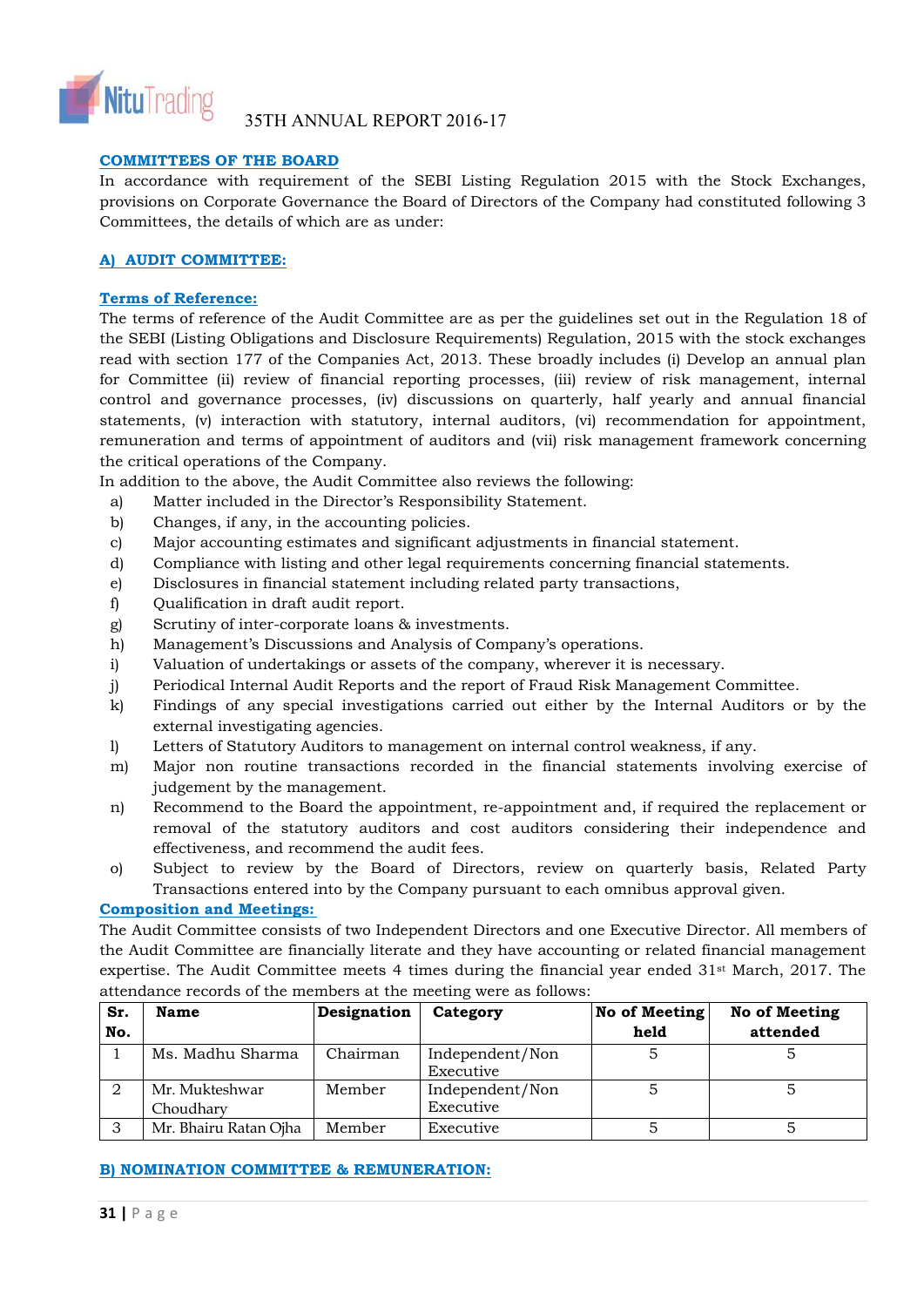

The Board of Directors of the Company has constituted a Remuneration & Nomination Committee, as per the provisions of Section 178 of the Companies Act, 2013 and Regulation 19 of SEBI (Listing Obligations And disclosure Requirements), Regulation 2015, with the object of Remuneration & Nomination committee is to recommend/ review the remuneration of Managing Directors/Whole-time Directors. The remuneration policy of the Company is directed towards rewarding performance and attracting new talents/retaining them. While deciding the remuneration, the Committee takes into account the financial position of the Company, trend in the Industry, Appointee's qualification, experience, past performance, past remuneration etc.

# **Terms of Reference:**

The Committee is empowered:-

- a. Formulate criteria for determining qualifications, positive attributes and independence of Directors and evaluating the performance of the Board of Directors;
- b. Identification and assessing potential individuals with respect to their expertise, skills, attributes, personal and professional standing for appointment and re-appointment as Directors / Independent Directors on the Board and as Key Managerial Personnel's;
- c. Support Board in evaluation of performance of all the Directors & in annual self-assessment of the Board's overall performance;
- d. Conduct Annual performance review of MD and CEO and Senior Management Employees;
- e. Administration of Employee Stock Option Scheme (ESOS);
- f. Formulate a policy relating to remuneration for the Directors, Committee and also the Senior Management Employees.

| Sr.<br>No. | Name                        | Designation | Category                     | No of Meeting<br>held | No of Meeting<br>attended |
|------------|-----------------------------|-------------|------------------------------|-----------------------|---------------------------|
|            | Mr. Mukteshwar<br>Choudhary | Chairman    | Independent/Non<br>Executive |                       |                           |
|            | Ms. Madhu Sharma            | Member      | Independent/Non<br>Executive |                       |                           |
|            | Mr. Bhairu Ratan Ojha       | Member      | Executive                    |                       |                           |

# **Composition of the Remuneration & Nomination Committee is as follows:**

This Committee has been formed to carry out the function as contained in Schedule III of the Companies Act, 2013 and shall enjoy necessary powers and authority reviews commensurate with its functions.

### **Policy for selection and appointment of Directors and their Remuneration:**

The Appointment and Remuneration (A&R) Committee has adopted a Charter which, inter alia, deals with the manner of selection of Board of Directors and CEO & Managing Director and their remuneration. This Policy is accordingly derived from the said Charter.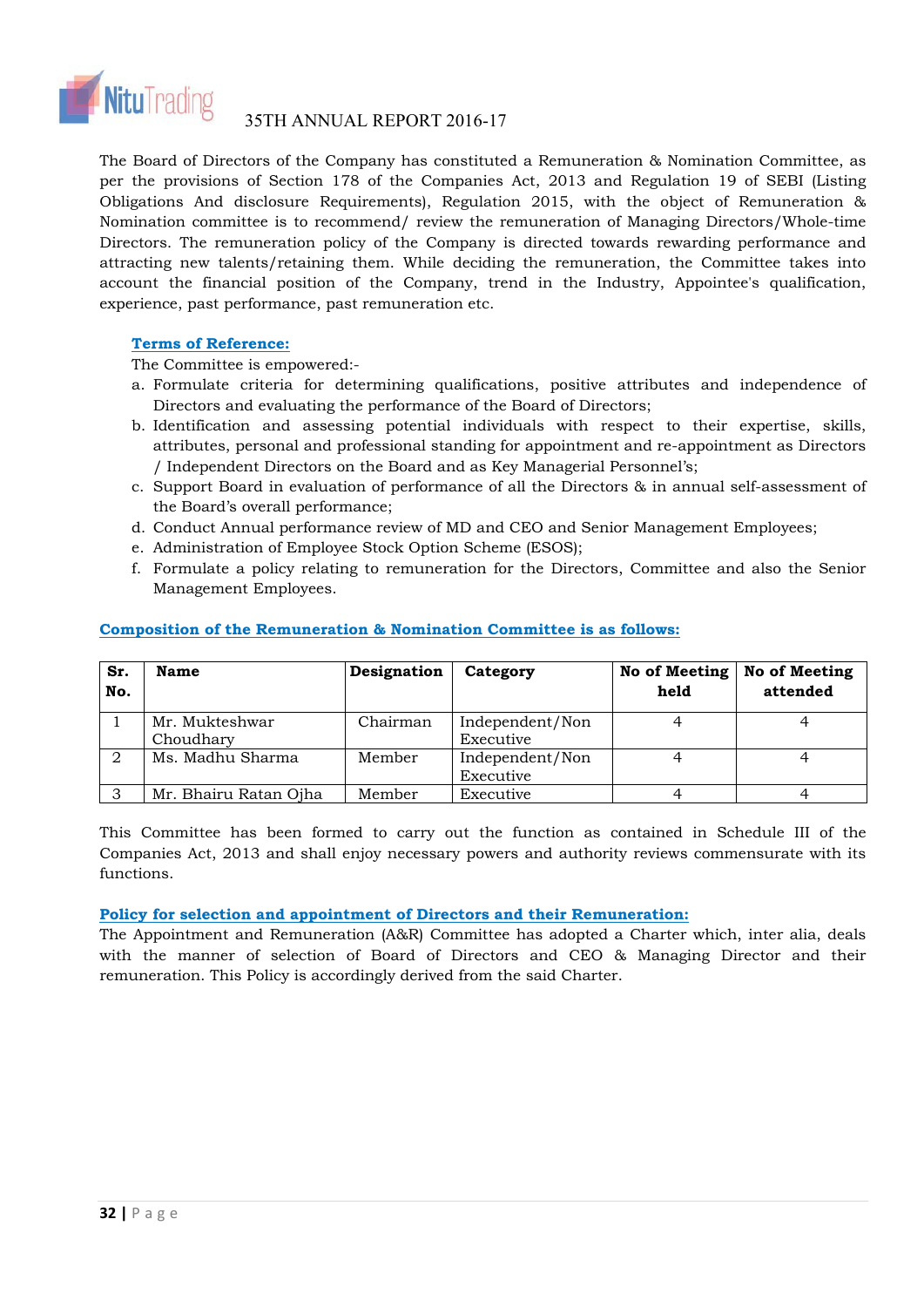

# **Criteria of selection of Non Executive Directors**

The Non Executive Directors shall be of high integrity with relevant expertise and experience so as to have a diverse Board with Directors having expertise in the fields of manufacturing, marketing, finance, taxation, law, governance and general management.

In case of appointment of Independent Directors, the A&R Committee shall satisfy itself with regard to the independent nature of the Directors vis-à-vis the Company so as to enable the Board to discharge its function and duties effectively.

The A&R Committee shall ensure that the candidate identified for appointment as a Director is not disqualified for appointment under Section 164 of the Companies Act, 2013. The A&R Committee shall consider the following attributes/criteria, whilst recommending to the Board the candidature for appointment as Director:

i) Qualification, expertise and experience of the Directors in their respective fields;

- ii) Personal, Professional or business standing;
- iii) Diversity of the Board.

In case of re-appointment of Non Executive Directors, the Board shall take into consideration the performance evaluation of the Director and his engagement level.

### **Remuneration Policy:**

The Non Executive Directors shall be entitled to receive remuneration by way of sitting fees, reimbursement of expenses for participation in the Board meetings.

A Non Executive Director shall be entitled to receive sitting fees for each meeting of the Board attended by him, of such sum as may be approved by the Board of Directors within the overall limits prescribed under the Companies Act, 2013 and The Companies (Appointment and Remuneration of Managerial Personnel) Rules, 2014:

### a) CEO/Managing Director & CFO - Criteria for selection/appointment:

For the purpose of selection of the CEO/MD & CFO, the A&R Committee shall identify persons of integrity who possess relevant expertise, experience and leadership qualities required for the position and shall take into consideration recommendation, if any, received from any member of the Board.

The Committee will also ensure that the incumbent fulfils such other criteria with regard to age and other qualifications as laid down under the Companies Act, 2013 or other applicable laws.

# b) Remuneration for the CEO/Managing Director & CFO:

At the time of appointment or re-appointment, the CEO/Managing Director & CFO shall be paid such remuneration as may be mutually agreed between the Company (which includes the A&R Committee and the Board of Directors) and the CEO/Managing Director & CFO within the overall limits prescribed under the Companies Act, 2013.

The remuneration shall be subject to the approval of the Members of the Company in General Meeting.

The remuneration of the CEO/Managing Director & CFO comprises only of fixed component. The fixed component comprises salary, allowances, perquisites, amenities and retiral benefits.

c) Remuneration Policy for the Senior Management Employees: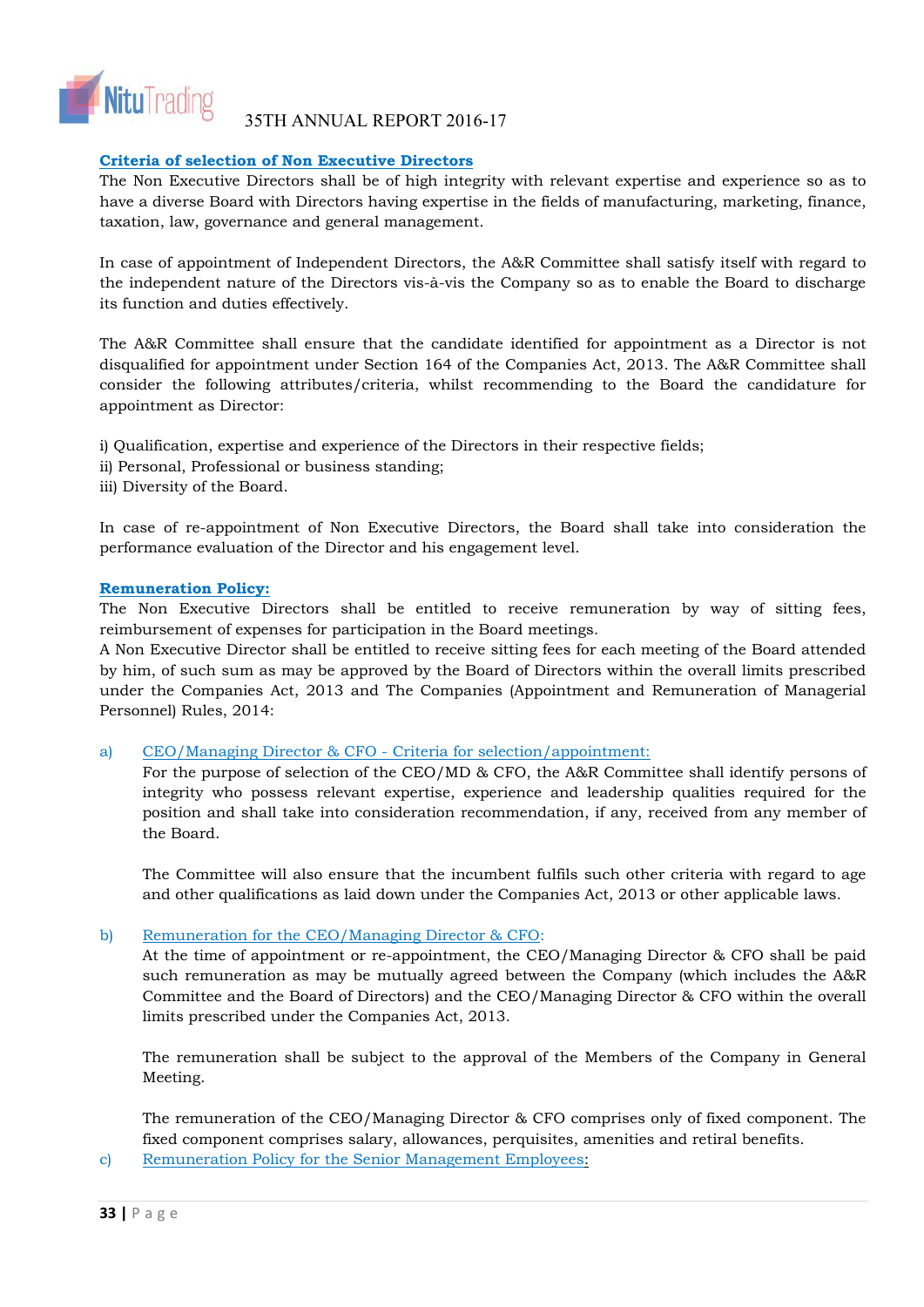

In determining the remuneration of the Senior Management Employees (i.e. KMPs and Executive Committee Members) the A&R Committee shall ensure the relationship of remuneration and performance benchmark is clear.

The Managing Director will carry out the individual performance review based on the standard appraisal matrix and shall take into account the appraisal score card and other factors mentioned herein-above, whilst recommending the annual increment and performance incentive to the A&R Committee for its review and approval.

# **C) STAKEHOLDERS RELATIONSHIP COMMITTEE:**

The Stakeholder Relationship Committee consists of the following Directors as given below. The Committee is in charge of looking after grievances of Investors and Shareholders. The detail of the Committee is as follows:

- i) Terms of Reference:
	- The terms of reference of the Committee includes the following:
	- a) To review all complaint recorded in Scores of SEBI and replies made to the same by RTA/Company Secretary.
	- b) To receive report on all complaints recorded in SCORES of the Registrar and Share Transfer Agent and note the corrective actions taken by the Registrars.
	- c) To take action of all grievances and complaints lodged by the stock exchange, shareholders associations and other bodies.
	- d) To review grievances of other stakeholders of the Company given in their individual capacity.
	- e) Overview activities relating to share maintenance and related work.

| Sr.<br>No. | Name                        | Designation | Category                     | No of Meeting<br>held | No of Meeting<br>attended |
|------------|-----------------------------|-------------|------------------------------|-----------------------|---------------------------|
|            | Mr. Mukteshwar<br>Choudhary | Chairman    | Independent/Non<br>Executive |                       |                           |
|            | Ms. Madhu Sharma            | Member      | Executive                    |                       |                           |
|            | Mr. Bhairu Ratan Ojha       | Member      | Independent/Non              |                       |                           |

The composition of Share Transfer/Investor Grievance Committee is as follows:

# **E) VIGIL MECHANISM/WHISTLE BLOWER POLICY:**

In pursuant to the provisions of section  $177(9)$  & (10) of the Companies Act, 2013, a Vigil Mechanism for directors and employees to report genuine concerns has been established.

Executive

# **GENERAL BODY MEETINGS:**

# i) Annual General Meetings (AGM)

The details of the last three Annual General Meetings (AGMs) of the Company are as under:

| <b>Financial Year</b> | Date & Time                                    | <b>Venue</b>                                                                       |
|-----------------------|------------------------------------------------|------------------------------------------------------------------------------------|
| 2015-16               |                                                | 15th September, 2016, at 2.00 p.m   $42/1$ , Bowbazar Street, 3rd Floor, Kolkata - |
|                       |                                                | 700012                                                                             |
| 2014-15               |                                                | 30th September, 2015 at 10:30 a.m. 42/1, Bowbazar Street, 3rd Floor, Kolkata -     |
|                       |                                                | 700012                                                                             |
| 2013-14               | 30 <sup>th</sup> September, 2014 at 11:00 a.m. | 2B, Grant Lane, 4 <sup>th</sup> Floor, Kolkata - 700012                            |

### **ii) Postal Ballot**

During the Financial Year ended March 31, 2017 there have been no ordinary or special resolutions passed by the Company's Shareholders through postal ballot.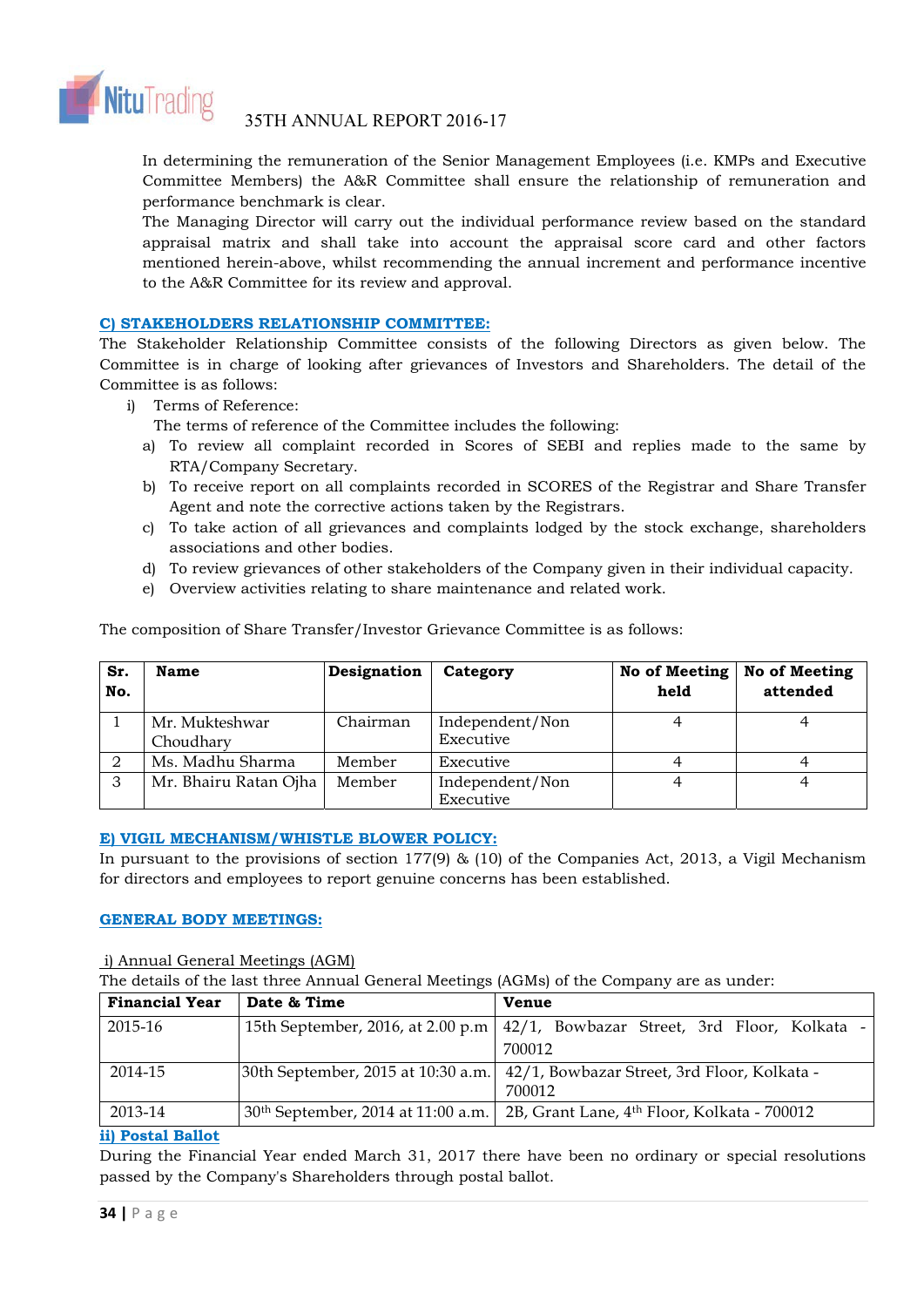

# **DISCLOSURES:**

- a) There are no materially significant transactions with the related parties viz. Promoters, Directors or the Management, or their relatives or Subsidiaries that had potential conflict with the Company's interest. Suitable disclosure as required by the Accounting Standard (AS 18) has been made in the Annual Report.
- b) There are no pecuniary relationships or transactions of Non-Executive Directors vis-à-vis the Company which has potential conflict with the interests of the Company at large.
- c) No penalties or strictures have been imposed on the Company by Stock Exchange or SEBI or any statutory authority on any matter related to capital markets during the last three years.
- d) The Company has in place a mechanism to inform the Board members about the Risk assessment and mitigation plans and periodical reviews to ensure that the critical risks are controlled by the executive management.
- e) During the year ended 31st March, 2017 the Company does not have any material listed/unlisted subsidiary companies as defined in SEBI (Listing Obligation and Disclosure Requirements) Regulation 2015.
- f) The Independent Directors have confirmed that they meet the criteria of 'Independence' as stipulated SEBI (Listing Obligations and Disclosure Requirements) Regulation, 2015.

### **CEO & CFO CERTIFICATION:**

The Managing Director and Chief Financial Officer (CFO) have issued necessary certificate pursuant to the provisions of SEBI (Listing Obligations and Disclosure Requirements) Regulation, 2015 certifying that the financial statements do not contain any materially untrue statement and these statements represent a true and fair view of the Company's affairs. The said certificate is annexed and forms part of the Annual Report.

### **MEANS OF COMMUNICATION:**

The Quarterly Un-Audited (Provisional) Results and the Annual Audited Financial results of the company are sent to the stock exchanges immediately after they are approved by the Board and are also published in one vernacular news paper and one English news paper. Also they are uploaded on the company's website www.shivominvestmentconsultancyltd.com. The results are published in accordance with the guidelines of the Stock Exchanges.

### **GENERAL'S SHAREHOLDRS INFORMATION:**

### **a) Annual General Meeting:**

Day & Date: Wednesday, 6th Septemebr, 2017 Time: 2.00 p.m. Venue: 18B, Brabourne Road 2nd Floor Room No-207, Kolkata-700001, West Bengal.

### **b) Financial Calendar:**

| Financial reporting for the 1st Quarter                     | Within 45 days of the end of the |
|-------------------------------------------------------------|----------------------------------|
| Financial reporting for the 2nd Quarter/half yearly         | Ouarter                          |
| Financial reporting for the 3rd Quarter                     |                                  |
| Audited yearly Results for the year ending 31st March, 2018 | Within 60 days of the end of the |
|                                                             | Ouarter                          |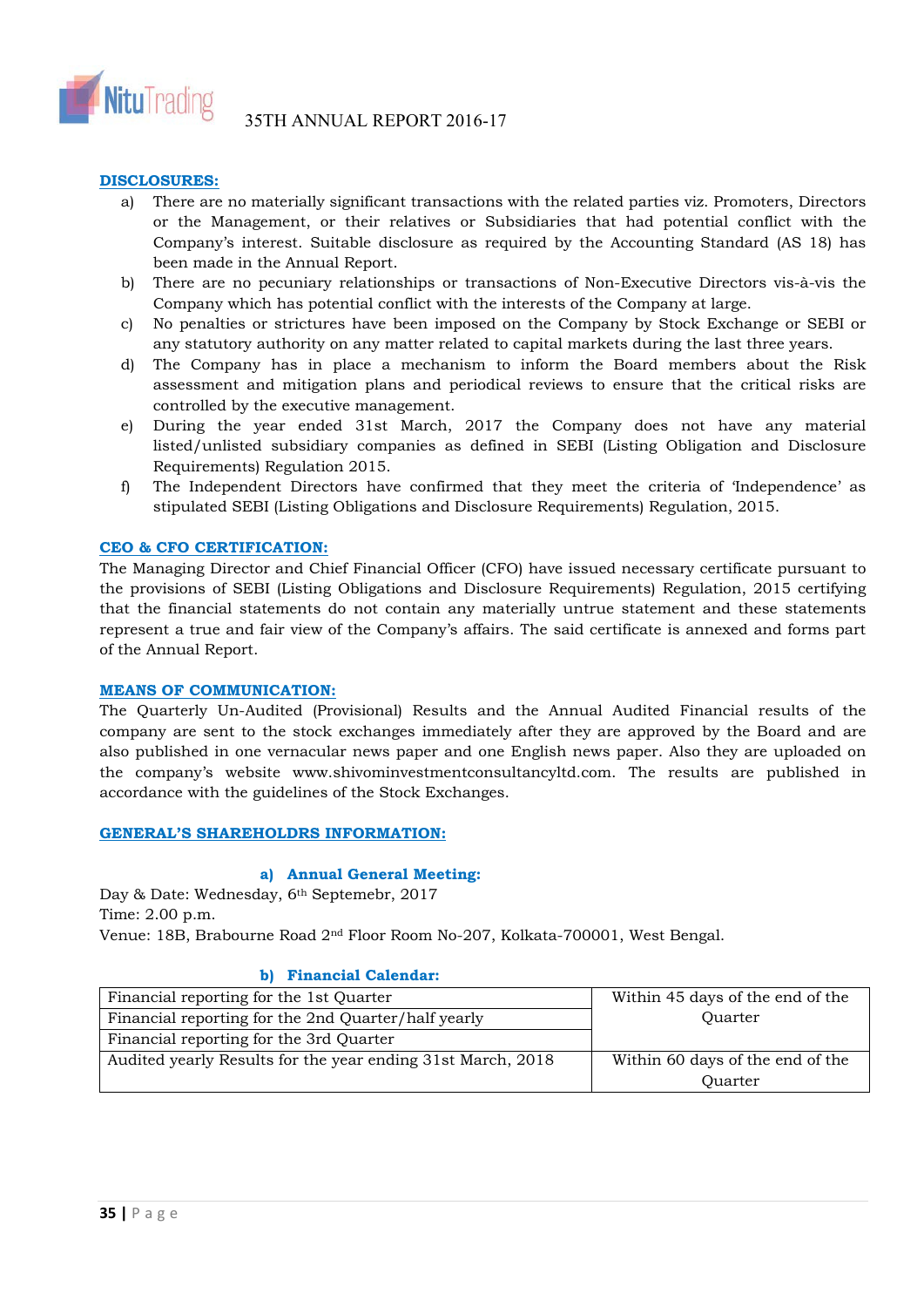

35TH ANNUAL REPORT 2016-17

# **c) Book Closure:**

The Register of Members and Transfer Books of the Company will remain closed from Thursday the 31st day of August, 2017 to Wednesday the 6th day of September, 2017 (both days inclusive).

### **d) Listing in stock exchanges and stock codes:**

The names of stock exchanges at which the equity shares are listed and respective stock codes are as under:

| Name of the Stock Exchanges               | <b>Stock Code No.</b> |
|-------------------------------------------|-----------------------|
| The Calcutta Stock Exchange Limited       | 24096                 |
| Metropolitan Stock Exchange of India Ltd. | NITUTRADE             |

# **e) The ISIN number for the Company equity share:** INE406T01011

# **f) CIN: L51109WB1983PLC035728**

**g) Outstanding GDR's/ADR's/Warrant's/Convertible instruments and their impact on equity:** NIL

# **h) E-Voting :**

In terms of Section 108 of the Companies Act, 2013, Rules framed there under and SEBI (Listing Obligations and Disclosure Requirements) Regulation, 2015, the Company is providing e-voting facility to its Members in respect of all Members' resolutions proposed to be passed at this Annual General Meeting.

### **j) Share Transfers Agent:**

M/s. Purva Sharegistry (India) Private Limited, No. 9, Shiv Shakti Ind. Estate, Ground Floor, J.R. Boricha Marg, Lower Parel (East), Mumbai - 400011

### **k) Share Transfer System:**

All physical share transfers are effected within 15 days of lodgement, subject to the documents being in order.

### **SUBSIDAIRY COMPANIES:**

The Company does not have any subsidiary as on dated 31<sup>st</sup> March, 2017.

### **REPORT ON CORPORATE GOVERNANCE:**

Certificate from the Statutory Auditors confirming compliance with the conditions of Corporate Governance as stipulated as per Listing Regulation with the stock exchange forms part of the Annual Report.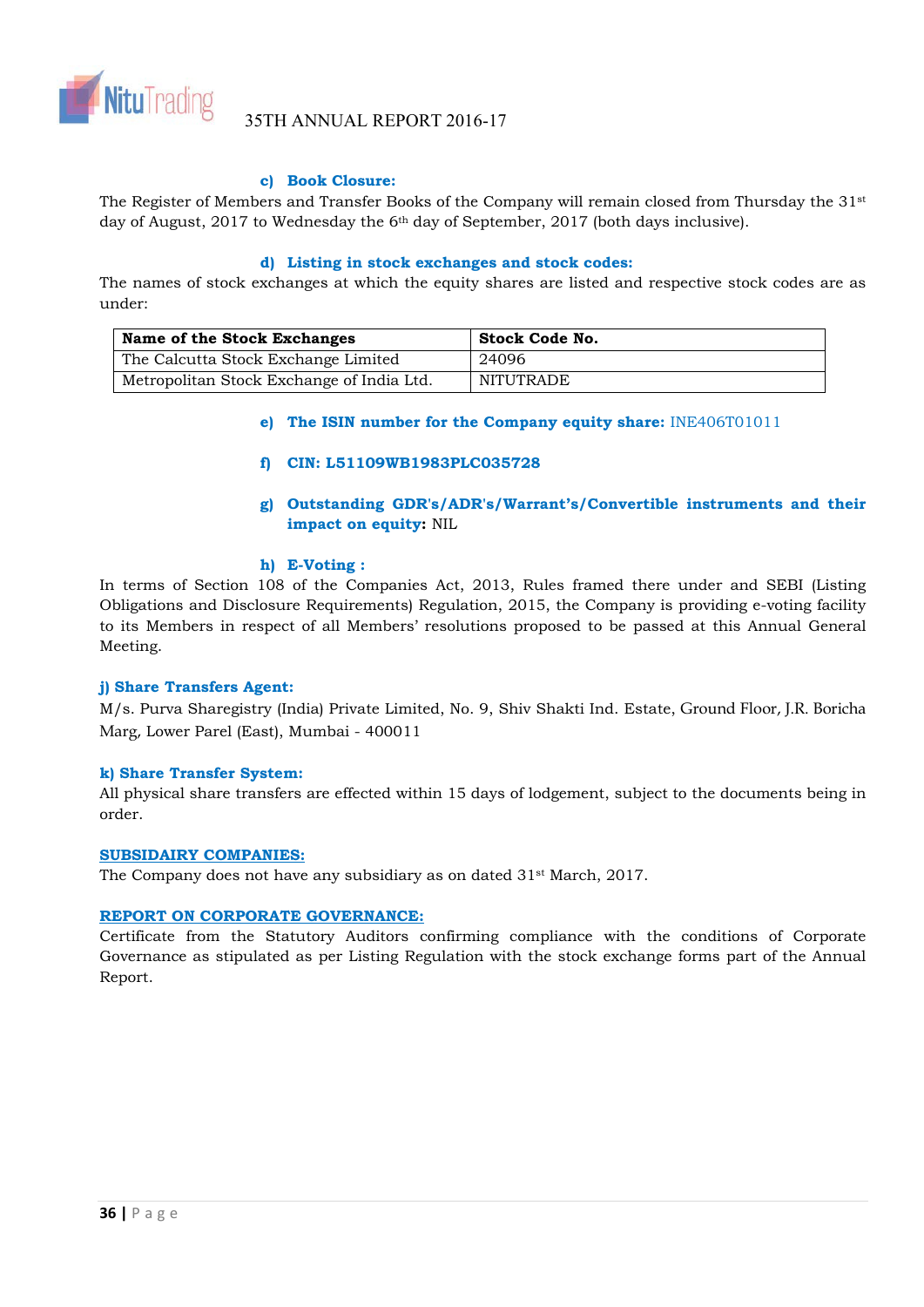

# **DEMATERLISATION OF SHARES AND LIQUIDITY:**

Currently 94.23% of the Company Share Capital is held in dematerialized form.

# **MARKET PRICE DATA:**

The Company has no price moment any during the year in any of the stock exchange where the securities are Listed.

2nd Floor Room No-207

Date: 14.08.2017

# **Registered office:** By order of the Board of Directors

18B, Brabourne Road For Nitu Trading Company Limited

Managing Director Director Place: Kolkata DIN: 06536310 DIN: 00536462

Kolkata-700001 (Bhairu Ratan Ojha) Mukteshwar Choudhary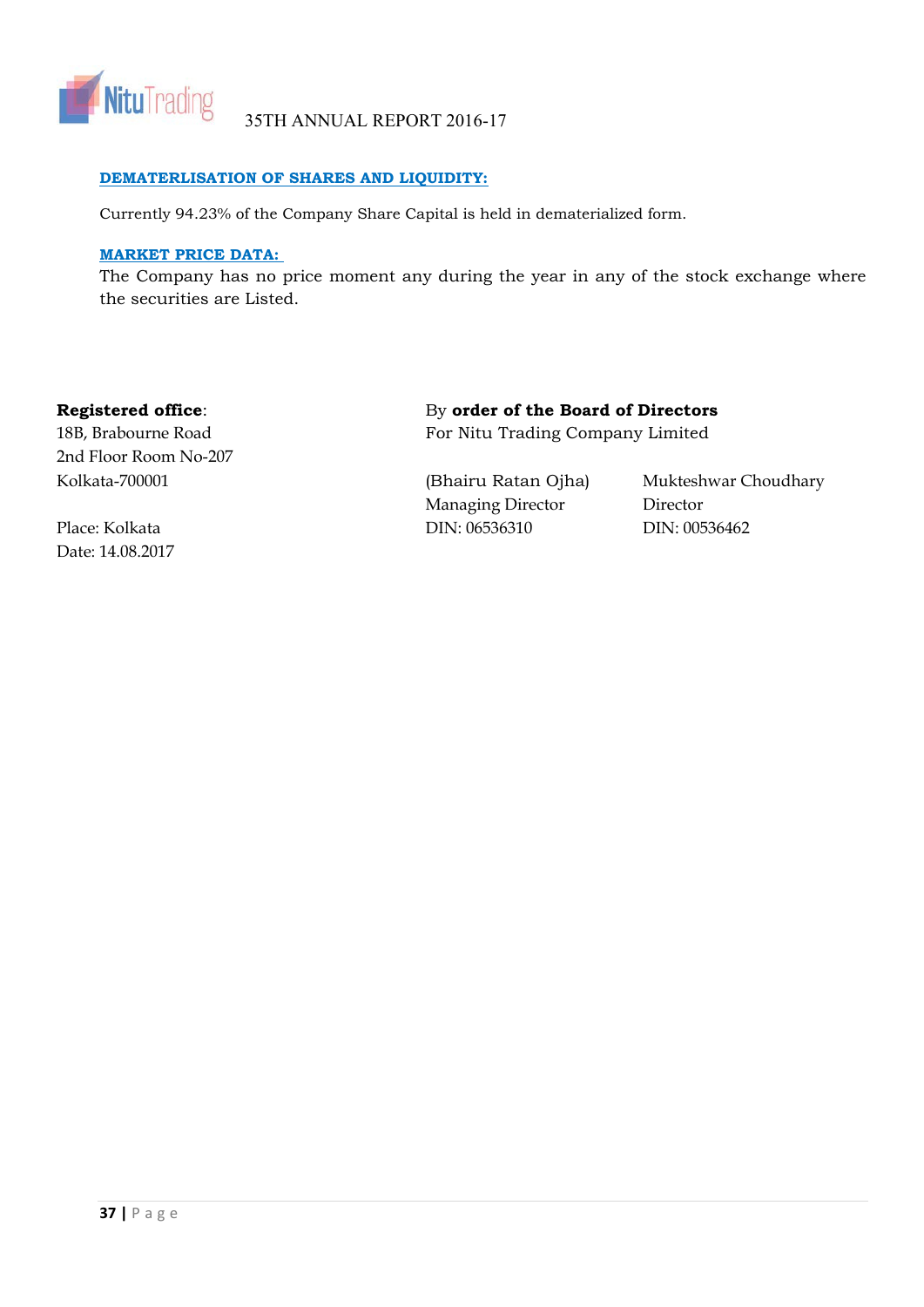![](_page_37_Picture_0.jpeg)

# **MANAGING DIRECTOR/C.E.O AND C.F.O CERTIFICATION**

# To

# The Board of Directors **M/s. Nitu Trading Company Limited**

I have reviewed the financial statements and the cash flow statement of Nitu Trading Company Limited for the Financial Year ended 31st March, 2017 and to the best of my Knowledge and belief, I state that:

- a) 1. These statements do not contain any materially untrue statements or omit any material facts or contain statements that might be misleading:
	- 2. These statements Present a true and fair view of the Company's affairs and are in compliance with current accounting standards, applicable laws and regulations.
- b) There are, to the best of my knowledge and belief, no transactions entered into by the Company during the year, which are fraudulent, illegal or violation of the Company's Code of Conduct.
- c) I accept responsibility for establishing and maintaining internal controls for financial reporting. I have evaluated the effectiveness of the internal control systems of the Company pertaining to the financial reporting and I have disclosed to the Auditors and the Audit Committee, deficiencies in the design or operation of such internal controls, if any, of which I are aware and steps taken and/or proposed to be taken to rectify these deficiencies.
- d) I have also indicated to the Auditors and the Audit Committee:
	- i) Significant changes, if any, in the Internal Controls over financial reporting during the year.
	- ii) Significant changes, if any, in accounting policies made during the Year and that the same have been disclosed in the notes to the financial statements; and
	- c) Instances of significant fraud of which I have become aware and the involvement therein, if any, of the management or an employee having a significant role in the Company's internal control system over financial reporting.

Date: 30<sup>th</sup> May, 2017 DIN: 06536310

 BHAIRU RATAN OJHA Place: Kolkata Managing Director & CFO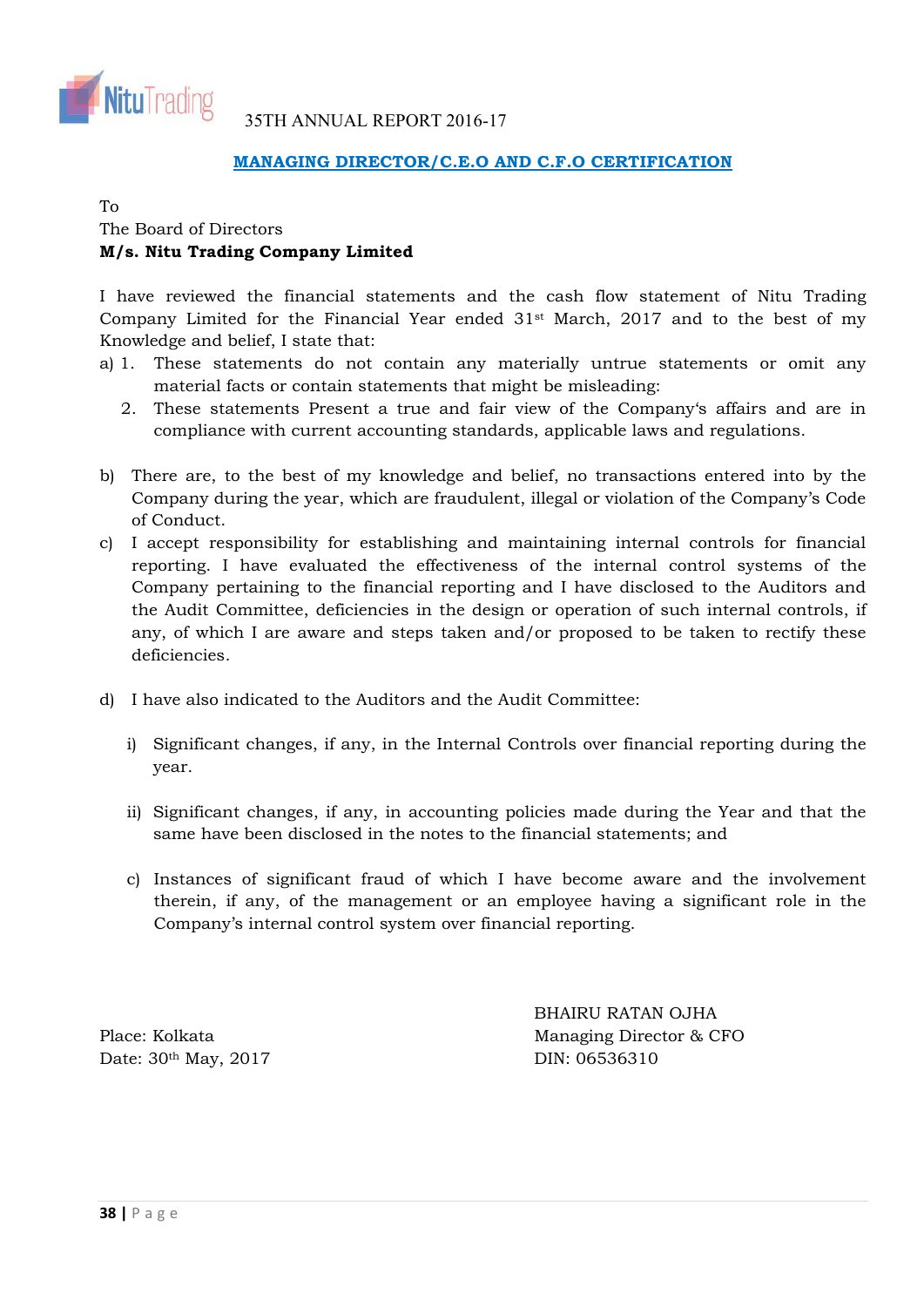![](_page_38_Picture_0.jpeg)

# **AUDITOR'S CERTIFICATE ON CORPORATE GOVERNANCE**

To, The Members M/s. Nitu Trading Company Limited

We have examined the compliance of conditions of Corporate Governance by  $M/s$ . Nitu Trading Company Limited for the year ended 31st March, 2017, as stipulated in Regulation 17, 18, 19, 20, 22, 23, 24, 25, 26, 27 and clause (b) to (i) of sub-regulation 46 and para C, D and E of schedule V of the Securities and Exchange Board of India (Listing Obligations and Disclosure Requirements) Regulations, 2015.

The compliance of conditions of Corporate Governance is the responsibility of management. Our Examination was limited to procedures and implementation thereof, adopted by the Company for ensuring the compliance of the conditions of Corporate Governance. It is neither an audit nor an expression of opinion on the Financial Statements of the Company.

In our opinion and to the best of our information and according to the explanations given to us, we certify that the Company has complied with the conditions of Corporate Governance as stipulated in the Listing Agreement/Listing Regulation, as applicable.

We further state that such compliance is neither an assurance as to the future viability of the Company nor the efficiency or effectiveness with which the management has conducted the affairs of the Company.

**For Gupta Agarwal & Associates.** Chartered Accountants FRN: 329001E

**(Jay Shanker Gupta)** (Partner) Membership No. : **059535**

Place: Kolkata Date: 30th May, 2017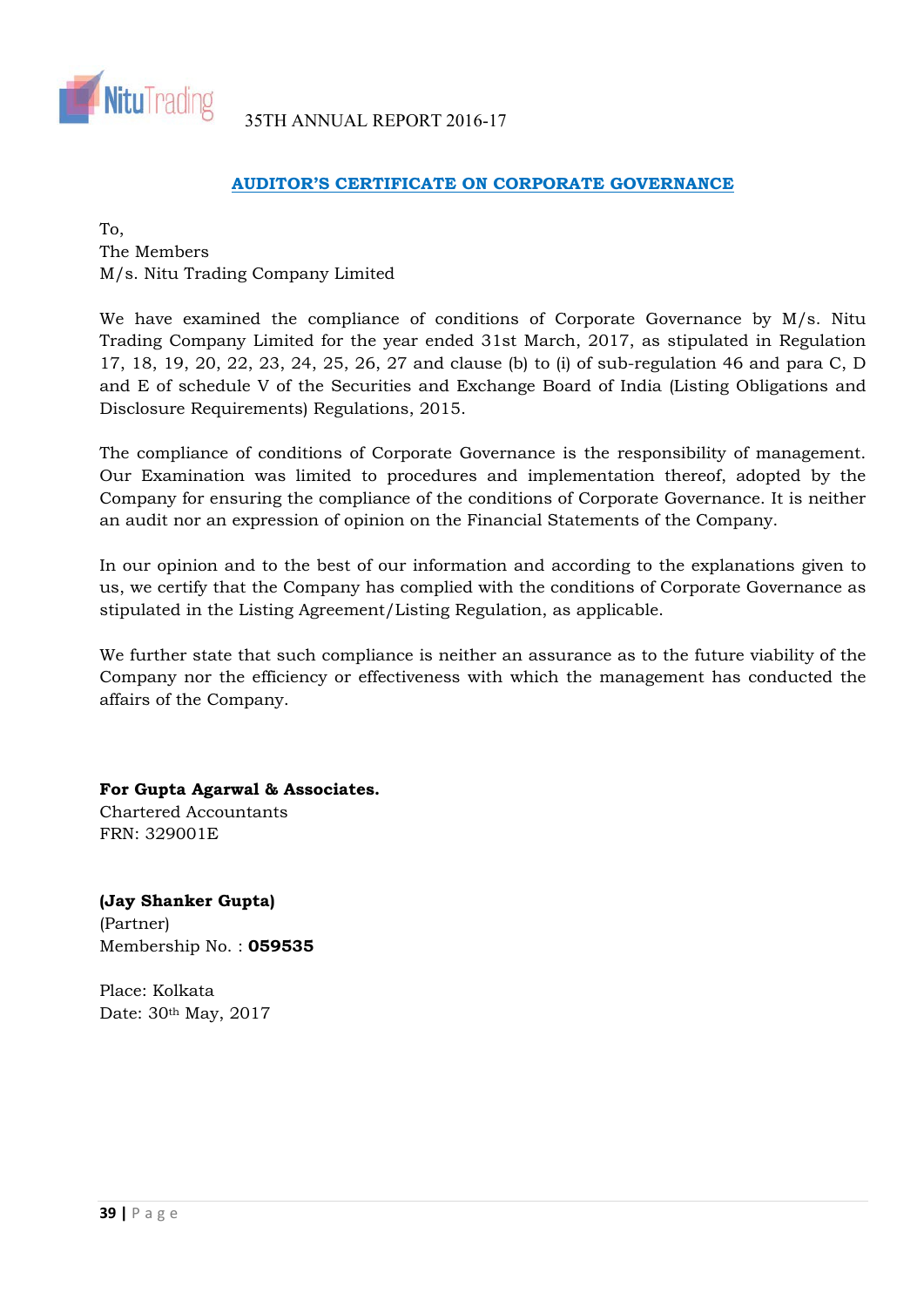![](_page_39_Picture_0.jpeg)

# *Independent Auditor's Report*

To the Members of

# **M/s NITU TRADING COMPANY LIMITED**

# **1. Report on the Financial Statements**

We have audited the accompanying financial statements of **NITU TRADING COMPANY LIMITED** ("the Company"), which comprises the Balance Sheet as at March 31, 2017, the Statement of Profit and Loss for the year ended March 31, 2017, and a summary of significant accounting policies and other explanatory information.

# **2. Management's Responsibility for the Financial Statements**

Management is responsible for the matters stated in Section 134(5) of the Companies Act, 2013 ('the Act') with respect to the preparation of these financial statements that give a true and fair view of the financial position, financial performance of the Company in accordance with the Accounting principles generally accepted in India, including the Accounting Standards specified under section 133 of the Act, read with Rule 7 of the Companies (Accounts) Rules, 2014. This responsibility also includes maintenance of adequate accounting records in accordance with the provisions of the Act for safeguarding the assets of the Company and for preventing and detecting frauds and other irregularities; selection and application of appropriate accounting policies; making judgements and estimates that are reasonable and prudent; and design, implementation and maintenance of adequate internal financial controls, that were operating effectively for ensuring the accuracy and completeness of the accounting records, relevant to the preparation and presentation of the financial statements that give a true and fair view and are free from material misstatement, whether due to fraud or error.

# **3. Auditor's Responsibility**

Our responsibility is to express an opinion on these financial statements based on our audit.

In conducting our audit, we have taken in to account the provisions of the Act, the accounting and auditing standards and matters which are required to be included in the audit report under the provisions of the Act and the Rules made there under.

We conducted our audit in accordance with the Standards on Auditing specified under Section 143(10) of the Act. Those Standards require that we comply with ethical requirements and plan and perform the audit to obtain reasonable assurance about whether the financial statements are free from material misstatement.

An audit involves performing procedures to obtain audit evidence about the amounts and disclosures in the financial statements. The procedures selected depend on the auditor's judgment, including the assessment of the risks of material misstatement of the financial statements, whether due to fraud or error. In making those risk assessments, the auditor considers internal financial control relevant to the Company's preparation of the financial statements that give a true and fair view in order to design audit procedures that are appropriate in the circumstances. An audit also includes evaluating the appropriateness of the accounting policies used and the reasonableness of the accounting estimates made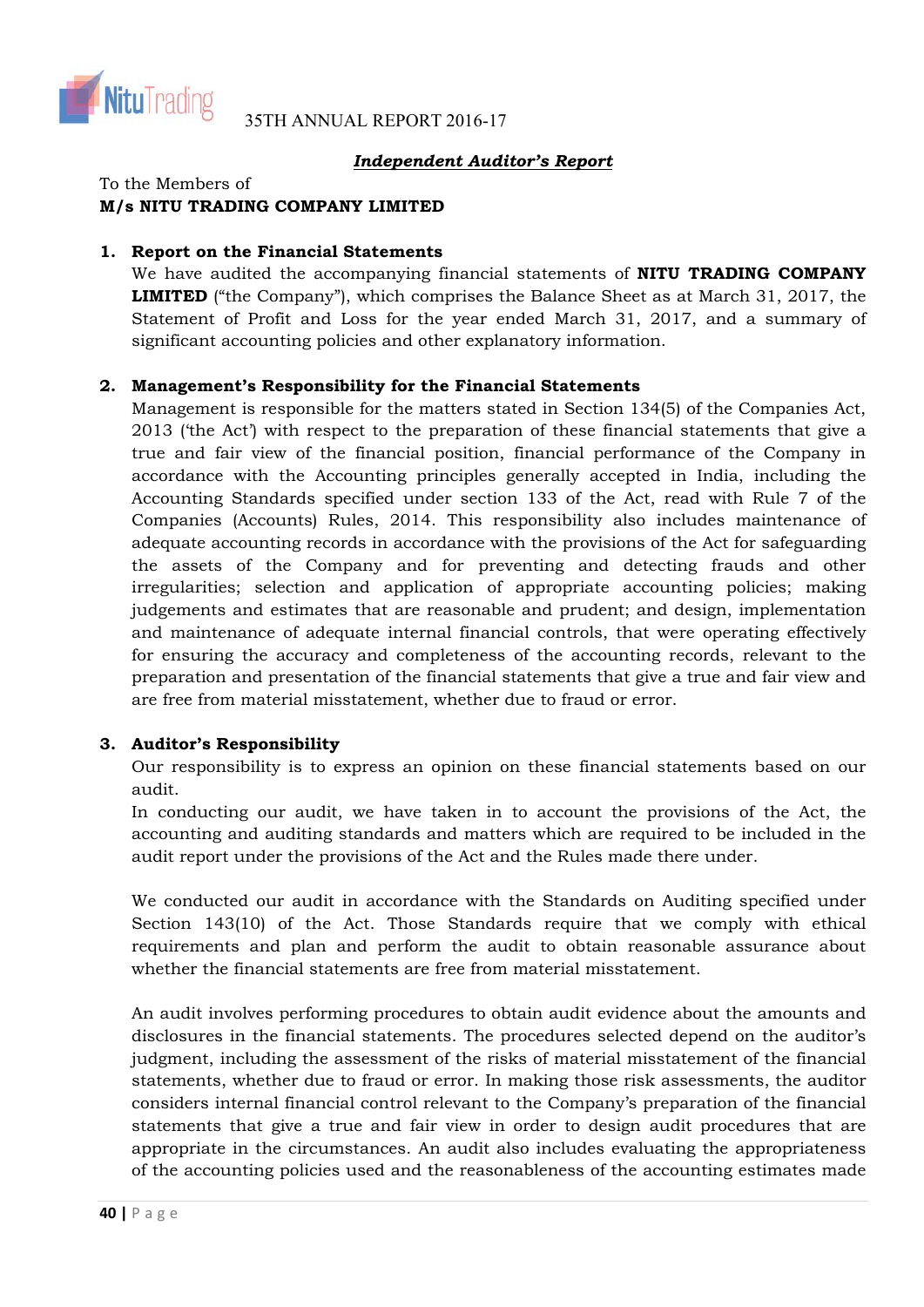![](_page_40_Picture_0.jpeg)

by the Company's directors, as well as evaluating the overall presentation of the financial statements.

We believe that the audit evidence we have obtained is sufficient and appropriate to provide a basis for our audit opinion on the financial statements

# **4. Opinion**

In our opinion and to the best of our information and according to the explanations given to us, the aforesaid financial statements give the information required by the Act in the manner so required and give a true and fair view in conformity with the accounting principles generally accepted in India, of the state of affairs of the Company as at  $31<sup>st</sup>$ March, 2017, and its profit/ loss

- a) in the case of the Balance Sheet, of the state of affairs of the Company as at March 31, 2017;
- b) in the case of the Statement of Profit and Loss, of the loss for the year ended March 31, 2017;
- c) In the case of the Cash Flow statement, flow of the cash and cash equivalents for the year ended March 31, 2017.

# **5. Report on Other Legal and Regulatory Requirements**

- 5.1 As required by the Companies (Auditor's Report) Order, 2016("the Order"), issued by the Central Government of India in terms of sub-section (11) of section 143 of the Act, we give in the Annexure A statement on the matters specified in paragraphs 3 and 4 of the Order, to the extent applicable.
- 5.2 As required by section 143(3) of the Act, we report that:
	- a) We have sought and obtained all the information and explanations which to the best of our knowledge and belief were necessary for the purpose of our audit;
	- b) In our opinion proper books of account as required by law have been kept by the Company so far as it appears from our examination of those books;
	- c) The Balance Sheet, Statement of Profit and Loss and Cash Flow Statement dealt with by this Report are in agreement with the books of account;
	- d) In our opinion, the aforesaid standalone financial statements comply with the Accounting Standards specified under the Section 133 of the Act, read with rule 7 of the Companies (Accounts) Rules, 2014.
	- e) On the basis of written representations received from the directors as on March 31, 2017, and taken on record by the Board of Directors, none of the directors is disqualified as on March 31, 2017, from being appointed as a director in terms of section 164 (2) of the Companies Act, 2013;
	- f) With respect to the adequacy of the internal financial controls over financial reporting of the company and the operating effectiveness of such controls, refer to our separate report in "Annexure B", and
	- g) With respect to the other matters to be included in the Auditor's Report in accordance with Rule 11 of the Companies (Audit and Auditors) Rules, 2014, in our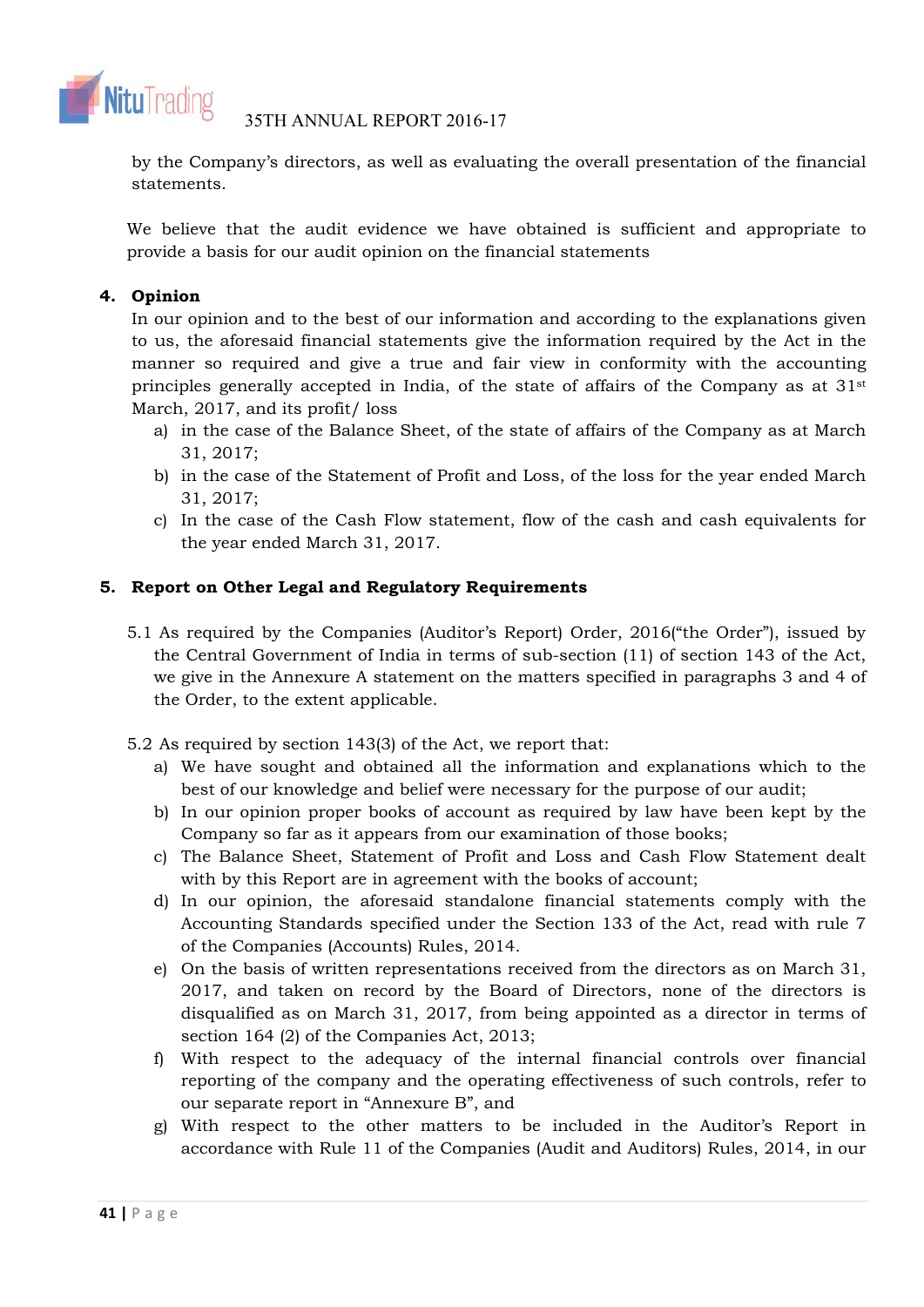![](_page_41_Picture_0.jpeg)

opinion and to the best of our information and according to the explanations given to us:

- (i) The company does not have any pending litigations which would impact its financial position;
- (ii) The company did not have any long term contracts including derivative contracts for which there were any material foreseeable losses;
- (iii) There were no amounts which were required to be transferred to the Investor Education and Protection fund by the company.

Dated: 30<sup>th</sup> May, 2017 **FRN:329001E** 

**For Gupta Agarwal & Associates Place: Kolkata Chartered Accountants Chartered Accountants** 

> **Jay Shanker Gupta (Partner) Mem. No. : 059535**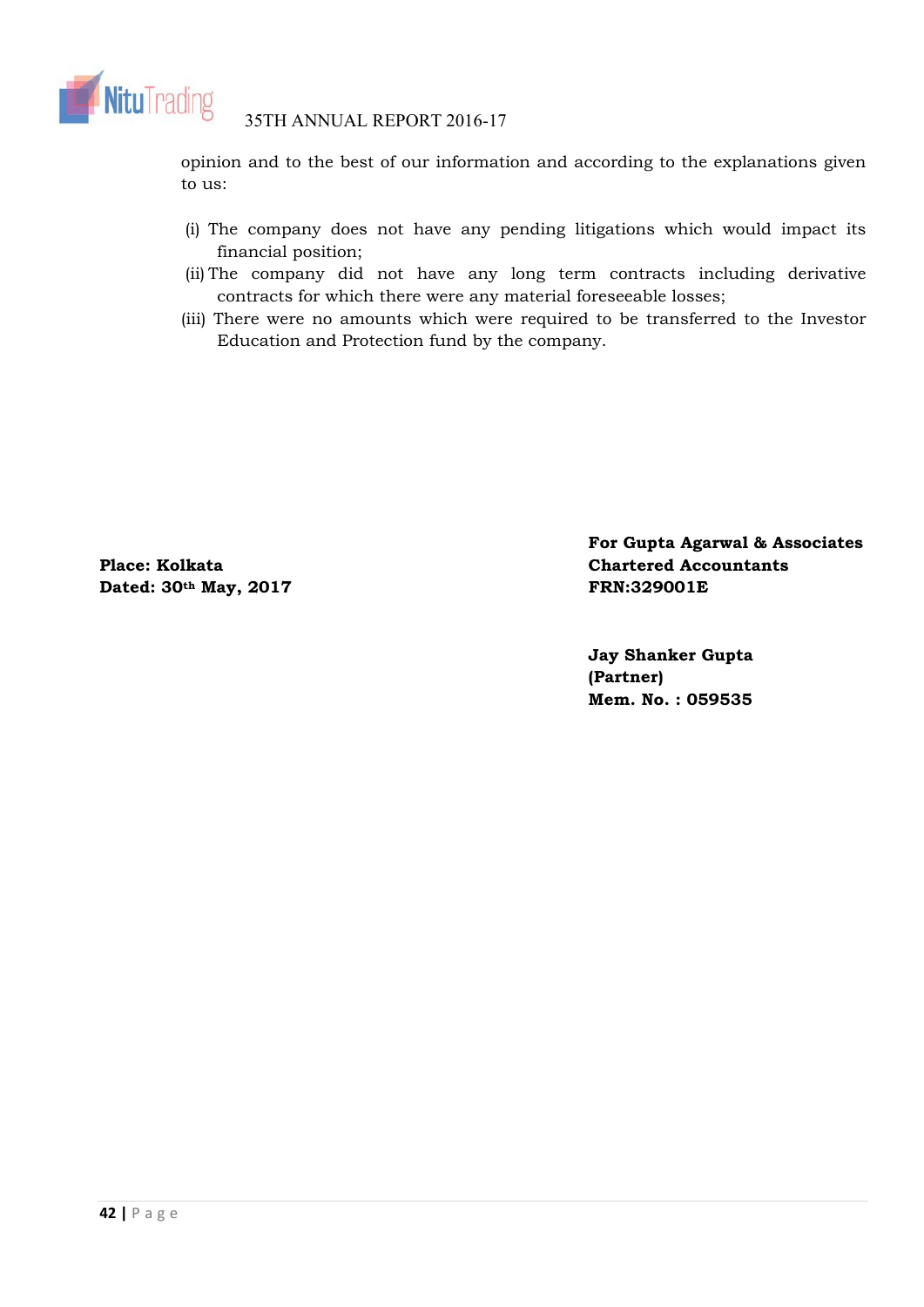![](_page_42_Picture_0.jpeg)

# **"Annexure A" to the Independent Auditor's Report**

Referred to in paragraph 1 under the heading 'Report on Other Legal & Regulatory Requirement' of report of even date to the standalone financial statements of the company for the year ended March 31, 2017; we report that:

# **3.1 Clause (i):**

The company does not hold any fixed assets. Accordingly, the paragraph 3(i) of the order is not applicable to the company and hence not commented upon.

# **3.2 Clause (ii):**

The physical verification of inventory has been conducted at reasonable intervals by the management and no material discrepancies were noticed and they have been properly dealt with in the books of account.

# **3.3 Clause (iii):**

The company has not granted any loans, secured or unsecured to companies, firms, Limited Liability Partnerships or other parties covered in the register maintained under section 189 of the Companies Act, 2013. Accordingly, the paragraph 3(iii) of the order is not applicable to the company and hence not commented upon.

# **3.4 Clause (iv):**

In respect of loans, investments, guarantees, and security the provisions of section 185 and 186 of the Companies Act, 2013 have been complied with.

# **3.5 Clause (v):**

According to the information and explanation given to us the company has not accepted deposits from the public during the financial year under audit. Accordingly, the paragraph 3(v) of the order is not applicable to the company and hence not commented upon.

# **3.6 Clause (vi):**

In our opinion and according to information and explanation given to us, the company does not manufacturing any goods and as such the provision related to maintenance of cost records by the company under sub section (1) of section 148 of Companies Act, 2013 for any of its products as prescribed by Central Government, are not applicable.

# **3.7 Clause (vii):**

(a) The company is regular in depositing undisputed statutory dues including provident fund, employees' state insurance, income-tax, sales-tax, service tax, duty of customs, duty of excise, value added tax, cess and any other statutory dues to the appropriate authorities.

 (b) According to the information and explanations given to us there are no dues of income tax or sales tax or service tax or duty of customs or duty of excise or value added tax which have not been deposited on account of any dispute.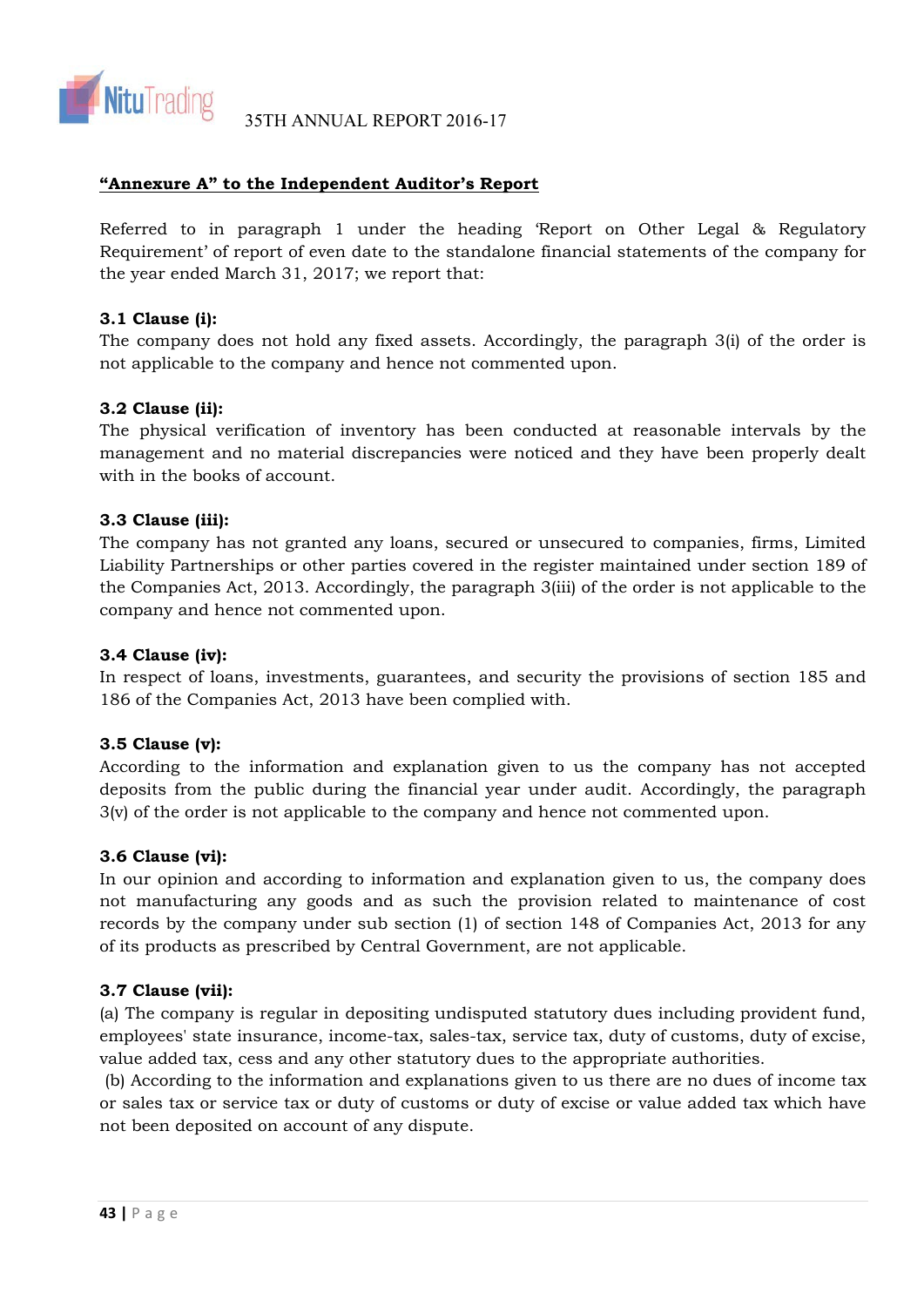![](_page_43_Picture_0.jpeg)

35TH ANNUAL REPORT 2016-17

# **3.8 Clause (viii):**

According to the records of the company examined by us and as per the information and explanation given to us, the company has not availed of any loans from any financial institution or banks and has not issued debentures. Accordingly, the paragraph 3(viii) of the order is not applicable to the company and hence not commented upon.

# **3.9 Clause (ix):**

In our opinion and according to information and explanations given to us, the company has not raised money by way of initial public offer or further public offer (including debt instruments) and term loans. Accordingly, the paragraph 3(ix) of the order is not applicable to the company and hence not commented upon.

# **3.10 Clause (x):**

No fraud by the company or any fraud on the Company by its officers or employees has been noticed or reported during the year.

# **3.11 Clause (xi):**

Managerial remuneration has been paid or provided during the year in accordance with the requisite approvals mandated by the provisions of section 197 read with Schedule V to the Companies Act.

# **3.12 Clause (xii):**

In our opinion, and according to information and explanations given to us, clause (xii) of para 3 to Companies (Auditor's Report) Order,2016 w.r.t. Nidhi Company is not applicable to company. Accordingly, the paragraph 3(xii) of the order is not applicable to the company and hence not commented upon.

# **3.13 Clause (xiii):**

In our opinion all transactions with the related parties are in compliance with sections 177 and 188 of Companies Act, 2013 where applicable and the details of such related parties transactions have been disclosed in the financial statements as required under Accounting Standard (AS) 18, Related Party Disclosures specified under section 133 of the Act, read with rule 7 of the companies (Accounts) Rules, 2014.

# **3.14 Clause (xiv):**

The company has not made any preferential allotment or private placement of shares or fully or partly convertible debentures during the year under review. Accordingly, the provisions of clause 3(xiv) of the order are not applicable to the company.

# **3.15 Clause (xv)**

The company has not entered into any non-cash transactions with directors or persons connected with him. Accordingly, the paragraph 3(xv) of the order is not applicable to the company and hence not commented upon.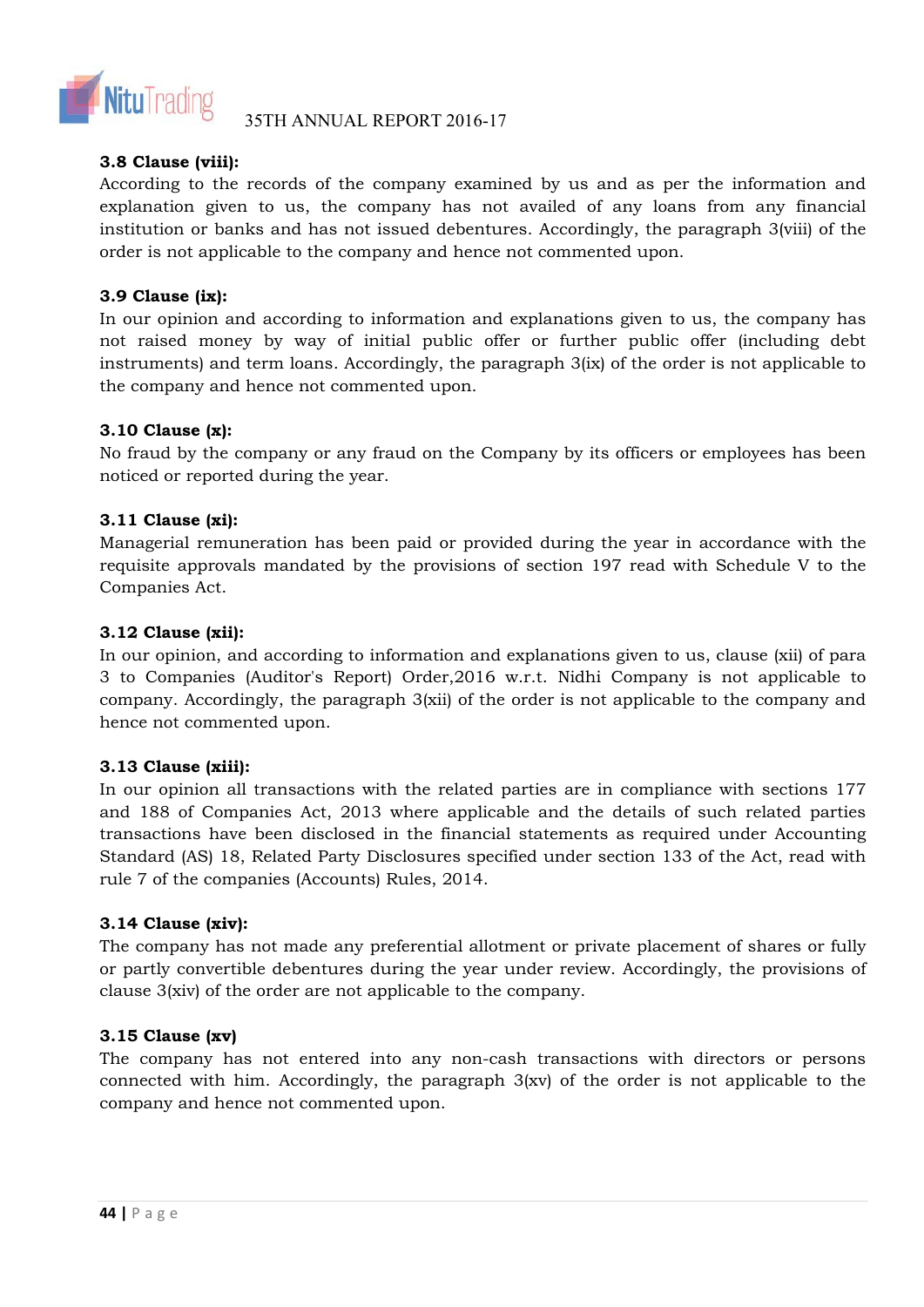![](_page_44_Picture_0.jpeg)

# **3.16 Clause (xvi):**

The company is not required to be registered under section 45-IA of the Reserve Bank of India Act, 1934. Accordingly, the paragraph 3(xvi) of the order is not applicable to the company and hence not commented upon.

Dated: 30<sup>th</sup> May, 2017 **FRN:329001E** 

**For Gupta Agarwal & Associates**  Place: Kolkata Chartered Accountants

> **Jay Shanker Gupta (Partner) Mem. No. : 059535**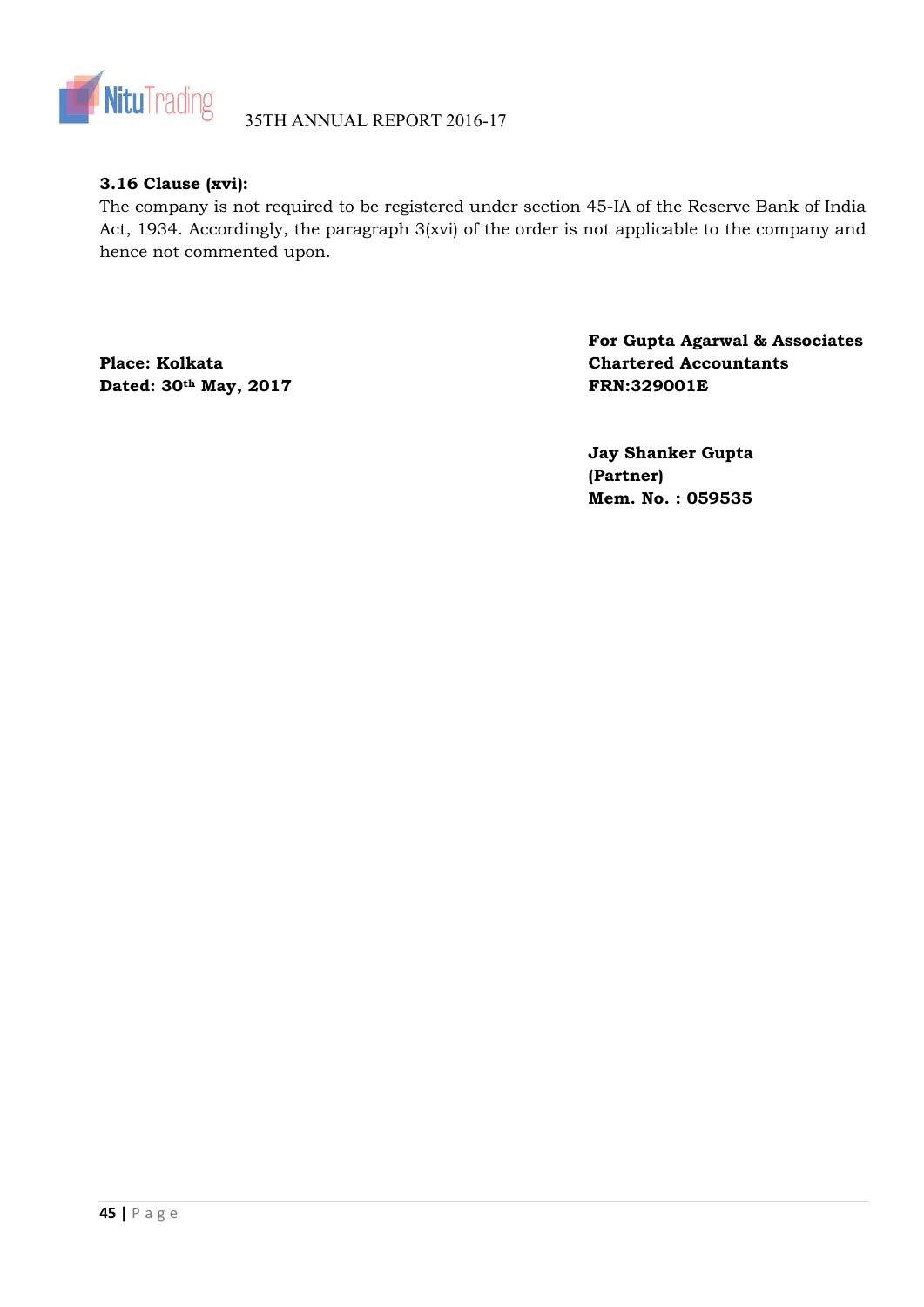![](_page_45_Picture_0.jpeg)

# **"Annexure B" to the Independent Auditor's Report**

# **Report on the Internal Financial Controls under Clause (i) of Sub-section 3 of Section 143 of the Companies Act, 2013 ("the Act")**

We have audited the internal financial controls over financial reporting of **NITU TRADING COMPANY LIMITED** ("the Company") as of March 31, 2017 in conjunction with our audit of the standalone financial statements of the Company for the year ended on that date.

# **Management's Responsibility for Internal Financial Controls**

The Company's management is responsible for establishing and maintaining internal financial controls based on the internal control over financial reporting criteria established by the Company considering the essential components of internal control stated in the Guidance Note on Audit of Internal Financial Controls over Financial Reporting issued by the Institute of Chartered Accountants of India (ICAI). These responsibilities include the design, implementation and maintenance of adequate internal financial controls that were operating effectively for ensuring the orderly and efficient conduct of its business, including adherence to company's policies, the safeguarding of its assets, the prevention and detection of frauds and errors, the accuracy and completeness of the accounting records, and the timely preparation of reliable financial information, as required under the Companies Act, 2013.

# **Auditors' Responsibility**

Our responsibility is to express an opinion on the Company's internal financial controls over financial reporting based on our audit. We conducted our audit in accordance with the Guidance Note on Audit of Internal Financial Controls Over Financial Reporting (the "Guidance Note") and the Standards on Auditing, issued by ICAI and deemed to be prescribed under section 143(10) of the Companies Act, 2013, to the extent applicable to an audit of internal financial controls, both applicable to an audit of Internal Financial Controls and, both issued by the Institute of Chartered Accountants of India. Those Standards and the Guidance Note require that we comply with ethical requirements and plan and perform the audit to obtain reasonable assurance about whether adequate internal financial controls over financial reporting was established and maintained and if such controls operated effectively in all material respects.

Our audit involves performing procedures to obtain audit evidence about the adequacy of the internal financial controls system over financial reporting and their operating effectiveness. Our audit of internal financial controls over financial reporting included obtaining an understanding of internal financial controls over financial reporting, assessing the risk that a material weakness exists, and testing and evaluating the design and operating effectiveness of internal control based on the assessed risk. The procedures selected depend on the auditor's judgement, including the assessment of the risks of material misstatement of the financial statements, whether due to fraud or error.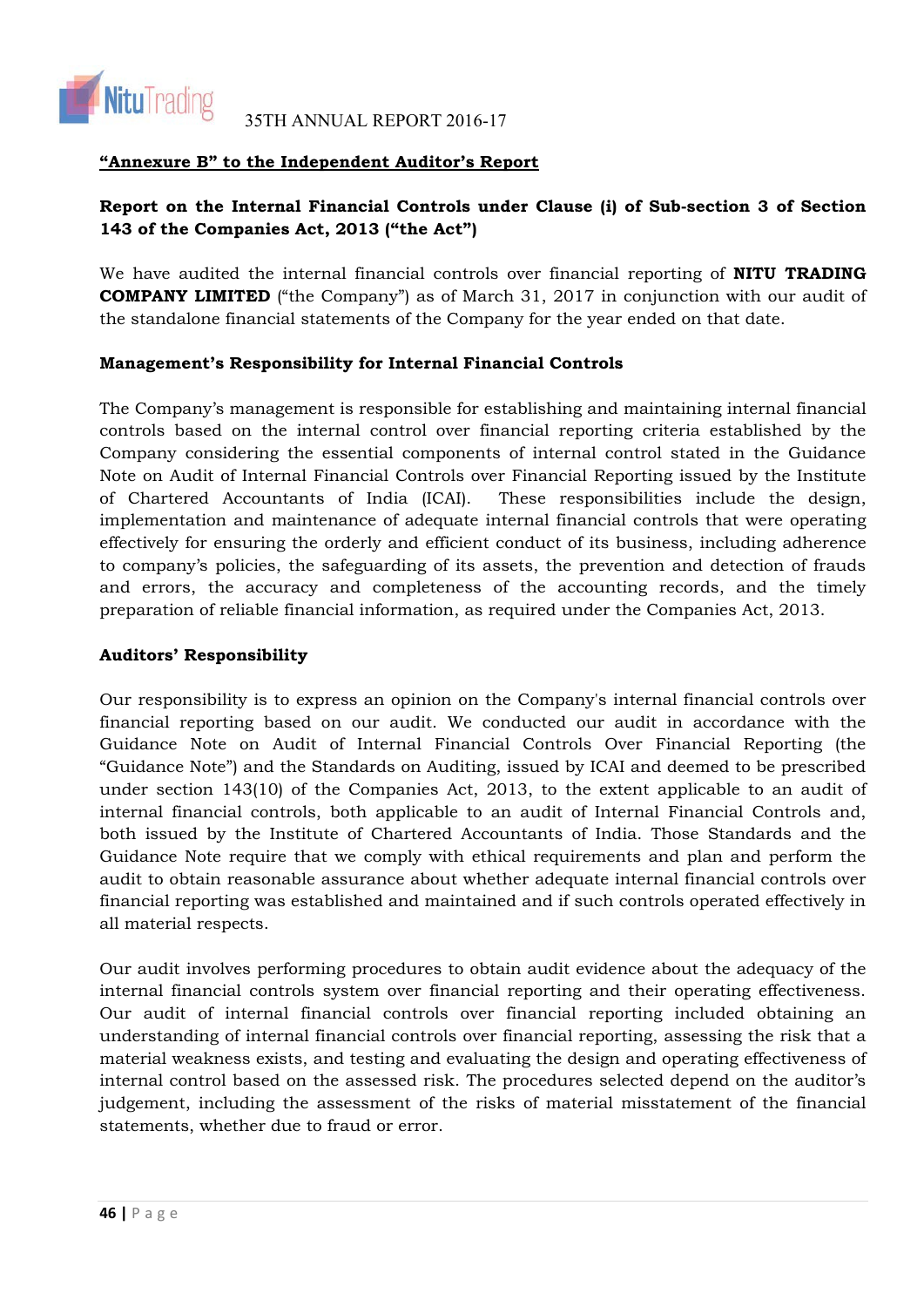![](_page_46_Picture_0.jpeg)

We believe that the audit evidence we have obtained is sufficient and appropriate to provide a basis for our audit opinion on the Company's internal financial controls system over financial reporting.

# **Meaning of Internal Financial Controls over Financial Reporting**

A company's internal financial control over financial reporting is a process designed to provide reasonable assurance regarding the reliability of financial reporting and the preparation of financial statements for external purposes in accordance with generally accepted accounting principles. A company's internal financial control over financial reporting includes those policies and procedures that (1) pertain to the maintenance of records that, in reasonable detail, accurately and fairly reflect the transactions and dispositions of the assets of the company; (2) provide reasonable assurance that transactions are recorded as necessary to permit preparation of financial statements in accordance with generally accepted accounting principles, and that receipts and expenditures of the company are being made only in accordance with authorisations of management and directors of the company; and (3) provide reasonable assurance regarding prevention or timely detection of unauthorised acquisition, use, or disposition of the company's assets that could have a material effect on the financial statements.

# **Inherent Limitations of Internal Financial Controls over Financial Reporting**

Because of the inherent limitations of internal financial controls over financial reporting, including the possibility of collusion or improper management override of controls, material misstatements due to error or fraud may occur and not be detected. Also, projections of any evaluation of the internal financial controls over financial reporting to future periods are subject to the risk that the internal financial control over financial reporting may become inadequate because of changes in conditions, or that the degree of compliance with the policies or procedures may deteriorate.

# **Opinion**

In our opinion, the Company has, in all material respects, an adequate internal financial controls system over financial reporting and such internal financial controls over financial reporting were operating effectively as at March 31, 2017, based on the internal control over financial reporting criteria established by the Company considering the essential components of internal control stated in the Guidance Note on Audit of Internal Financial Controls Over Financial Reporting issued by the Institute of Chartered Accountants of India (ICAI).

**Dated: 30th May, 2017 FRN:329001E** 

**For Gupta Agarwal & Associates Place: Kolkata Chartered Accountants** 

> **Jay Shanker Gupta (Partner) Mem. No. : 059535**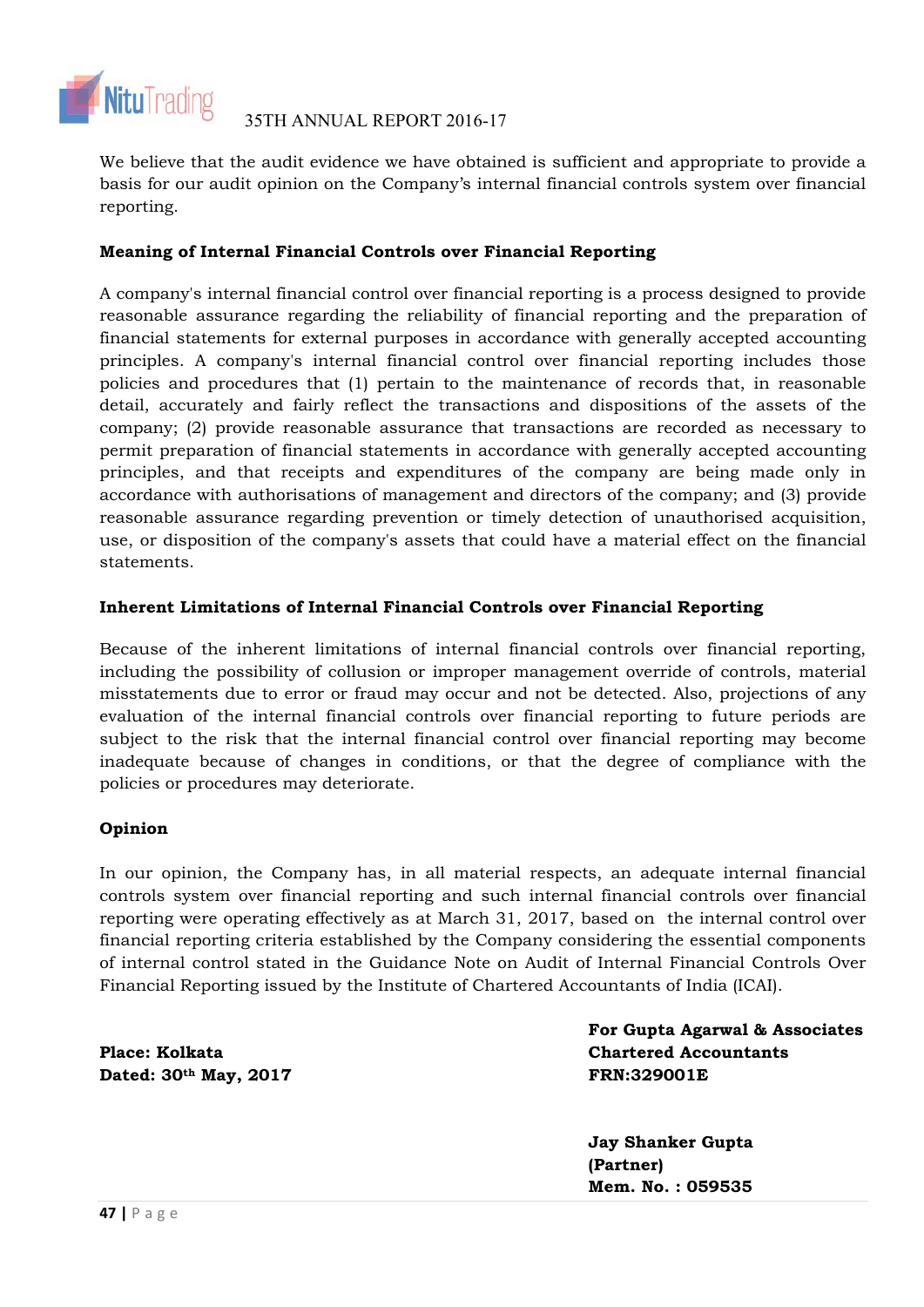# **NITU TRADING COMPANY LIMITED**

**CIN: L51109WB1983PLC035728**

# **BALANCE SHEET** as at 31<sup>st</sup> MARCH 2017

|                                                                        |                |                 | Amount in Rs.   |
|------------------------------------------------------------------------|----------------|-----------------|-----------------|
| Particulars                                                            | Note           | As at           | As at           |
|                                                                        | No.            | 31st March 2017 | 31st March 2016 |
| <b>EQUITY AND LIABILITIES</b>                                          |                |                 |                 |
| <b>Shareholders' Funds</b>                                             |                |                 |                 |
| Share Capital                                                          | $\mathbf{2}$   | 3,27,50,000     | 3,27,50,000     |
| Reserves and Surplus                                                   | 3              | 4,48,317        | 4,93,549        |
|                                                                        |                | 3,31,98,317     | 3, 32, 43, 549  |
| <b>Current Liabilities</b>                                             |                |                 |                 |
| Trade Payable                                                          | $\overline{4}$ | 1,76,983        | 6,46,808        |
| Other Current Liabilities                                              | 5              | 10,000          | 42,105          |
| Short-term Provisions                                                  | 6              | 24,895          | 24,895          |
|                                                                        |                | 2,11,878        | 7,13,808        |
|                                                                        |                | 3,34,10,195     | 3,39,57,357     |
| <b>ASSETS</b>                                                          |                |                 |                 |
| <b>Non-Current Assets</b>                                              |                |                 |                 |
| Non - Current Investment                                               | $\overline{7}$ | 1,44,62,523.00  | 30,50,000       |
| Long-term Loans and Advances                                           | $\,8\,$        | 28,65,608.00    | 51,35,000       |
|                                                                        |                | 1,73,28,131.00  | 81,85,000       |
| <b>Current Assets</b>                                                  |                |                 |                 |
| Inventories                                                            | 9              |                 | 96,13,311.00    |
| Trade Receivable                                                       | 10             | 1,47,81,821     | 1,61,17,150     |
| Cash and Bank Balances                                                 | 11             | 12,59,619       | 26,896          |
| Short Term Loans and Advances                                          | 12             | 40,624          | 15,000.00       |
|                                                                        |                | 1,60,82,064     | 2,57,72,357     |
|                                                                        |                | 3,34,10,195     | 3,39,57,357     |
| Significant Accounting Policies                                        | $1\,$          |                 |                 |
| The notes referred to above form an integral part of the Balance Sheet |                |                 |                 |

In terms of our report of even date annexed **For Gupta Agarwal & Associates Chartered Accountants**

FRN: 329001E

**Jay Shanker Gupta** Partner Membership No. 059535

**Kolkata, 30th May, 2017.**

**For and on behalf of the Board**

**BHAIRU RATAN OJHA**

# **MUKTESHWAR CHOUDHARY**

DIN: 06536310 Managing Director

Director DIN: 00536462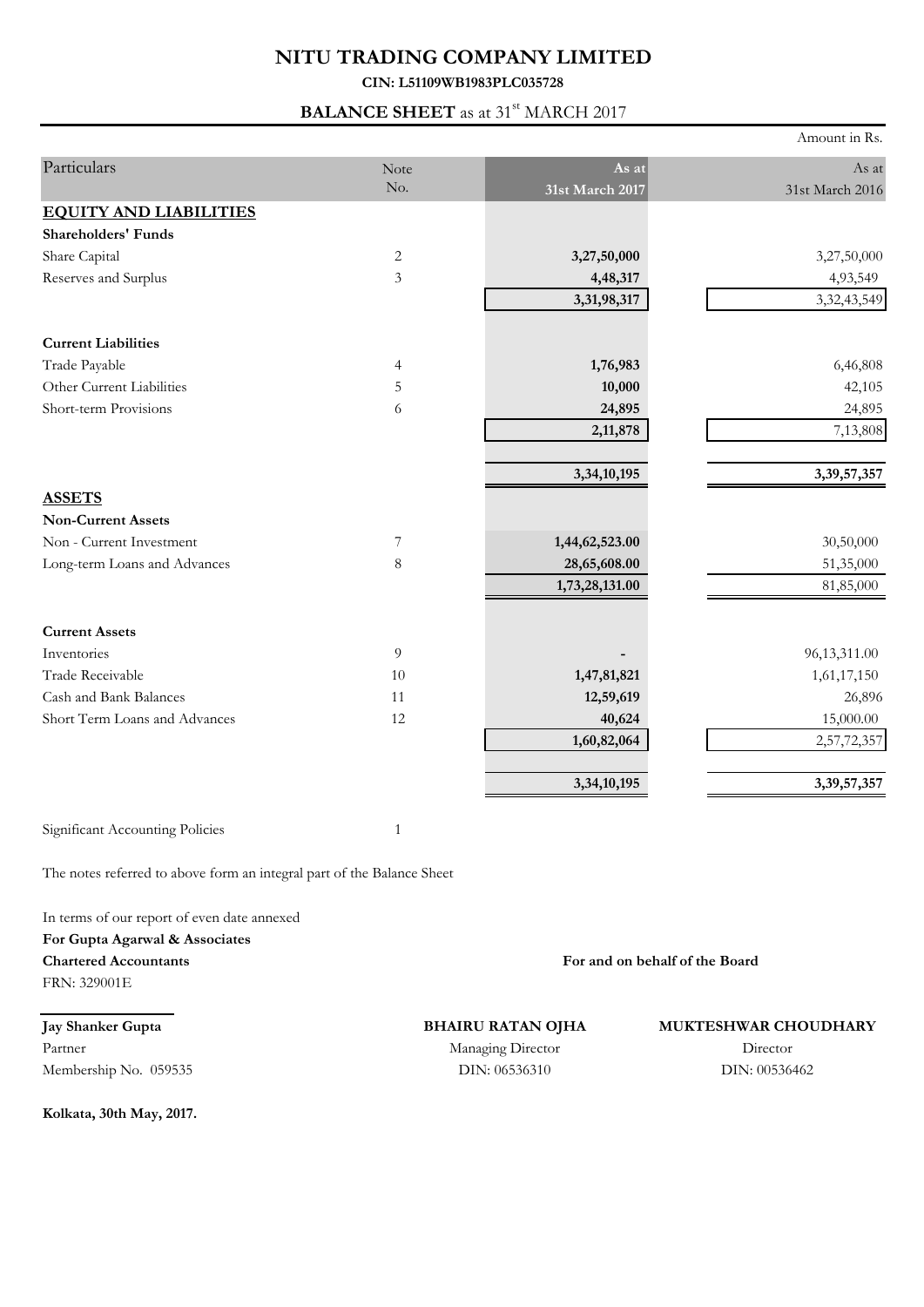# **NITU TRADING COMPANY LIMITED**

# **CIN: L51109WB1983PLC035728**

# **STATEMENT OF PROFIT AND LOSS** for the year ended 31<sup>st</sup> MARCH 2017

|                                                                       |                |                                      | Amount in Rs.                 |
|-----------------------------------------------------------------------|----------------|--------------------------------------|-------------------------------|
| Particulars                                                           | Note<br>No.    | <b>Year Ended</b><br>31st March 2017 | Year Ended<br>31st March 2016 |
| <b>INCOME</b>                                                         |                |                                      |                               |
| Revenue from Operations                                               | $\overline{9}$ | 99,70,144                            | 1,75,50,000                   |
| Other Income                                                          | 10             | 2,56,232                             | 1,50,000                      |
|                                                                       | "A"            | 1,02,26,376                          | 1,77,00,000                   |
| <b>EXPENDITURE</b>                                                    |                |                                      |                               |
| Purchase of Stock-in-Trade                                            | 11             |                                      | 2,62,75,200                   |
| Changes of Inventories of Finished Goods                              | 12             | 96,13,311                            | (96, 13, 311)                 |
| <b>Employee Benefits Expense</b>                                      | 13             | 2,40,000                             | 3,80,000                      |
| Finance Costs                                                         | 14             | 891                                  | 1,977                         |
| Other Expenses                                                        | 15             | 4,17,406                             | 5,71,021                      |
|                                                                       | "B"            | 1,02,71,608                          | 1,76,14,887                   |
| PROFIT BEFORE EXCEPTIONAL<br>AND EXTRAORDIANRY ITEM AND<br><b>TAX</b> | $(A-B)$        | (45, 232)                            | 85,113                        |
| <b>EXCEPTIONAL ITEMS</b>                                              |                |                                      |                               |
| PROFIT BEFORE EXTRAORDIANRY<br><b>ITEM AND TAX</b>                    |                | (45, 232)                            | 85,113                        |
| EXTRAORDIANARY ITEM                                                   | 16             |                                      | 4,31,920                      |
| PROFIT BEFORE TAX                                                     |                | (45, 232)                            | (3, 46, 807)                  |
| <b>TAX EXPENSES:</b><br>Current Tax                                   |                |                                      | 24,895                        |
| Earlier Years                                                         |                |                                      |                               |
| NET TAX EXPENSES                                                      |                |                                      | 24,895                        |
| PROFIT / (LOSS) FOR THE YEAR                                          |                | (45, 232)                            | (3,71,702)                    |
| <b>Earnings Per Equity Share</b><br>Basic<br>Diluted                  | $17\,$         | (0.02)<br>(0.02)                     | (0.16)<br>(0.16)              |
|                                                                       |                |                                      |                               |

Significant Accounting Policies 1

The notes referred to above form an integral part of the Statement of Profit and Loss

In terms of our report of even date annexed

### **For Gupta Agarwal & Associates** Chartered Accountants

FRN: 329001E

**BHAIRU RATAN OJHA**

**MUKTESHWAR CHOUDHARY**

**For and on behalf of the Board**

**Jay Shanker Gupta** Partner Membership No. 059535 **Kolkata, 30th May, 2017.**

DIN: 06536310 Managing Director

# Director DIN: 00536462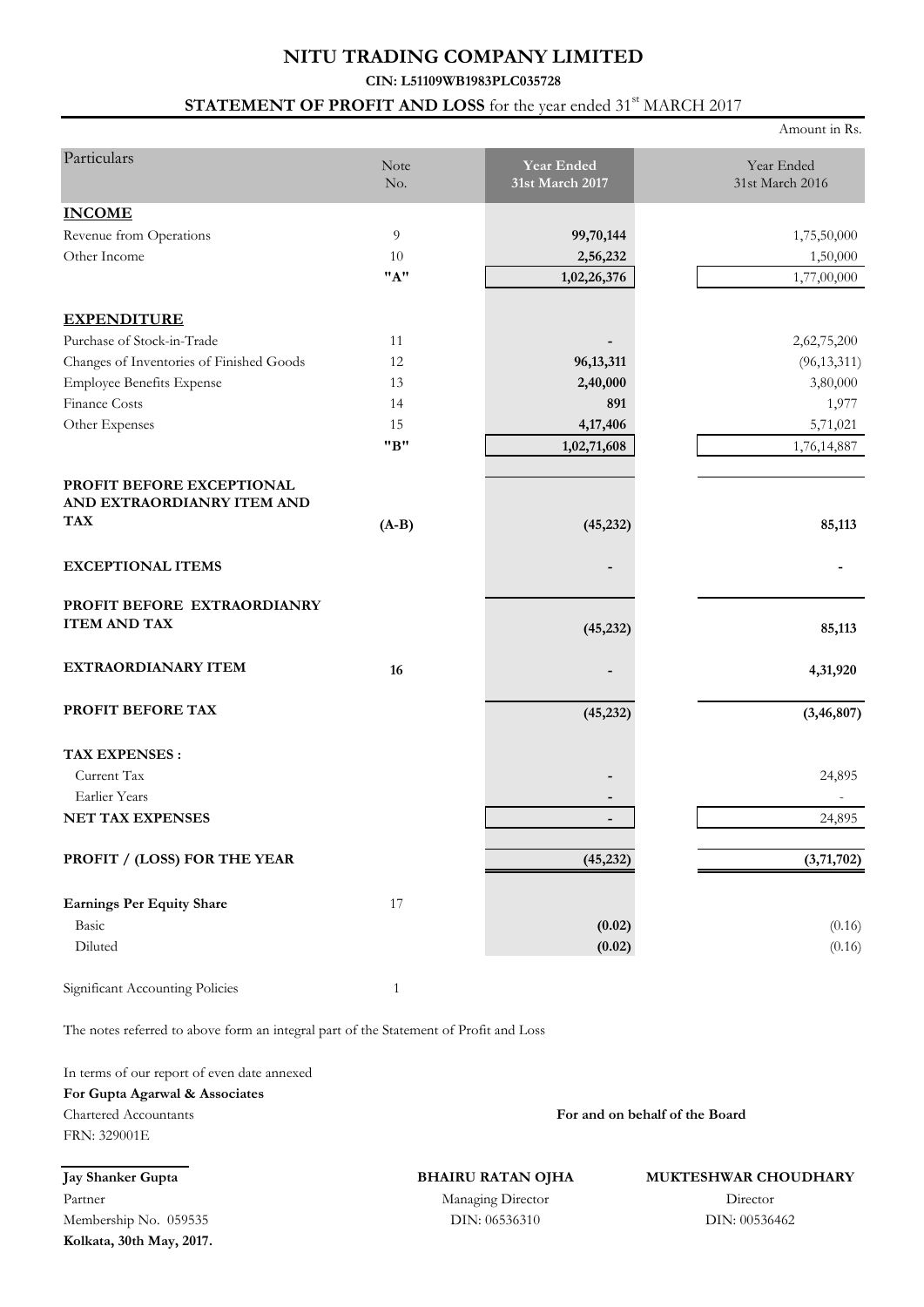# **CASH FLOW STATEMENT** for the year ended 31st MARCH, 2017

|                                                                                                                                                                                                                |                                           | Amount in Rs.                            |
|----------------------------------------------------------------------------------------------------------------------------------------------------------------------------------------------------------------|-------------------------------------------|------------------------------------------|
| Particulars                                                                                                                                                                                                    | <b>Year Ended</b><br>31st March 2017      | Year Ended<br>31st March 2016            |
| Cash Flow from Operating Activities :<br>А<br>Net Profit/(Loss) before tax and Extra ordinary Items<br>Adjustments for:                                                                                        | (45, 232)                                 | 85,113                                   |
| Interest Income<br>Loss on Sale of Assets                                                                                                                                                                      | 2,56,232                                  | 1,50,000                                 |
| Operating Profit before working capital changes<br>Increase / (Decrease) in Short Term Borrowings                                                                                                              | (3,01,464)                                | (64, 887)                                |
| Increase / (Decrease) in Other Current Liabilities<br>Increase / (Decrease) in Trade Payables<br>Increase / (Decrease) in Short Term Provisions                                                                | (32, 105)<br>(4,69,825)                   | 14,855<br>(89, 63, 192)                  |
| (Increase) / Decrease in Inventories<br>(Increase) / Decrease in Trade Receivable<br>(Increase) / Decrease in Short Term Loans & Advances                                                                      | 96, 13, 311<br>13,35,329<br>(25, 624)     | (96, 13, 311)<br>(64,96,500)<br>(15,000) |
| Operating Profit after working capital changes                                                                                                                                                                 | 1,01,19,622                               | (2,51,38,035)                            |
| Less: Income Tax Paid<br>Net Cash from/ (used in) Operating Activities<br>and Before Extra Ordinary Items                                                                                                      | 1,01,19,622                               | 25,080<br>(2,51,63,115)                  |
|                                                                                                                                                                                                                |                                           |                                          |
| Less: Extra-Ordinary Items<br>Net Cash from/ (used in) Operating Activities<br>(A)                                                                                                                             | 1,01,19,622                               | 4,30,002<br>(2,55,93,117)                |
| Cash Flow from Investing Activities :<br>B<br>Interest Income<br>Non current Investments<br>Long term Loans & Investments                                                                                      | 2,56,232<br>(1, 14, 12, 523)<br>22,69,392 | 1,50,000<br>(24, 37, 500)<br>(51,06,997) |
| (B)<br>Net Cash from/ (used in) Investing Activities                                                                                                                                                           | (88, 86, 899)                             | (73, 94, 497)                            |
| Cash Flow from Financing Activities :<br>C<br>Proceeds from Issue of Equity Shares (Face Value)<br>Proceeds from Issue of Equity Shares (Securities Premium)<br>Filing fees for Increase in Authorized Capital |                                           | 3,02,60,000<br>30,26,000<br>(3,26,420)   |
| (C)<br>Net Cash from/ (used in) Financing Activities                                                                                                                                                           |                                           | 3,29,59,580                              |
| Net Increase/ (Decrease) in Cash & Cash Equivalents<br>$(A+B+C)$                                                                                                                                               | 12,32,723                                 | (28, 034)                                |
| Cash & Cash Equivalents as at the beginning of the year                                                                                                                                                        | 26,896                                    | 54,930                                   |
| Cash & Cash Equivalents as at the end of the year                                                                                                                                                              | 12,59,619                                 | 26,896                                   |

**For and on behalf of the Board**

In terms of our report of even date annexed **For Gupta Agarwal & Associates**

Chartered Accountants FRN: 329001E

**BHAIRU RATAN OJHA**

DIN: 06536310 DIN: 00536462 Managing Director

**MUKTESHWAR CHOUDHARY**

Director

**Jay Shanker Gupta** Partner Membership No. 059535 **Kolkata, 30th May, 2017.**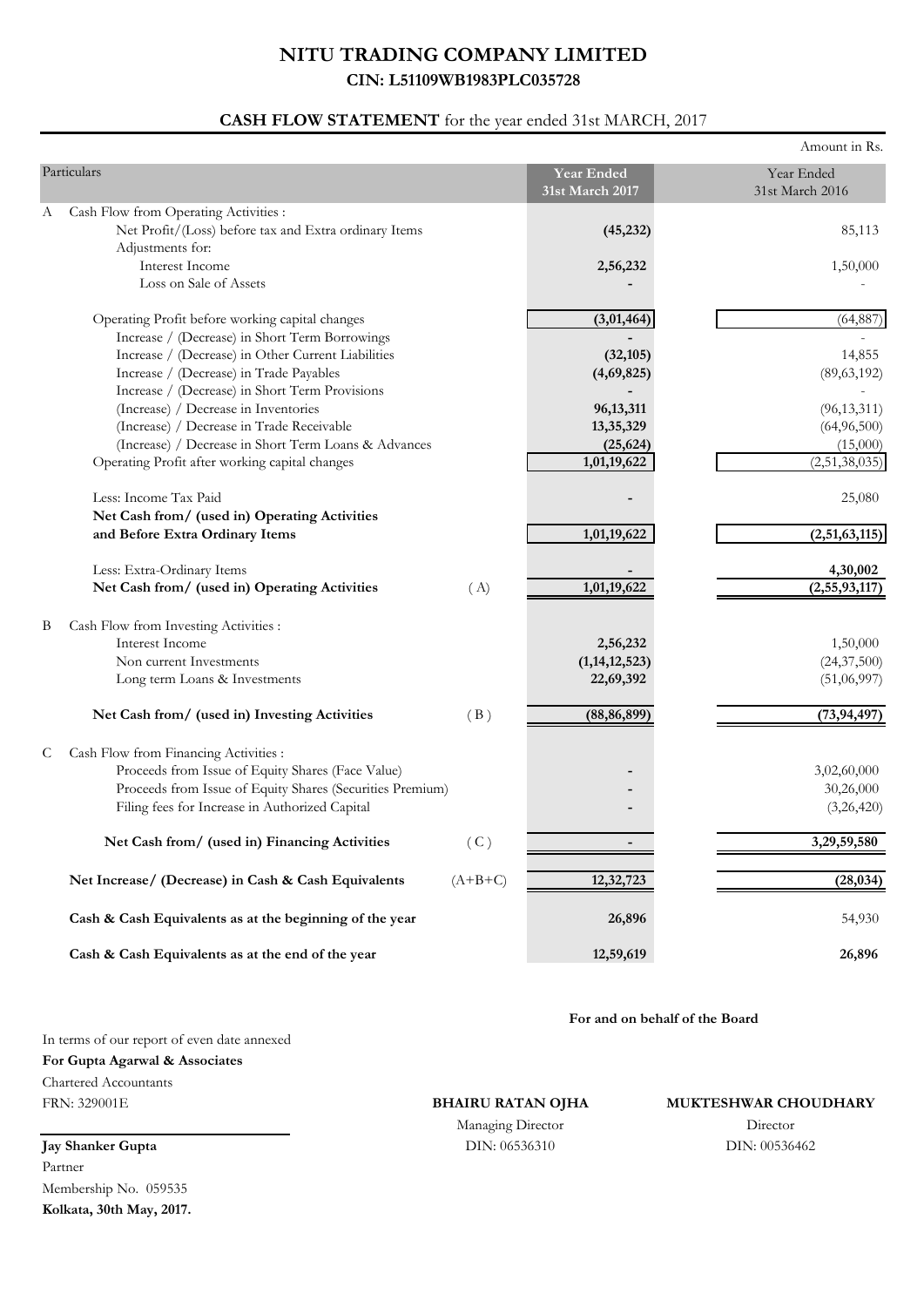#### **NOTES FORMING PART OF THE FINANCIAL STATEMENTS** for the year ended 31<sup>st</sup> MARCH 2017

**(Amount in Rs.)**

#### **2 SHARE CAPITAL**

| SHAKE CAPITAL                                            |                 |                 |
|----------------------------------------------------------|-----------------|-----------------|
| Particulars                                              | As at           | As at           |
|                                                          | 31st March 2017 | 31st March 2016 |
| <b>Authorised Shares</b>                                 |                 |                 |
| 33,00,000 (P.Y. 2,50,000) Equity Shares of Rs. 10/- each | 3,30,00,000     | 3,30,00,000     |
|                                                          | 3,30,00,000     | 3,30,00,000     |
| Issued, Subscribed & Fully paid-up shares                |                 |                 |
| 32,75,000 (P.Y. 2,49,000) Equity Shares of Rs. 10/- each | 3,27,50,000     | 3,27,50,000     |
|                                                          | 3,27,50,000     | 3,27,50,000     |
|                                                          |                 |                 |

#### **(a) Reconciliation of the shares outstanding at the beginning and at the end of the reporting period :**

| Particulars                                     | As at 31st March 2017    |                          | As at 31st March 2016 |              |
|-------------------------------------------------|--------------------------|--------------------------|-----------------------|--------------|
|                                                 | No. of Shares            | Amount (Rs.)             | No. of Shares         | Amount (Rs.) |
| Shares outstanding at the beginning of the year | 32,75,000                | 3,27,50,000              | 2,49,000              | 24,90,000    |
| Add: Addition during the year                   | $\overline{\phantom{0}}$ | $\overline{\phantom{0}}$ | 30,26,000             | 3,02,60,000  |
| Shares outstanding at the end of the year       | 32,75,000                | 3,27,50,000              | 32,75,000             | 3,27,50,000  |

#### **(b) Terms / Rights attached to Equity Shares**

The Company has only one class of Equity Shares having a par value of Rs. 10 per shares. Each holder of equity shares is entitled to one vote per share. Any shareholder whose name is entered in the Register of Members of the Company shall enjoy the same rights and be subject to the same liabilities as all other shareholders of the same class.

Dividend proposed by the Board of Directors is subject to the approval of the shareholders in the ensuing Annual General Meeting. The Company in general meeting can't declare dividend in excess of the amount recommended by the Board. Dividend as declared in the ensuing Annual General Meeting, shall be distributed within the period provided in the Companies Act, 2013.

In the event of Winding up of the Company, Equity Shareholders will be entitled to receive remaining assets of the Company, after distribution of all preferential amounts. For the said purpose, the liquidator may set such value as he deems fair upon any property to be divided and may determine how such division shall be carried out between the members.

#### **(c) Details of Shareholders holding more than 5 % (percent) shares in the Company :**

| Particulars                                |                          | As at 31st March 2017    | As at 31st March 2016 |              |
|--------------------------------------------|--------------------------|--------------------------|-----------------------|--------------|
|                                            | No. of Shares            | $%$ of Holding           | No. of Shares         | % of Holding |
| Equity Shares of Rs. 10 each fully paid-up |                          |                          |                       |              |
| Danush Tradelink Pvt. Ltd.                 | 6,40,000                 | $19.54\%$                | 6,40,000              | 19.54%       |
| Improve Tie-up Pvt. Ltd.                   | 6,00,000                 | 18.32%                   | 6,00,000              | 18.32%       |
| Merlin Commosales Pvt. Ltd.                | 6,40,000                 | $19.54\%$                | 6,40,000              | 19.54%       |
| Nightbird Retailes Pvt. Ltd.               | 6,40,000                 | 19.54%                   | 6,40,000              | 19.54%       |
| Krishna Kumar Khator                       | $\overline{\phantom{0}}$ | $\overline{\phantom{0}}$ |                       |              |

#### **3 RESERVES & SURPLUS**

| Particulars |                                                             | As at           | As at           |
|-------------|-------------------------------------------------------------|-----------------|-----------------|
|             |                                                             | 31st March 2017 | 31st March 2016 |
|             |                                                             | (Amount in Rs.) | (Amount in Rs.) |
| A           | <b>Securities Premium Account</b>                           |                 |                 |
|             | At the Beginning of the Accounting Period                   | 30,26,000       |                 |
|             | Additions during the Year                                   |                 | 30,26,000       |
|             | At the End of the Accounting Period                         | 30,26,000       | 30,26,000.00    |
|             |                                                             |                 |                 |
| в           | Surplus / (Deficit) in the Statement of Profit and Loss     |                 |                 |
|             | Balance as per last financial statements                    | (25, 32, 451)   | (18, 37, 939)   |
|             | Less: Form SH7 Filing Fees                                  |                 | (3,26,420)      |
|             | Add: Excess of Income Tax Reversed                          |                 | 3,610           |
|             | Add: Net Profit / (Net Loss) for the year                   | (45, 232)       | (3,71,702)      |
|             | Net Surplus / (Deficit) in the Statement of Profit and Loss | (25, 77, 683)   | (25, 32, 451)   |
|             |                                                             |                 |                 |
|             | <b>GRAND TOTAL (A+B)</b>                                    | 4,48,317        | 4,93,549        |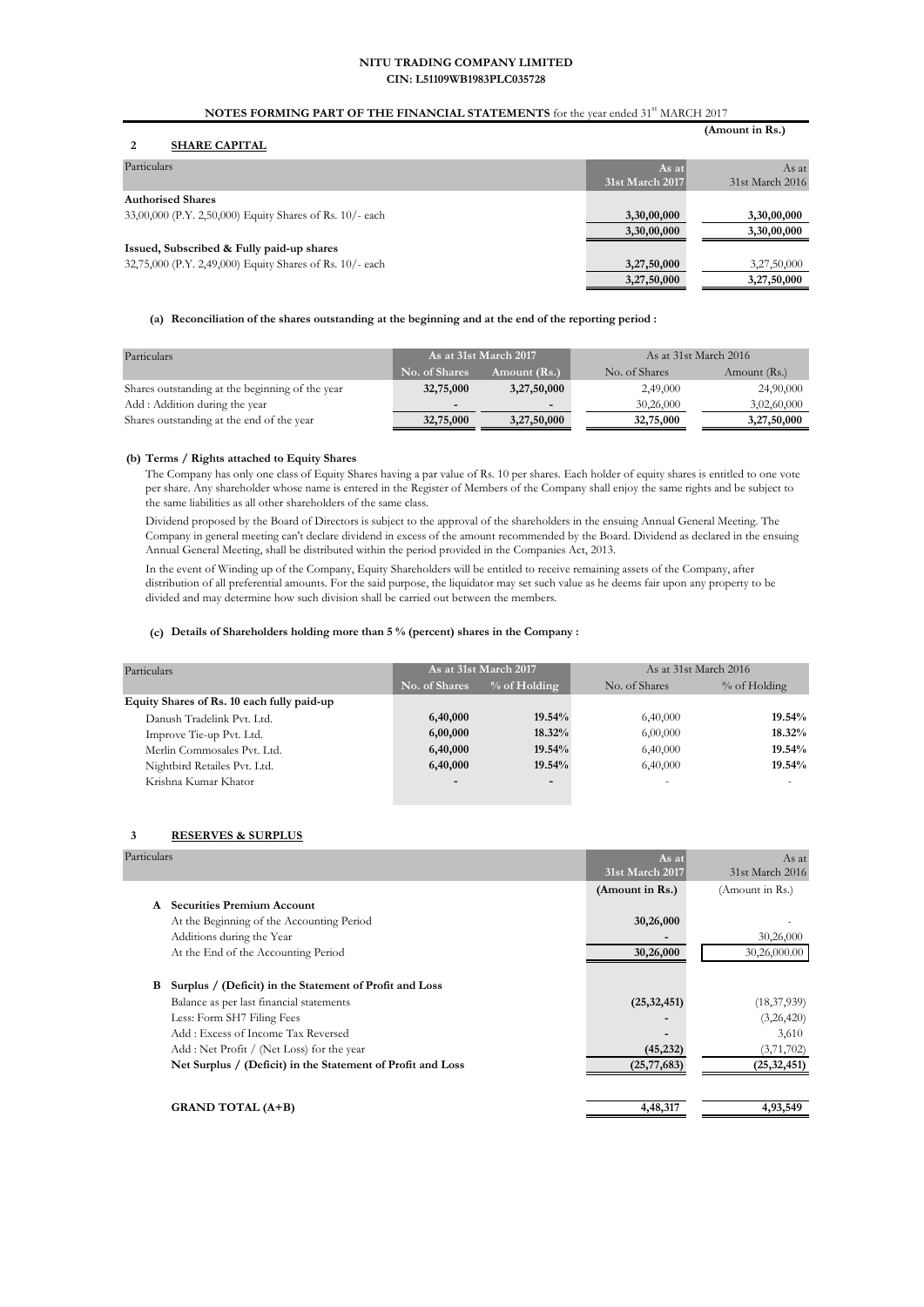# **NOTES FORMING PART OF THE FINANCIAL STATEMENTS** for the year ended 31<sup>st</sup> MARCH 2017

### **CURRENT LAIBILITIES**

| Particulars    |                                        | As $at$<br>31st March 2017 | As at<br>31st March 2016 |
|----------------|----------------------------------------|----------------------------|--------------------------|
|                |                                        | (Amount in Rs.)            | (Amount in Rs.)          |
| $\overline{4}$ | <b>Trade Payable</b><br>Trade Payables | 1,76,983                   | 6,46,808                 |
|                |                                        | 1,76,983                   | 6,46,808                 |
| 5              | <b>Other Current Liabilities</b>       |                            |                          |
|                | Liabilities for Expenses               | 10,000                     | 42,105                   |
|                |                                        | 10,000                     | 42,105                   |

| <b>SHORT TERM PROVISIONS</b><br>6 |                 |                 |
|-----------------------------------|-----------------|-----------------|
| Particulars                       | As at           | As at           |
|                                   | 31st March 2017 | 31st March 2016 |
|                                   | (Amount in Rs.) | (Amount in Rs.) |
|                                   |                 |                 |
| <b>Provision for Taxation</b>     | 24,895          | 24,895          |
|                                   | 24,895          | 24,895          |
|                                   |                 |                 |

| 7 | NON CURRENT INVESTMENT                     |               | As at 31st March 2017 |               | As at 31st March 2016 |  |
|---|--------------------------------------------|---------------|-----------------------|---------------|-----------------------|--|
|   | A) Non-Trade Investment                    | No. of Shares | value                 | No. of Shares | value                 |  |
|   | <b>Quoted Investment - Equity Shares</b>   |               |                       |               |                       |  |
|   | - Indian Capital Corporation Limited       |               |                       |               |                       |  |
|   | <b>Unquoted Investment - Equity Shares</b> |               |                       |               |                       |  |
|   | As Per Annexture-1                         | 14,46,252     | 1,44,62,523           | 2,55,000      | 25,50,000             |  |
|   | Quoted Investment - Preference share       |               |                       |               |                       |  |
|   | - Morning Due Finanve Pvt. Ltd             |               |                       | 2,000         | 4,00,000              |  |
|   | <b>B</b> ) Trade Investment                |               |                       |               |                       |  |
|   | <b>Investment in Equity Share</b>          |               |                       |               |                       |  |
|   | - Aerocity Traders Pvt Ltd                 |               |                       | 10,000        | 1,00,000              |  |
|   |                                            |               |                       |               |                       |  |
|   | Total                                      |               | 1,44,62,523           |               | 30,50,000             |  |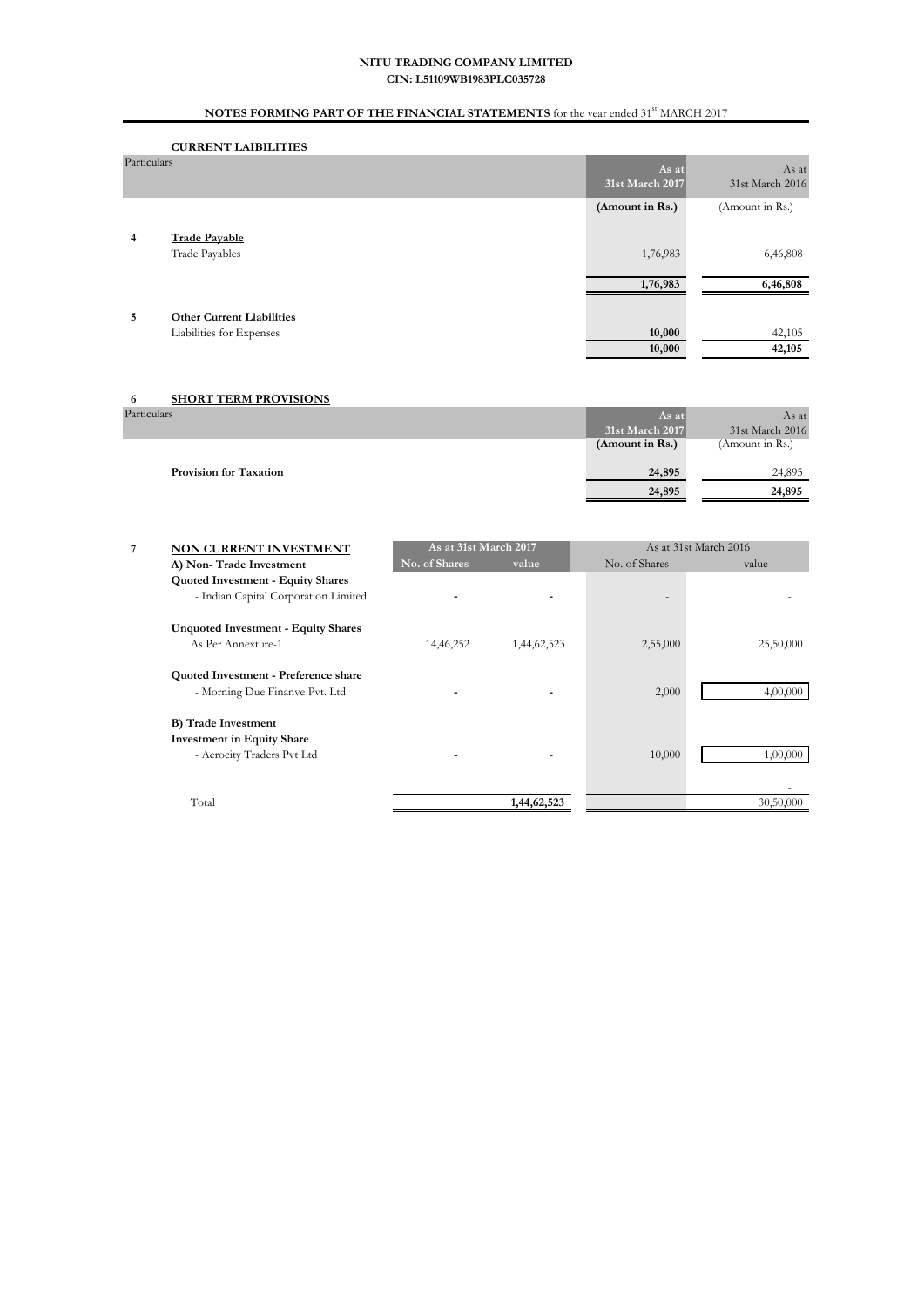# **NOTES FORMING PART OF THE FINANCIAL STATEMENTS** for the year ended 31<sup>st</sup> MARCH 2017

| 8                 | <b>TO TESTORIMING TART OF THE FININGINE STATEMENTS</b> for the year ended ST<br>LONG TERM LOANS AND ADVANCES | 111111111211             |                  |
|-------------------|--------------------------------------------------------------------------------------------------------------|--------------------------|------------------|
| Particulars       |                                                                                                              |                          |                  |
|                   |                                                                                                              | As at                    | As at            |
|                   |                                                                                                              | 31st March 2017          | 31st March 2016  |
|                   |                                                                                                              | (Amount in Rs.)          | (Amount in Rs.)  |
|                   |                                                                                                              |                          |                  |
|                   | Advance Income Tax (Net of Provisions Rs Nil, P.Y. Rs Nil)                                                   |                          |                  |
|                   | Advance to Parties                                                                                           | 28,65,608                | 51,35,000        |
|                   |                                                                                                              | 28,65,608                | 51,35,000        |
| 9                 | <b>INVENTORIES</b>                                                                                           |                          |                  |
| Particulars       |                                                                                                              | As at                    | As at            |
|                   |                                                                                                              | 31st March 2017          | 31st March 2016  |
|                   |                                                                                                              | (Amount in Rs.)          | (Amount in Rs.)  |
|                   | Closing stock                                                                                                |                          |                  |
|                   | Saree                                                                                                        |                          | 96, 13, 311      |
|                   |                                                                                                              |                          |                  |
|                   |                                                                                                              | $\overline{\phantom{a}}$ | 96,13,311        |
|                   |                                                                                                              |                          |                  |
| 10<br>Particulars | <b>TRADE RECIVABLE</b>                                                                                       |                          |                  |
|                   |                                                                                                              | As at                    | As at            |
|                   |                                                                                                              | 31st March 2017          | 31st March 2016  |
|                   |                                                                                                              |                          |                  |
|                   | Outstanding for a period less than six                                                                       |                          |                  |
|                   | months from the date they are due for                                                                        |                          |                  |
|                   | Unsecured, considered good                                                                                   | 1,47,81,821              | 1,61,17,150      |
|                   |                                                                                                              | 1,47,81,821              | 1,61,17,150      |
|                   |                                                                                                              |                          |                  |
| 11                | <u>CASH AND BANK BALANCES</u>                                                                                |                          |                  |
| Particulars       |                                                                                                              |                          |                  |
|                   |                                                                                                              | As at                    | As at            |
|                   |                                                                                                              | 31st March 2017          | 31st March 2016  |
|                   |                                                                                                              | (Amount in Rs.)          | (Amount in Rs.)  |
|                   |                                                                                                              |                          |                  |
|                   | <b>Cash and Cash Equivalents</b>                                                                             |                          |                  |
|                   | <b>Balances</b> with Banks                                                                                   |                          |                  |
|                   | In Current Accounts                                                                                          | 7,70,939                 | 18,020           |
|                   | Cash in Hand                                                                                                 | 4,88,680                 | 8,876            |
|                   |                                                                                                              | 12,59,619                | 26,896           |
|                   |                                                                                                              |                          |                  |
| 12<br>Particulars | <b>SHORT TERM LOANS AND ADVANCES</b>                                                                         | As at                    | As at            |
|                   |                                                                                                              | 31st March 2017          | 31st March 2016  |
|                   |                                                                                                              | (Amount in Rs.)          | (Amount in Rs.)  |
|                   |                                                                                                              |                          |                  |
|                   | <b>Balances with Revenue Authorities</b>                                                                     |                          |                  |
|                   | TDS                                                                                                          | 40,624                   | 15,000           |
|                   |                                                                                                              | 40,624                   | 15,000           |
| 13                | <b>REVENUE FROM OPERATIONS</b>                                                                               |                          |                  |
| Particulars       |                                                                                                              | Year ended               | Year ended       |
|                   |                                                                                                              | 31st March, 2017         | 31st March, 2016 |
|                   |                                                                                                              | (Amount in Rs.)          | (Amount in Rs.)  |
|                   | <b>Revenue from Operations:</b><br>Sale of Sarees                                                            | 99,70,144                | 1,75,50,000      |
|                   |                                                                                                              |                          |                  |
|                   |                                                                                                              | 99,70,144                | 1,75,50,000      |
|                   |                                                                                                              |                          |                  |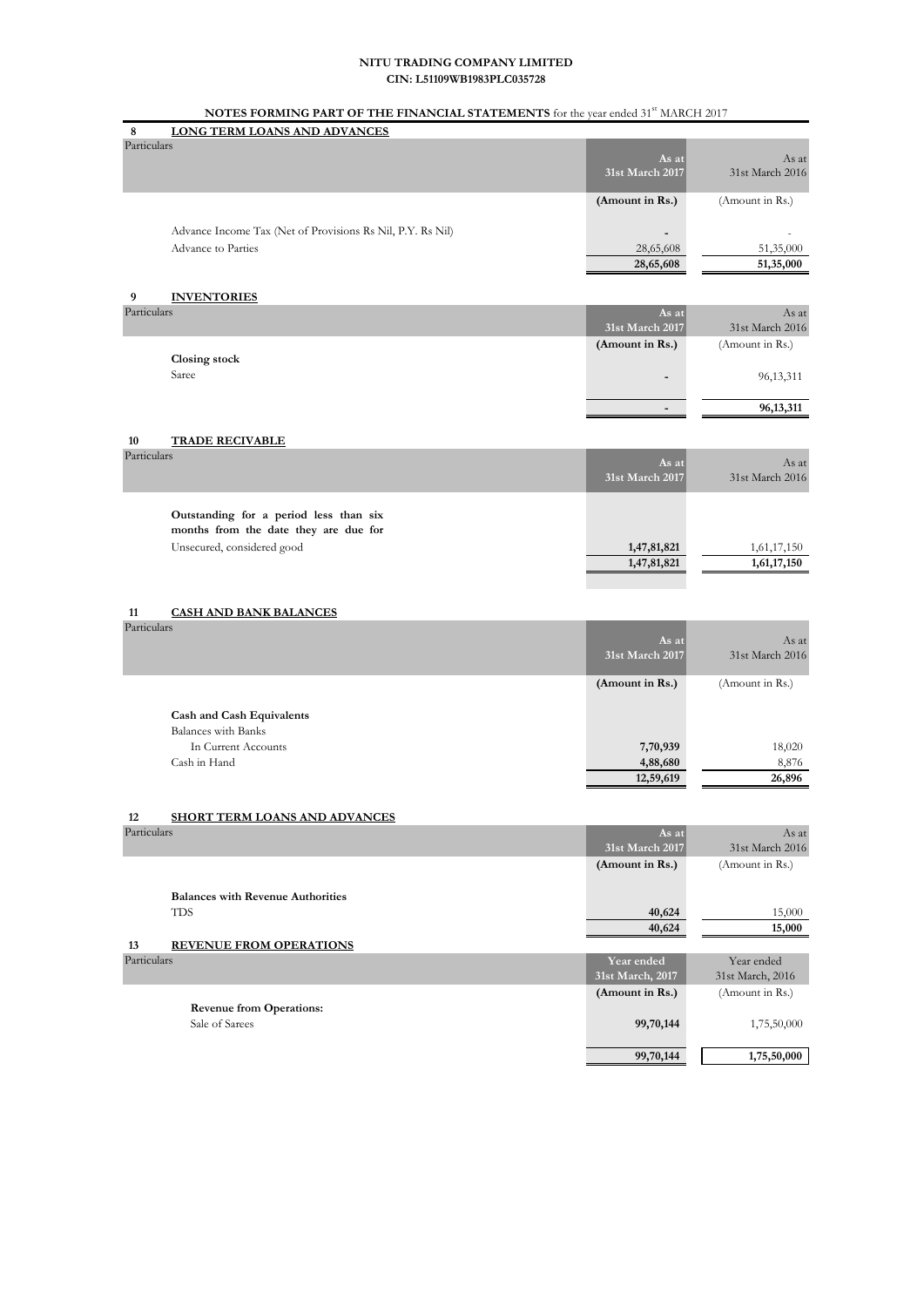# **NOTES FORMING PART OF THE FINANCIAL STATEMENTS** for the year ended 31<sup>st</sup> MARCH 2017

# **14 OTHER INCOME**

| Particulars          | Year ended<br>31st March, 2017 | Year ended<br>31st March, 2016 |
|----------------------|--------------------------------|--------------------------------|
|                      | (Amount in Rs.)                | (Amount in Rs.)                |
| Miscellaneous Income | -                              | ۰                              |
| Interest on Loan     | 2,56,232                       | 1,50,000                       |
|                      | 2,56,232                       | 1,50,000                       |

### **15 PURCHASE OF STOCK-IN-TRADE**

| Particulars                | Year ended            | Year ended       |
|----------------------------|-----------------------|------------------|
|                            | 31st March, 2017      | 31st March, 2016 |
|                            | $(A$ mount in $Rs.$ ) | (Amount in Rs.)  |
|                            |                       |                  |
| Purchase of Stock-in-Trade | $\blacksquare$        | 2,62,75,200      |
|                            |                       |                  |
|                            | $\sim$                | 2,62,75,200      |
|                            |                       |                  |

### **16 CHANGES IN INVENTORIES**

| Particulars<br>Year ended<br>31st March, 2017            | Year ended<br>31st March, 2016 |
|----------------------------------------------------------|--------------------------------|
| (Amount in Rs.)                                          | (Amount in Rs.)                |
| <b>Finished Goods:</b>                                   |                                |
| Saree                                                    |                                |
| At the Beginning of the Accounting Period<br>96, 13, 311 | ۰                              |
| At the End of the Accounting Period<br>-                 | 96, 13, 311                    |
|                                                          |                                |
| 96, 13, 311                                              | (96, 13, 311)                  |

### **17 EMPLOYEE BENEFITS EXPENSES**

| Particulars         | Year ended<br>31st March, 2017 | Year ended<br>31st March, 2016 |
|---------------------|--------------------------------|--------------------------------|
|                     | (Amount in Rs.)                | (Amount in Rs.)                |
| Salary & Allowances | 2,40,000                       | 3,80,000                       |
|                     | 2,40,000                       | 3,80,000                       |

#### **18 FINANCE COSTS**

| Particulars         | Year ended<br>31st March, 2017 | Year ended<br>31st March, 2016 |
|---------------------|--------------------------------|--------------------------------|
|                     | $(A$ mount in $Rs.$ )          | (Amount in Rs.)                |
| <b>Bank Charges</b> | 891                            | 1,977                          |
|                     | 891                            | 1,977                          |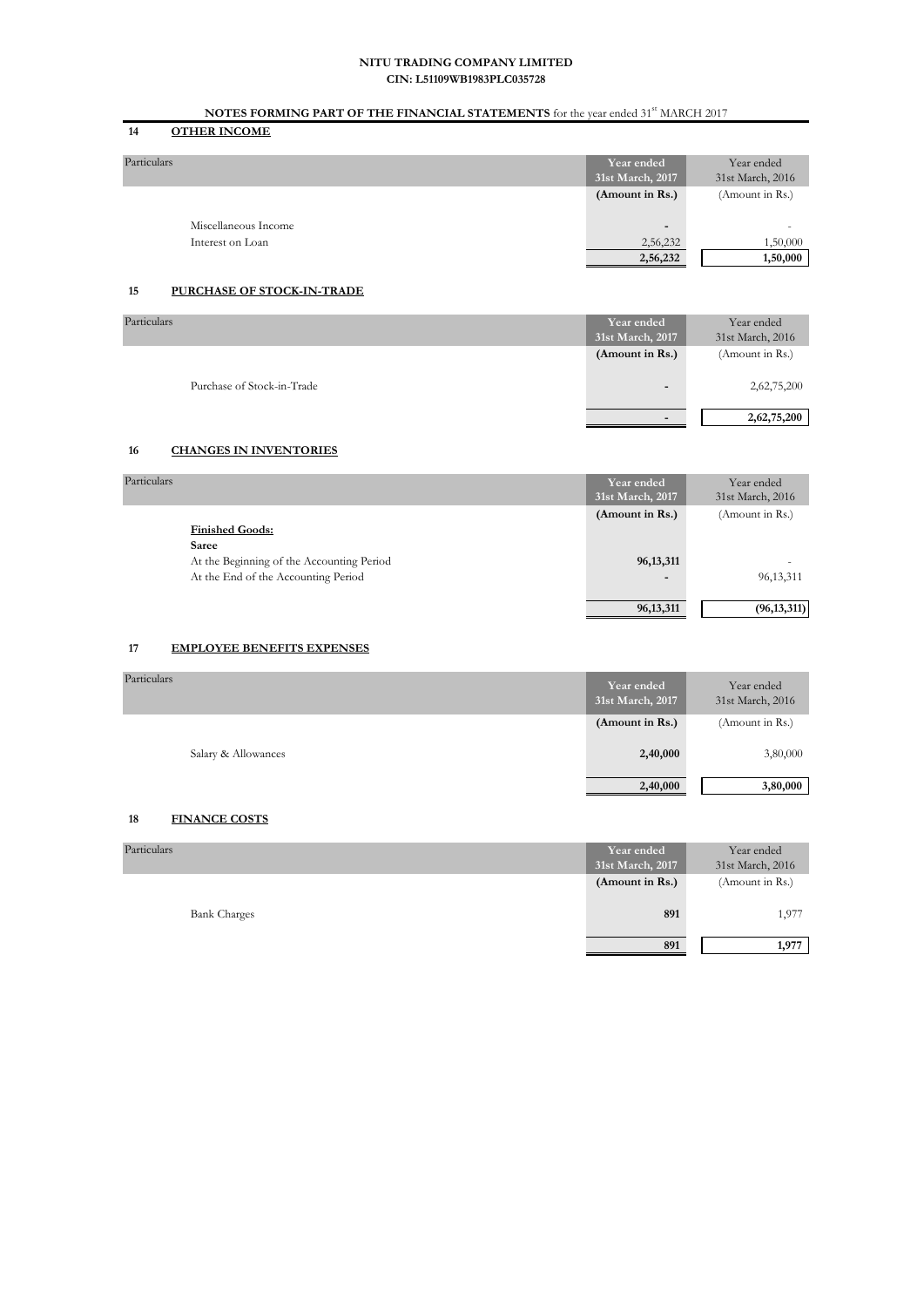# **NOTES FORMING PART OF THE FINANCIAL STATEMENTS** for the year ended 31<sup>st</sup> MARCH 2017

| <b>OTHER EXPENSES</b><br>19               |                  |                  |
|-------------------------------------------|------------------|------------------|
| Particulars                               | Year ended       | Year ended       |
|                                           | 31st March, 2017 | 31st March, 2016 |
|                                           | (Amount in Rs.)  | (Amount in Rs.)  |
|                                           |                  |                  |
| <b>Accounting Charges</b>                 | 26,000           | 13,000           |
| Advertisement Expenses                    | 77,152           | 90,136           |
| Carriage Inward                           |                  | 99,830           |
| Carriage Outward                          | 13,548           | 19,590           |
| Cdsl Charges                              | 25,245           |                  |
| Certification Fees                        | 1,000            | 15,890           |
| Depository Fees                           | 14,751           | 77,600           |
| <b>Filing Fees</b>                        |                  | 55,400           |
| General Expenses                          | 21,360           | 65,439           |
| Interest on TDS                           | 2,970            |                  |
| <b>Listing Fees</b>                       | 28,625           |                  |
| <b>NSDL</b> Charges                       | 1,150            |                  |
| Payment to Auditors (refer details below) | 10,000           | 5,000            |
| Penality for TDS                          | 35,062           |                  |
| Postage & Courrier                        | 3,600            | 1,270            |
| Printing & Stationery                     | 372              | 22,143           |
| Professional Fees                         | 45,500           | 30,000           |
| Rent                                      | 40,000           | 20,000           |
| Round off                                 | 25               |                  |
| RTA Fees                                  | 64,470           | 41,823           |
| Telephone Expenses                        | 2,116            | 200              |
| <b>Travelling Charges</b>                 | 1,165            |                  |
| Website Expenses                          | 3,295            | 13,700           |
|                                           | 4,17,406         | 5,71,021         |
| (a) Details of Payments to Auditor        |                  |                  |
| As Auditor                                |                  |                  |
| Statutory Audit Fee                       | 5,000            | 4,000            |
| Secretarial Audit Fee                     | 5,000            | 1,000            |
| In Other Capacity                         |                  |                  |
|                                           | 10,000           | 5,000            |

# **20 EXTRA ORDINARY ITEMS**

| Particulars                            | Year ended<br>31st March, 2017 | Year ended<br>31st March, 2016 |
|----------------------------------------|--------------------------------|--------------------------------|
|                                        | (Amount in Rs.)                | (Amount in Rs.)                |
| <b>Listing Fees</b>                    | $\blacksquare$                 | 4,29,375                       |
| Penalty for Late Payment of Income Tax | $\overline{\phantom{0}}$       | 2,545                          |
|                                        | $\blacksquare$                 | 4,31,920                       |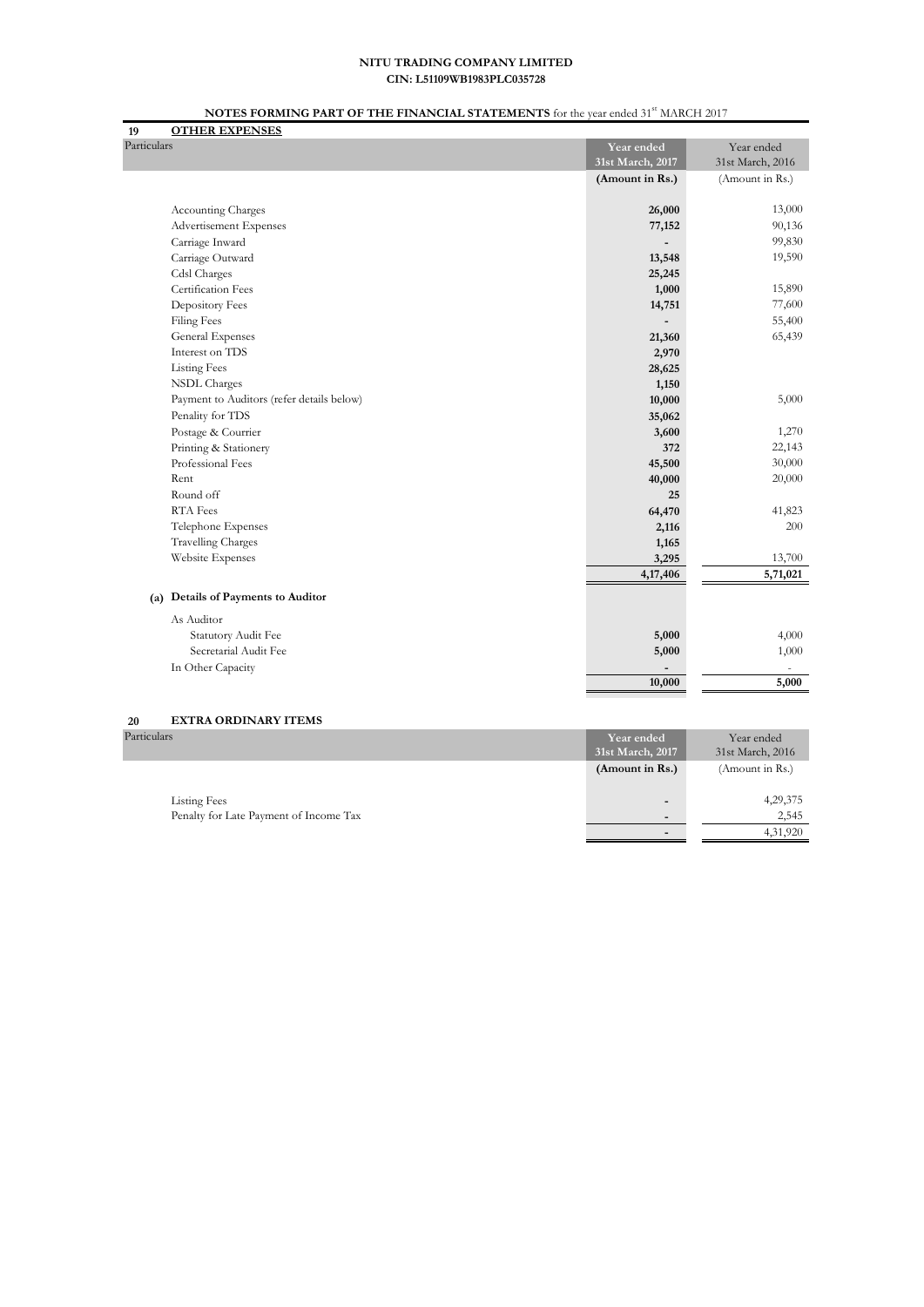#### **NOTES FORMING PART OF THE FINANCIAL STATEMENTS** for the year ended 31<sup>st</sup> MARCH 2017

| <b>EARNINGS PER SHARE (EPS)</b><br>21    |           |            |
|------------------------------------------|-----------|------------|
| Net Profit After Taxation                | (45, 232) | (3,71,702) |
| Weighted average number of Equity Shares | 23,50,389 | 23,50,389  |
| Add: Dilutive Potential Equity Shares    | -         |            |
| No. of Equity Shares for Dilutive EPS    | 23,50,389 | 23,50,389  |
| Nominal Value of Shares<br>(in Rs.)      | 10        | 10         |
| Basic Earnings Per Share<br>(in Rs.)     | (0.02)    | (0.16)     |
| Diluted Earnings Per Share (in Rs.)      | (0.02)    | (0.16)     |

#### **22 RELATED PARTY DISCLOSURES (a) List of Related Parties**

|      | (i) Key Management Personnel |                       |
|------|------------------------------|-----------------------|
|      | BHAIRU RATAN OJHA            | Managing Director/CFO |
|      | MUKTESHWAR CHOUDHARY         | Director              |
|      | MADHU SHARMA                 | Director              |
|      |                              |                       |
| (ii) | Others                       | None                  |

| (b) | <b>Transactions with Related Parties</b>          |            | <b>Key Managerial Personnel</b> |
|-----|---------------------------------------------------|------------|---------------------------------|
|     |                                                   | 2016-17    | 2015-16                         |
|     | <b>Transactions with Key Managerial Peronnels</b> |            |                                 |
|     | BHAIRU RATAN OJHA                                 |            |                                 |
|     | Remuneration                                      | -          | 2,40,000                        |
|     | KRITIKA SARKAR                                    |            |                                 |
|     | Remuneration                                      | -          | 80,000                          |
|     |                                                   |            |                                 |
| 23  | VALUE OF IMPORTS CALCULATED ON C.I.F. BASIS       | <b>Nil</b> | Nil                             |
| 24  | <b>EXENDITURE IN FOREIGN CURRENCY</b>             | <b>Nil</b> | Nil                             |
| 25  | <b>EARNINGS IN FOREIGN EXCHANGE</b>               | <b>Nil</b> | Nil                             |

#### **26 DUES TO MICRO AND SMALL ENTERPRISES AS DEFINED UNDER THE MSMED ACT 2006** Based on the representations made to us by the management of the Company, there are no dues to entities defined as Micro and Small Enterprises under Micro, Small and Medium Enterprises Development Act, 2006.

#### **27 SEGMENT REPORTING**

The Company doesn't fall in any of the category of entereprises as mentioned in AS -17 "Segment reporting" notified by Companies (Accounting Standards) Rules, 2006, so the company is not required to apply this Accounting Standard.

- **28** In the opinion of the Board of Directors, the Current Assets , Loans & Advances have a avalue on realisation in the ordinary course of business at not less than the amount at which they are stated in the accounts. Adequate provisions have been made for all known losses and liabilities.
- **29** Certain balances of Trade Receivables, Trade Payables, Unsecured Loans & Advances are subject to confirmation.

In terms of our report of even date annexed

**For Gupta Agarwal & Associates**

Chartered Accountants FRN: 329001E

**Jay Shanker Gupta** Partner Membership No. 059535 **Kolkata, 30th May, 2017.** **BHAIRU RATAN OJHA** Managing Director DIN: 06536310

**MUKTESHWAR CHOUDHARY** Director DIN: 00536462

**For and on behalf of the Board**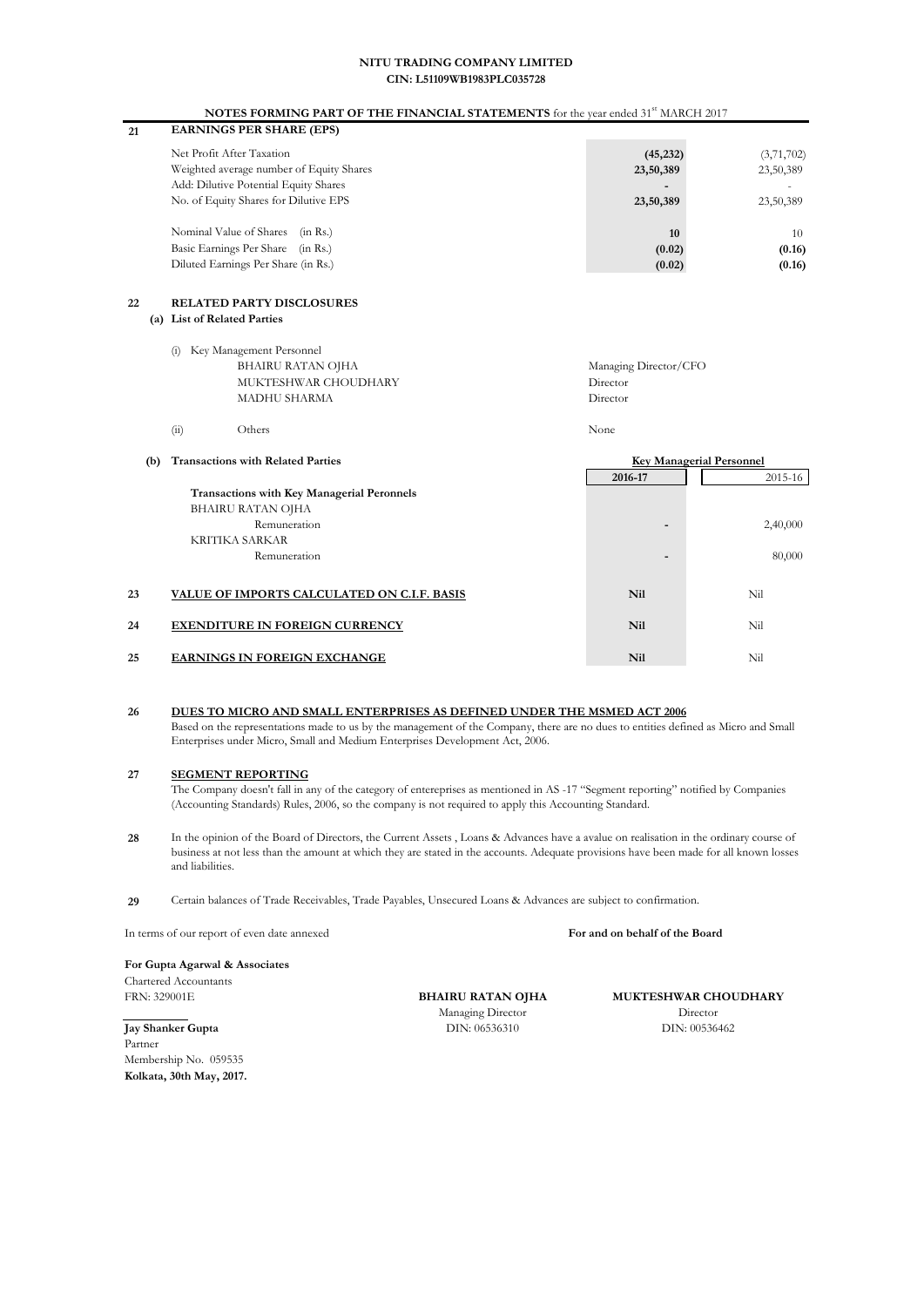#### **CIN: L51109WB1983PLC035728 NITU TRADING COMPANY LIMITED**

#### **Notes to Financial Statements**

#### **CORPORATE INFORMATION**

Nitu Trading Company Limited (the Company) is a Public limited company domiciled in India and incorporated under the provisions of the Companies Act, 1956.

#### **BASIS OF PREPARATION**

The financial statements of the company have been prepared in accordance with generally accepted accounting principles in India (Indian GAAP). The company has prepared these financial statements to comply in all material respects with the accounting standards as prescribed under section 133 of the companies act 2013('the act') read with rule 7 of the Companies (Accounting) Rules, 2014, the provisions of the companies Act 2013(to the extent notified) and guidelines issued by the Securities and Exchange Board Of India(SEBI). The Financial statements have been prepared on an accrual basis. The accounting policies adopted in the preparation of financial statements are considered with those of previous year, except for the change in accounting policy explained below.

### **1 SIGNIFICANT ACCOUNTING POLICIES**

#### **(a) Use of Estimates**

The preparation of financial statements in conformity with Indian GAAP requires the management to make judgments estimates and assumptions that affect the reported amounts of revenues, expenses, assets and liabilities and the disclosure of contingent liabilities, at the end of the reporting period. Although these estimates are based on the management's best knowledge of current events and actions, uncertainty about these assumptions and estimates could result in the outcomes requiring a material adjustment to the carrying amounts of assets or liabilities in future periods.

#### **(b) Property, Plant and Equipment**

#### **(i)** Tangible Assets

Fixed assets are stated at cost net of CENVAT and VAT credit less accumulated depreciation. Cost of acquisition of fixed assets is inclusive of freight, duties and taxes, interest, if any, on specific borrowings utilized for financing the assets up to the date of commissioning, the cost of installation/erection and other incidental expenses.

Depreciation on tangible assets is provided on the Straight-line-method over the useful lives of assets estimated by the management. During the F.Y. 2016-17 company does not have any tangible asset.

#### **(ii)** Intangible Assets

Intangible assets acquired separately are measured on initial recognition at cost. Following initial recognition, intangible assets are carried at cost less accumulated amortization and accumulated impairment losses if any. Internally generated intangible assets, excluding capitalized development costs, are not capitalized and expenditure is reflected in the statement of profit and loss in the year in which the expenditure is incurred. Intangible assets are amortized on a straight line basis over the estimated useful economic life. All other intangible assets are assessed for impairment

whenever there is an indication that the intangible asset may be impaired.

The amortization period and the amortization method are reviewed at least at each financial year end. If the expected useful life of the asset is significantly different from previous estimates, the amortization period is changed accordingly. If there has been a significant change in the expected pattern of economic benefits from the asset, the amortization method is changed to reflect the changed pattern. Such changes are accounted for in accordance with AS 5 Net Profit or Loss for the Period, Prior Period Items and Changes in Accounting Policies. During the F.Y. 2016-17 company does not have any intangible asset.

#### **(c) Impairment of Assets**

At the date of each Balance Sheet the company evaluates, indications of the impairment internally if any, to the carrying amount of its fixed and other assets. If any indication does exist, the recoverable amount is estimated at the higher of the realizable value and value in use, as considered appropriate. If the estimated realizable value is less than the carrying amount, an impairment loss is recognized.

#### **(d) Investments**

Investments that are readily realizable and intended to be held for not more than a year are classified as current investments. All other investments are classified as long term investments. Current investments are carried at lower of cost and fair value determined on an individual investment basis. Long term investments are carried at cost. However, provision for diminution in value is made to recognize a decline other than temporary in the value of the investments.

#### **(e) Inventories**

Inventories are valued at Lower of cost and net realizable value. Net realizable value is the estimated selling price in the ordinary course of business, less estimated costs of Completion and estimated costs necessary to make the sale.

#### **(f) Revenue Recognistion**

Revenue is recognized to the extent that it is probable that the economic benefits will flow to the Company and the revenue can be reliably measured. **Sale of Goods**

i i d h h i ifi i k d d f hi f h d h d h b hi h ll i id i h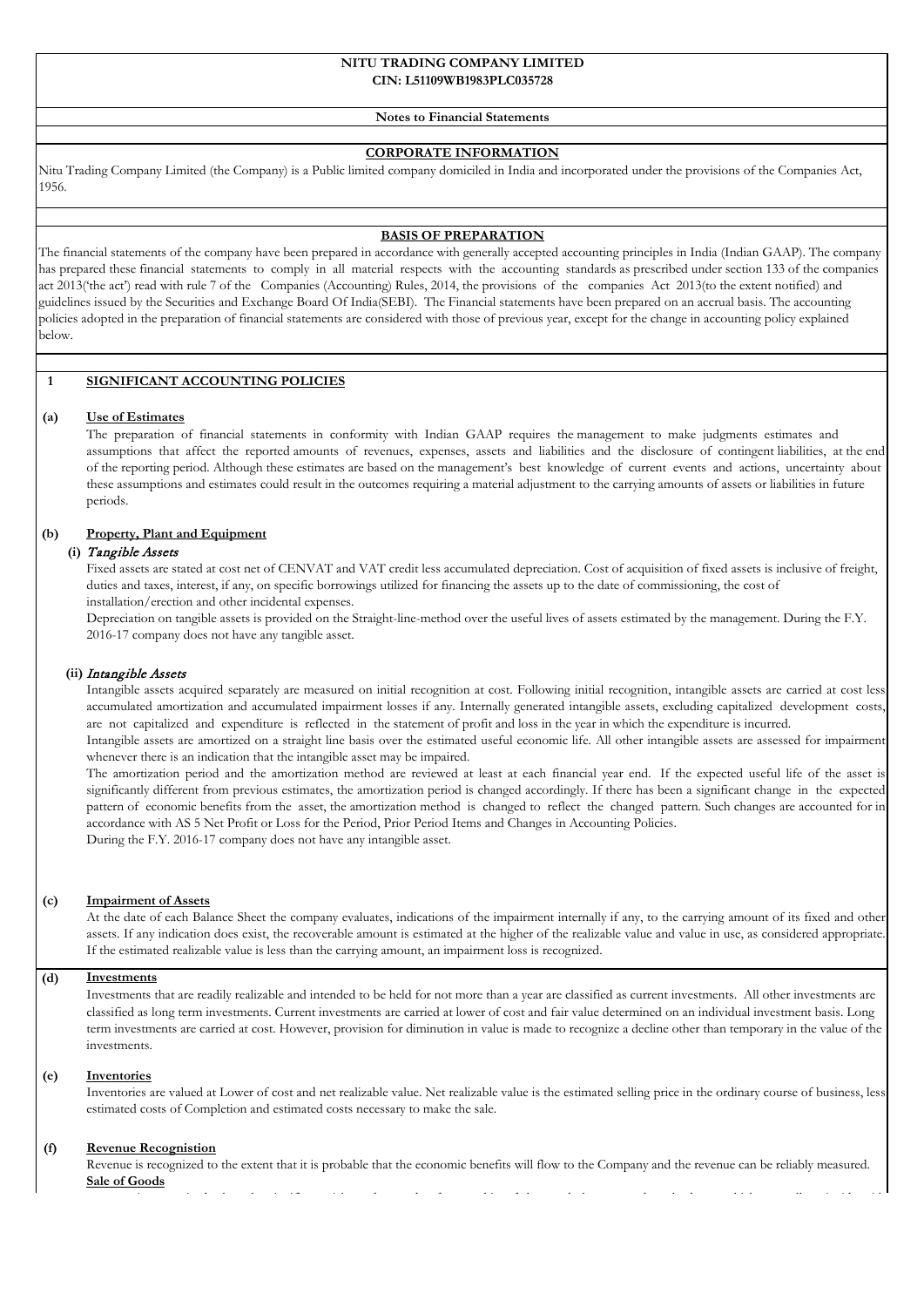#### **CIN: L51109WB1983PLC035728 NITU TRADING COMPANY LIMITED**

#### **Notes to Financial Statements**

Revenue is recognized when the significant risks and rewards of ownership of the goods have passed to the buyer which generally coincide with dispatch and is inclusive of Excise Duty, Sales Tax/VAT, and Freight etc recovered thereon and net of discounts and sales returns. **Interest**

#### Revenue is recognized on a time proportion basis taking into account the amount outstanding and the rate applicable.

#### **(g) Foreign Currency Transactions**

Transactions in foreign currency are initially accounted at the exchange rate prevailing on the date of the transaction and adjusted appropriately to capital or revenue, with the difference in the rate of exchange arising on actual receipt/payment during the year.

#### **(i) Borrowing Costs**

Borrowing costs that are attributable to the acquisition or construction of qualifying assets are capitalised as part of the cost of such assets. All other borrowing costs are charged to revenue.

#### **(j) Lease Policy**

#### **(i)** Finance Leases

Leases which effectively transfer to the company substantially all the risks and benefits incidental to ownership of the leased item, are capitalised at the inception of the lease term at the lower of the fair value of the leased property and present value of minimum lease payments. Lease payments are apportioned between the finance charges and reduction of the lease liability so as to achieve a constant rate of interest on the remaining balance of the liability. Finance charges are recognised as finance costs in the Statement of Profit and Loss.

A Leased Asset is depreciated on a straight-line basis over the useful life of the asset or the useful life envisaged in Schedule II to the Companies Act, 2013, whichever is lower.

#### **(ii)** Operating Leases

Leases, where the lessor effectively retains substantially all the risks and benefits of ownership of the leased item, are classified as Operating lease. Operating lease payments are recognised as an expense in the statement of profit and loss on a straight-line basis over the lease term.

### **(k) Earning Per Share**

The Company reports Basic and Diluted earnings per equity share in accordance with the Accounting Standard - 20 on Earning Per Share. In determining earning per share, the Company considers the net profit after tax and includes the post tax effect of any extraordinary/exceptional items. The number of shares used in computing basic earning per share is the weighted avarage number of equity shares outstanding during the period. The numbers of shares used in computing diluted earning per share comprises the weighted average number of equity shares that would have been issued on the conversion of all potential equity shares. Dilutive potential equity shares have been deemed converted as of the beginning of the period, unless i d l d